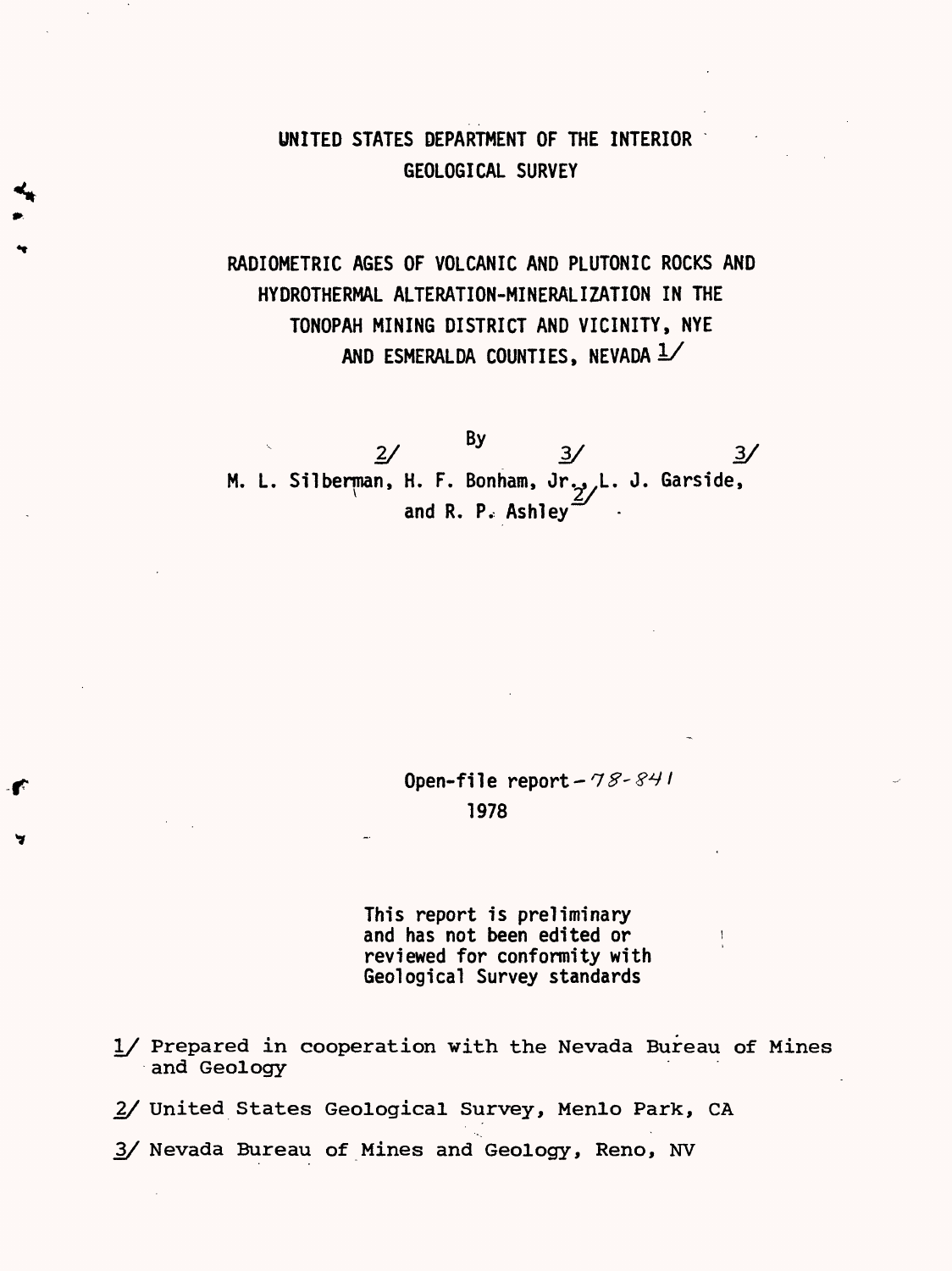Radiometric Ages of Volcanic and Plutonic Rocks and Hydrothermal Alteration-Mineralization in the Tonopah Mining District and Vicinity, Nye and Esmeralda Counties, Nevada

M. L. Silberman, H. F. Bonham, Jr., L. J. Garside, and R. P. Ashley

#### Introduction

The radiometric ages reported here are the product of a detailed program of geochronological investigation of the volcanic and plutonic rocks and hydrothermal alteration and mineralization in the Tonopah mining district and vicinity carried out by members of the Nevada Bureau of Mines and Geology and the U.S. Geological Survey.

Samples were collected by the writers or by collaborators. Sample preparation, including purified mineral separates was done at laboratories of the Nevada Bureau of Mines and Geology, Reno, or the U.S. Geological Survey, Menlo Park, using procedures described in Silberman and McKee (1971). Whole-rock samples were ground to approximately 60-100 mesh before analysis. This procedure reduces atmospheric argon content (Keeling and Naughton, 1974). Samples were prepared by J. B. Murphy, Louis Scalise, R. D. Dockter, J. A. Peterson, R. C. Evarts, and M. L. Silberman.

Potassium was analyzed from aliquots of the purified mineral separates or ground whole rocks by flame photometry, using a lithium metaborate fusion technique, the lithium serving as an internal standard

 $\mathbf{1}$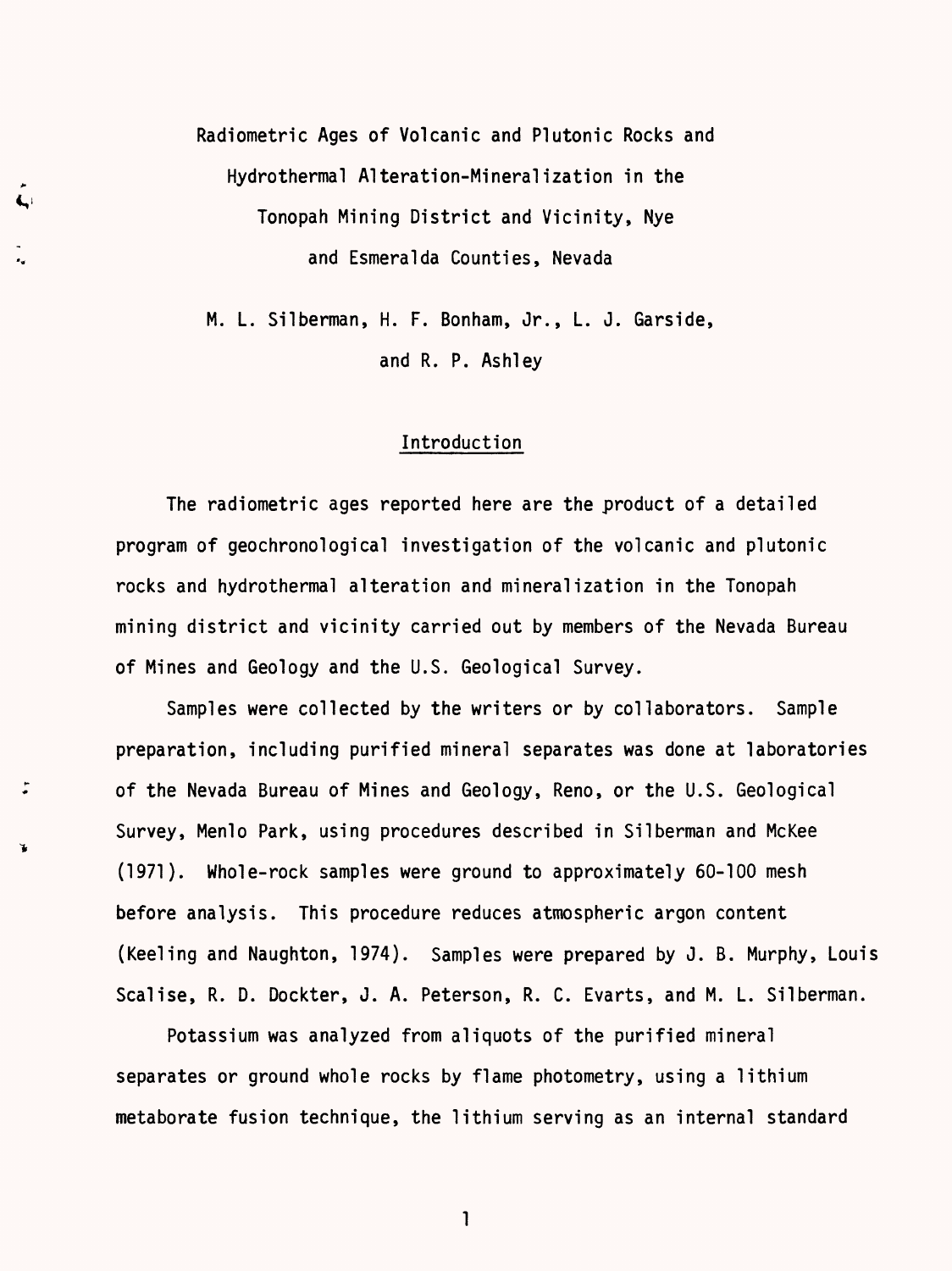(Ingamells, 1970). Analysts were L. B. Schlocker, Gil Ambats, J. H. Christie, and M. Cremer. Some samples in addition were analyzed by X-ray fluorescence using techniques described in Dodge and others (1971). Analysts were L. F. Espos and B. P. Fabbi.

Argon analysis was done by standard isotope dilution, mass spectrometry techniques using procedures described in Silberman and McKee (1971). Analysts were M. L. Silberman, E. H. McKee and J. L. Morton.

The constants used in K-Ar age calculation were:

 $\lambda_{\alpha} = 0.585 \times 10^{-10} \text{ yr}^{-1}$  $\lambda_{\circ}$  = 4.72 x 10<sup>-10</sup> yr<sup>-1</sup> P  $^{40}$ K/K(total) = 1.22 x 10<sup>-4</sup> g/g

New decay constants for  $\lambda^-_\beta$  and  $\lambda^-_\mathbf{e}$  and for ''K/K(total) are now (1978) in use (Morton and others, 1977) but the data for the Tonopah samples were completed before these constants became generally established. The difference in calculated age using the new constants is small, being on the order of 1 to 2 percent of the reported age. We report the Tonopah ages using the old constants in order to simplify comparisons with ages reported from nearby areas, for example Goldfield (Ashley and Silberman, 1976) and other areas of western Nevada (Silberman and others, 1975) which were published using the old constants.

Plus-minus values for K-Ar ages represent estimated analytical uncertainty of the combined K and Ar analyses at one standard deviation, They vary from 2 to 3 percent to approximately 10 percent depending on the atmospheric argon correction (Dalrymple and Lanphere, 1969).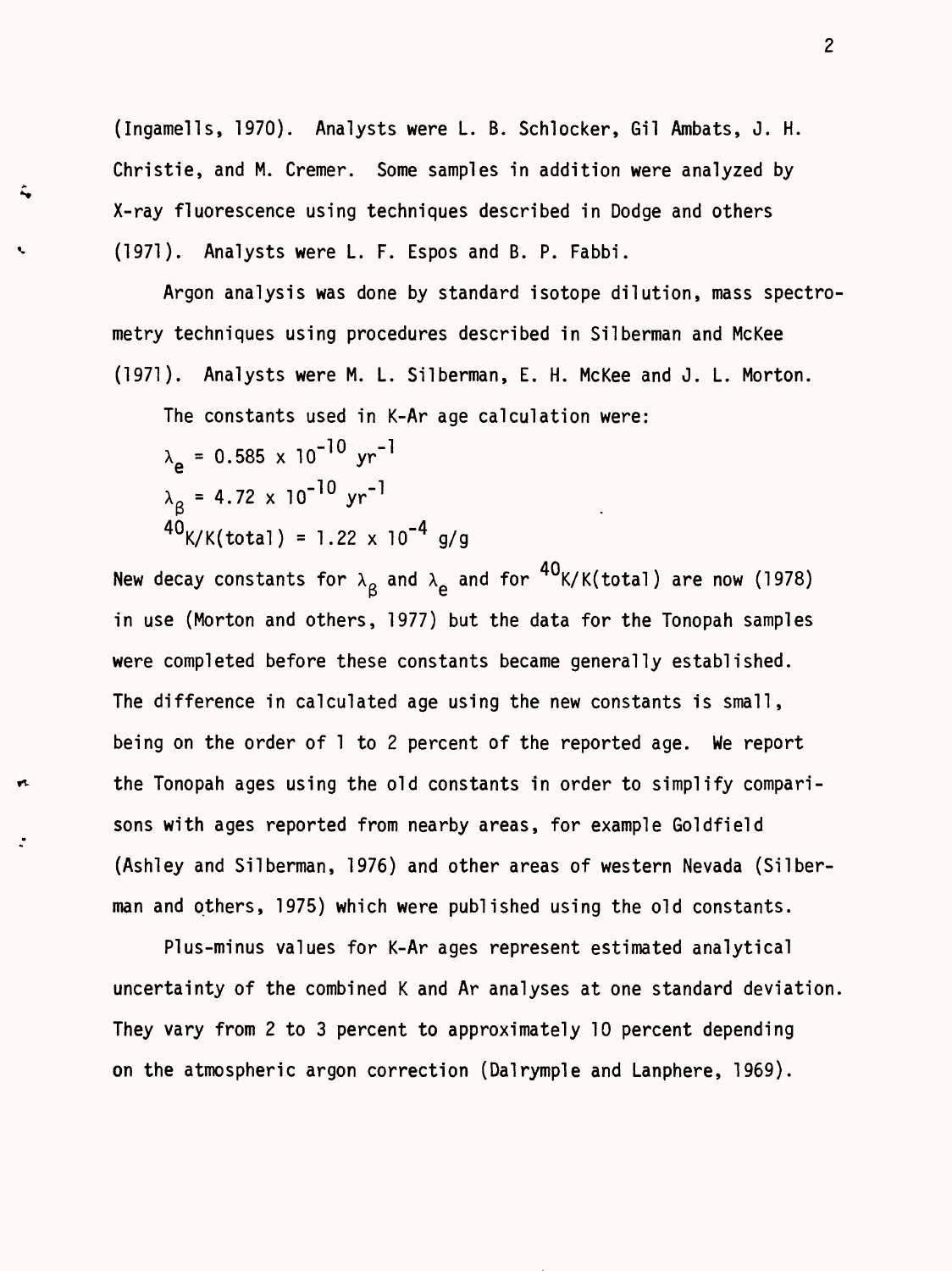Fission track ages were determined at the U.S. Geological Survey, Menlo Park, by R. P. Ashley and R. C. Evarts using techniques described in Ashley (1973), and Ashley and Silberman (1976). The fission track  $p^{238}$  **b f p** *p p p p p p p p p p p p p p p p p p p p p p p p p p p p p p p p p* decay constant for U<sup>---</sup> is ( $\lambda_{\texttt{F}}$ ) = 6.85 x 10 '' yr ' (Fleischer and Price, 1964). Error estimates are made at two standard deviations by methods currently employed by C. W. Naeser (oral commun., 1973, in Ashley, 1973).

Locations of dated samples are shown on figure 1.

A brief geologic description follows this section. Sample descriptions and brief comments where appropriate follow in the section on sample descriptions.

## Geologic Discussion

A detailed description of the geology and mineral deposits of the Tonopah mining district and vicinity can be found in Bonham and Garside (1978, in press). A generalized geologic sketch map of the central part of the area, the Tonopah mining district (fig. 2 ) was constructed from the detailed mapping of the region (Bonham and Garside, 1978, in press).

Volcanic activity within the mining district and surrounding areas in Nye and Esmeralda Counties was essentially continuous from approximately 26 to 10 m.y. ago and may have extended back in time perhaps intermittently until about 34 to 35 m.y. ago. The igneous activity, both intrusive and extrusive, produced a wide variety of rocks, ranging from basalt to rhyolite in composition and from ignimbrites (ash-flow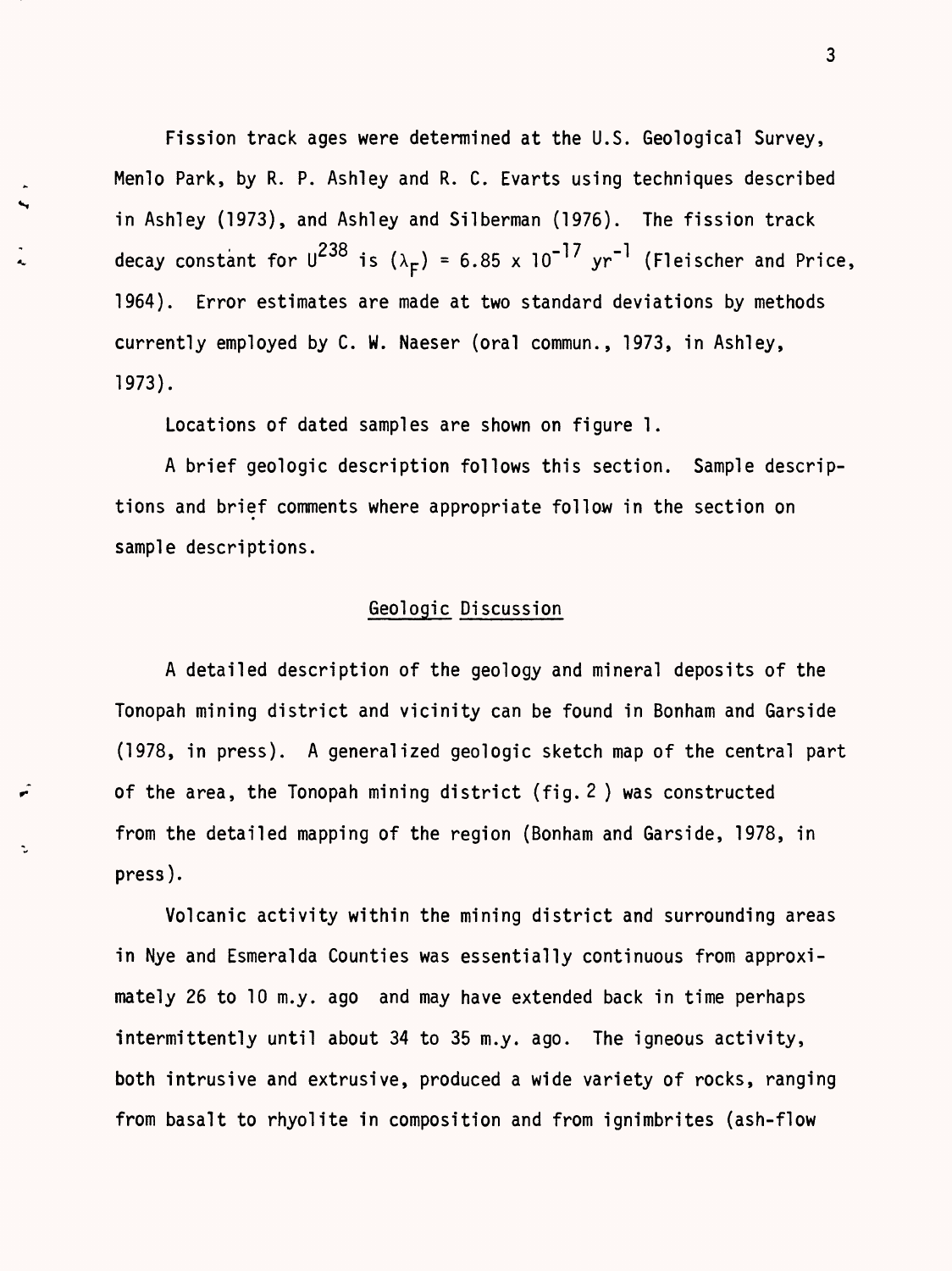tuffs) and tuffs to lavas and breccias, flow-dome complexes, dikes, sills, and irregular intrusions in mode of emplacement. Based on the geologic mapping and radiometric age determinations, the geologic history of the Tonopah region has been divided into five stages (figs.  $3, 4$ ). K-Ar and fission track ages of the volcanic units used to construct this division are presented and discussed briefly in the following section on sample descriptions. Many other volcanic and sedimentary units defined by the mapping, but not dated radiometrically, are not shown on the figures (see discussion by Bonham and Garside, 1974; 1978, in press).

 $\downarrow$ 

The complexity of the relations between the volcanic units in the region is shown on figures 3and4 . During stages 3, 4 and 5 (about which the most information is available) volcanic rocks of a variety of types were erupted from many volcanic centers at Tonopah and to the north and south of Tonopah. Thus, many petrologically and areally distinct volcanic units have the same age or similar ranges of age.

At least two major episodes and several minor episodes of hydrothermal alteration and mineralization occurred that appear to be <sup>r</sup> related to specific volcanic events. The first major episode occurred 18 to 19 m.y. ago at Tonopah, during the period of time of emplacement of the upper unit of the King Tonopah Member of the Fraction Tuff (a major ash flow sequence in the region). The ore bodies at Tonopah are replacement veins that follow faults and fractures and frequently exhibit gradational boundaries with enclosing wall rock (Nolan, 1935). The principal host rock is the Mizpah Formation which underlies the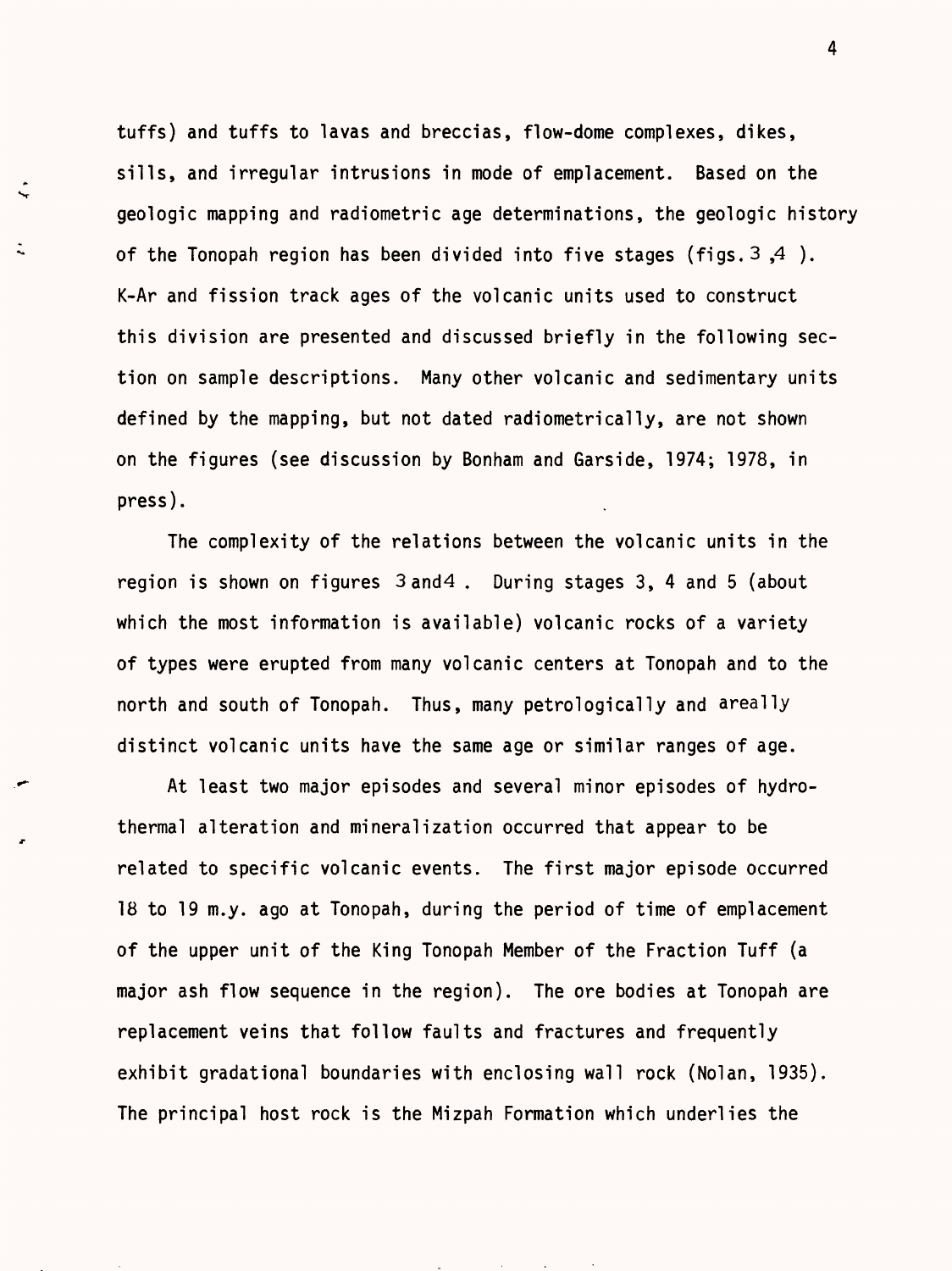Fraction Tuff and consists of flows and mud-flow breccias of dacite composition. The silver-rich veins of the main stage of mineralization are composed of quartz-adularia-sericite with sulfide and sulfosalt minerals and are enclosed by alteration halos of the same gangue minerals, that grade outward to argillic and propylitic mineral assemblages (Bonham and Garside, 1974; 1978, in press). In the central part of the district overlapping halos of intense quartz-adulariasericite alteration have produced a zone of altered rock that is composed entirely of this mineral assemblage. Tonopah produced approximately \$150,000,000 from about 1.8 million oz gold, and 174 million oz silver (Bonham and Garside, 1974).

 $\ddot{\sim}$ 

Less intense alteration and gold mineralization at Tonopah is related to emplacement of small intrusions of the Oddie Rhyolite (average age 16.7 m.y.). The veins associated with the Oddie Rhyolite are rich in gold, whereas the main stage mineralization which occurred earlier is silver-rich.

The oldest clearly post-main stage mineralization volcanic unit at Tonopah is the Heller Tuff  $(17.0 + 0.1$  m.y.). Although the Mizpah Formation is the main host rock, minor mineralization is present in the Fraction Tuff. The major portion of the ore deposits may be localized in the Mizpah Formation due to its greater suitability as a host rock than the rhyolite ash flows. This preferred occurrence of precious metal-vein deposits in rocks of intermediate composition is very common in the western Great Basin (Silberman and others, 1976). It appears that the hydrothermal system responsible for the mineraliza-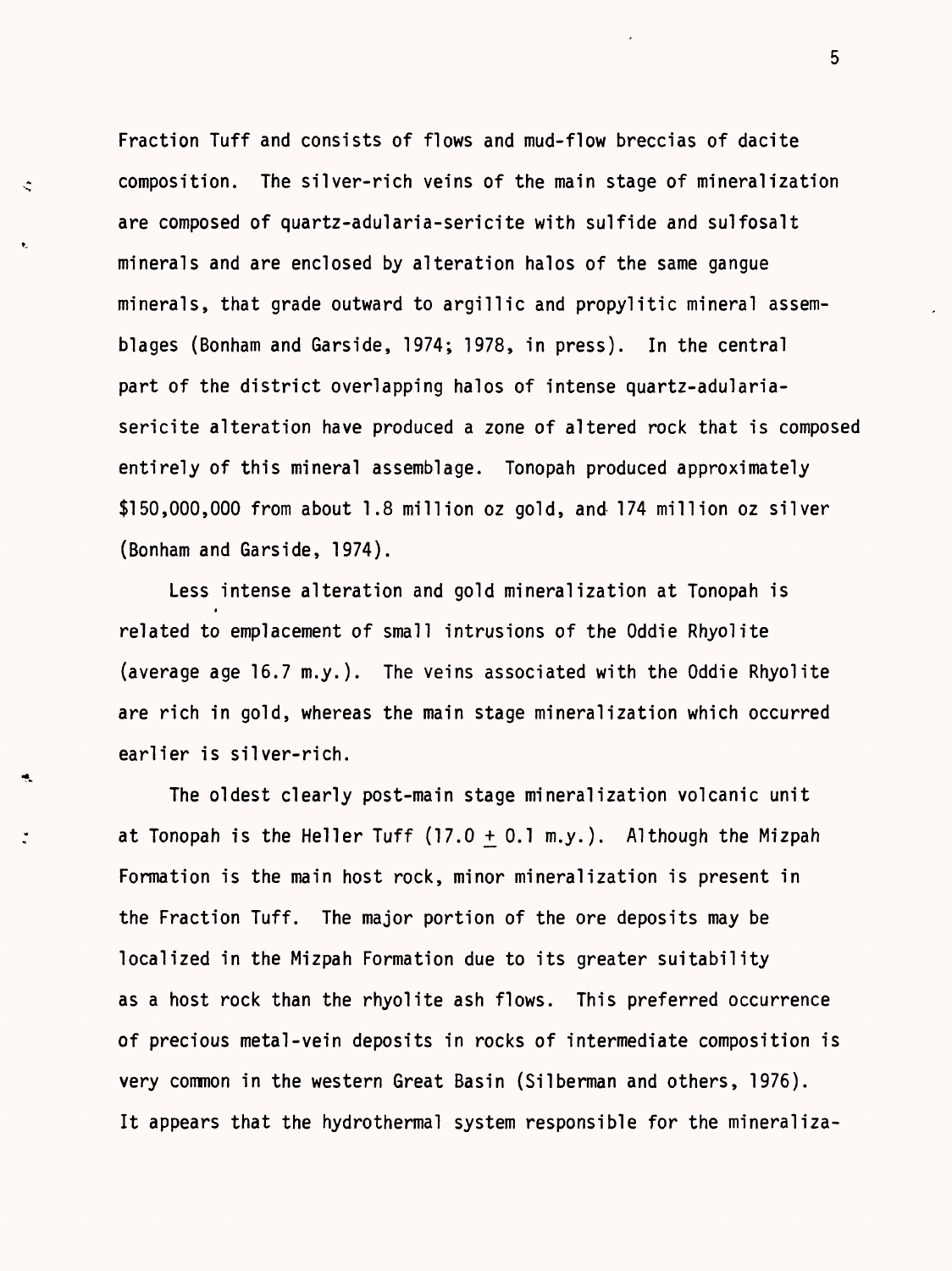tion was an effect of development and evolution of the magma system that produced the Fraction Tuff, or at least some of its members (see later discussion and also Bonham and Garside, 1978, in press).

 $\hat{\mathbf{v}}$ 

A second major period of hydrothermal activity occurred between 16 and 15 m.y. ago in the Divide mining district 8 km south of Tonopah, from which production of approximately \$3.5 million from 3.2 million oz silver, and 33,000 oz gold is recorded (Bonham and Garside, 1974). Ore bodies at Divide consist of silicified and pyritized country rock localized along faults and fractures. The Fraction Tuff is the principal host rock for the Divide veins but the overlying Siebert Formation and the Oddie Rhyolite are also mineralized. The veins associated with the Oddie Rhyolite are gold-rich, whereas the mineralization in the Siebert and Fraction are silver-rich.

A very widespread hydrothermal system was active at Divide. Veins crop out over 5 mi<sup>2</sup> (13 km<sup>2</sup>), and hydrothermal alteration is widespread. Surface thermal spring activity occurred, as indicated by widespread silicification and the presence of fossil sinter terraces at Hasbrouck Peak on the western edge of the Divide mining district (J. Livermore, A. G. Wallace, and M. L. Silberman, unpubl. data). The timing of hydrothermal activity as indicated by K-Ar ages of altered rocks (15.3 to 16.4 m.y.) may be related to intrusions of the Oddie Rhyolite (16.7 m.y.) but the timing also overlaps volcanic activity which generated the Brougher Rhyolite, the Divide Andesite and the volcanics of Donovan Peak (16.8 to 14.8 m.y.) in the Divide area. The later two units are local, and restricted to the Divide area.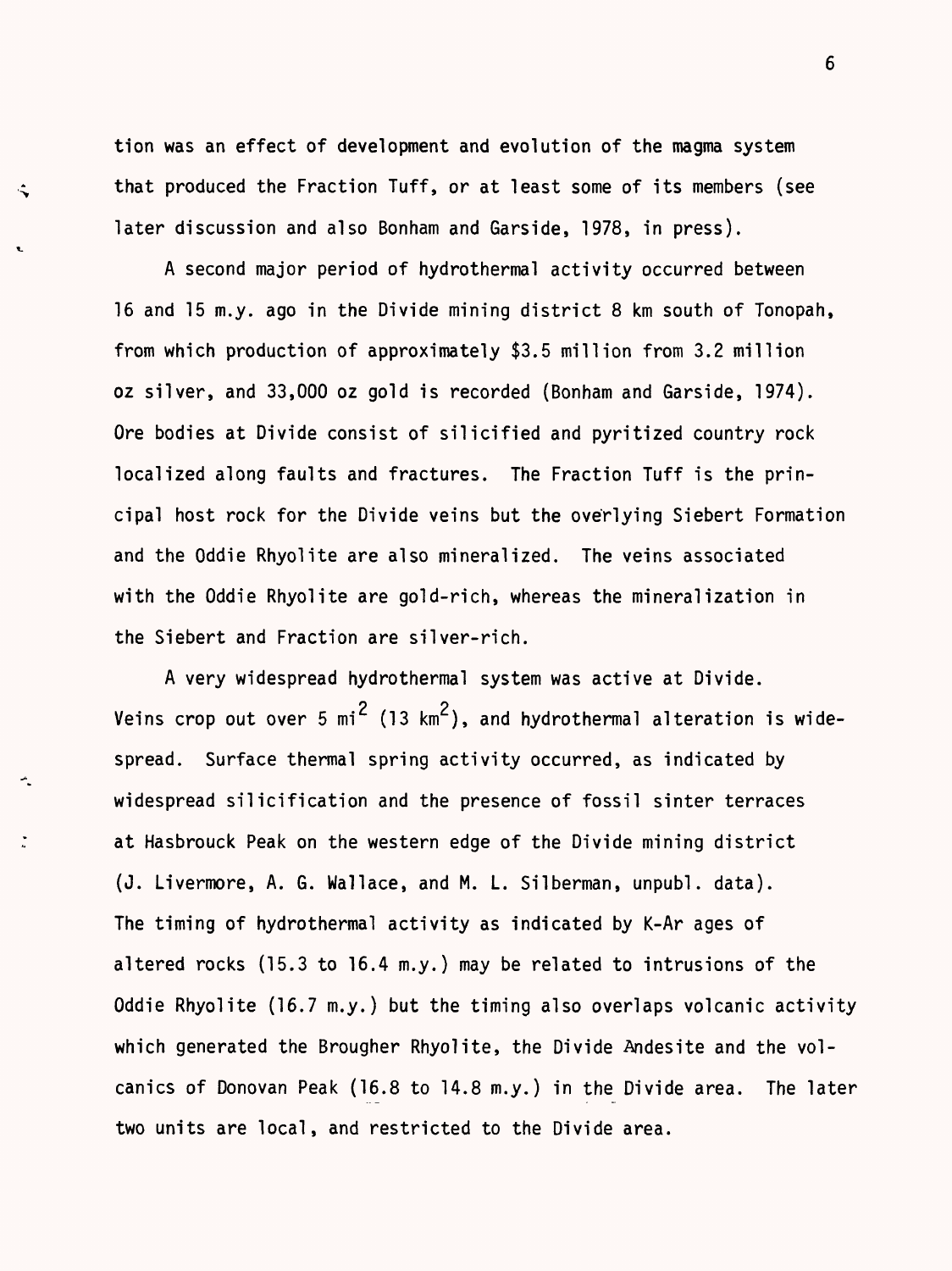Minor episodes of gold and silver mineralization or hydrothermal alteration also occurred to the north and south of Tonopah until about 10 m.y. ago when volcanic activity essentially ceased in the area (fig. 4).

#### Sample Descriptions

Pre-Tertiary Rocks, San Antonio Range

1. SAgd-1 FT

 $\ddot{\phantom{a}}$ 

Granodiorite of Frazier's Well. (SW%SW% S36, unsurveyed T4N, R42E;  $30^009'13''(09.22')N$ ,  $117^013'09''(13.15')W$ ; Nye Co., NV). Analytical data: (sphene) Ps = 4.565 x  $10^6$  tracks/cm<sup>2</sup>,  $\frac{1}{2}$ Pi = 2.795 x 10<sup>6</sup> tracks/cm<sup>2</sup>,  $\phi$  = 1.19 x 10<sup>15</sup> N/cm<sup>2</sup>, no. of grains counted = 8; (zircon) Ps = 1.786 x 10<sup>7</sup> tracks/cm<sup>2</sup>,  $\frac{1}{2}$ Pi = 9.548 x 10<sup>6</sup> tracks/cm<sup>2</sup>,  $\phi = 1.19 \times 10^{15}$  N/cm, no. of grains counted = 6. Collected by: H. F. Bonham, Nevada Bureau of Mines and Geology and R. P. Ashley and M. L. Silberman, U.S. Geological Survey. Dated by: R. P. Ashley, U.S. Geological Survey. Comment: Epidote present as a deuteric (?) alteration mineral. Rhyolite porphyry and dacite dikes of similar lithology to Mizpah Formation intrude the granodiorite. We consider the mineral ages to be minimum figures,

(sphene)  $59.3 + 7.4$  m.y.

 $(zircon)$  67.9 + 8.4 m.y.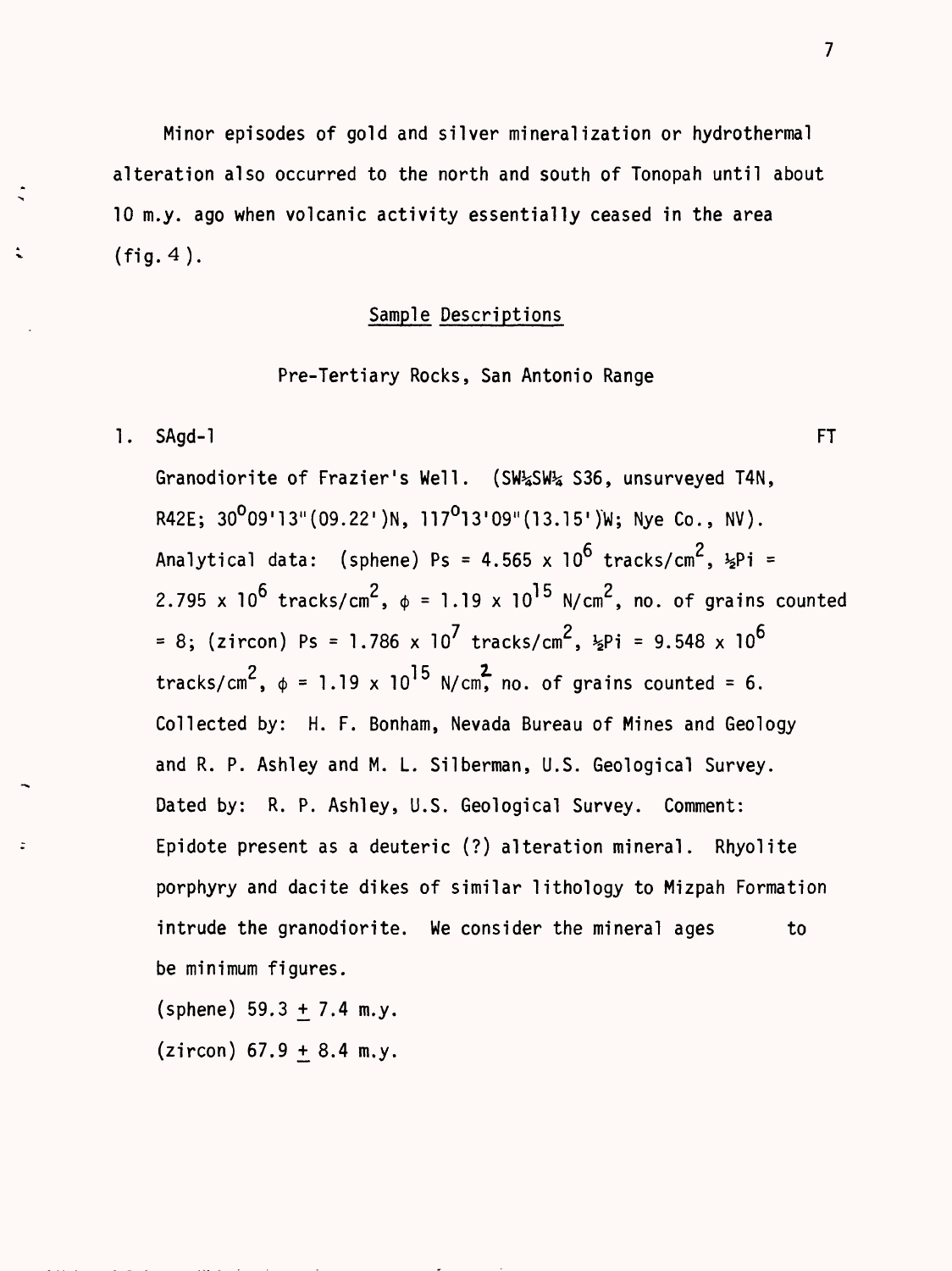#### 2. Mzwt-1 K-Ar

Mesozoic(?) welded tuff. (NW\*NE\* S12, T4N, R43E; 38<sup>0</sup>13'18"  $(13.30')$ N,  $117^0$ 06'00"(06.00")W; Nye Co., NV). Analytical data:  $K_2 0 = 1.57\%, \frac{40}{Ar} = 4.031 \times 10^{-11}$  mole/g,  $\frac{40}{Ar} \times \frac{40}{Ar} = 0.32$ . Collected by: H. F. Bonham and L. J. Garside, Nevada Bureau of Mines and Geology. Dated by: M. L. Silberman, U.S. Geological Survey. Comment: Chlorite, actinolite, calcite and epidote are present in sample as alteration minerals. The age should be considered a minimum.

(plagioclase)  $17.3 + 0.8$  m.y.

#### Older Tertiary Rocks

#### $3.$  TF-2 FT

Ash-flow tuff, Tonopah Formation. (NW $_{\rm z}$  S31, T4N, R43 E; 38 $^{0}$ 09'46" (09.77')N, 117<sup>0</sup>11'50"(11.83')W; Nye Co., NV). Analytical data:  $\lambda_{\text{r}}$  = 6.85 x 10<sup>17</sup> yr<sup>-1</sup>, Ps = 2.420 x 10<sup>6</sup> tracks/cm<sup>2</sup>,  $\frac{1}{2}$ Pi = 2.527 x 10<sup>6</sup> tracks/cm<sup>2</sup>,  $\phi$  = 1.19 x 10<sup>15</sup> N/cm<sup>2</sup>, no. of grains counted = 7. Collected by: H. F. Bonham, Nevada Bureau of Mines and Geology, and R. P. Ashley and M. L. Silberman, U.S. Geological Survey. Dated by: R. P. Ashley, U.S. Geological Survey. Comment: The Tonopah Formation consists of ash-flow and air- fall tuffs and sedimentary rocks and rhyolite flow-dome complexes. The intrusive rhyolites in places cut the tuffs.

(zircon)  $34.8 \pm 4.2$  m.y.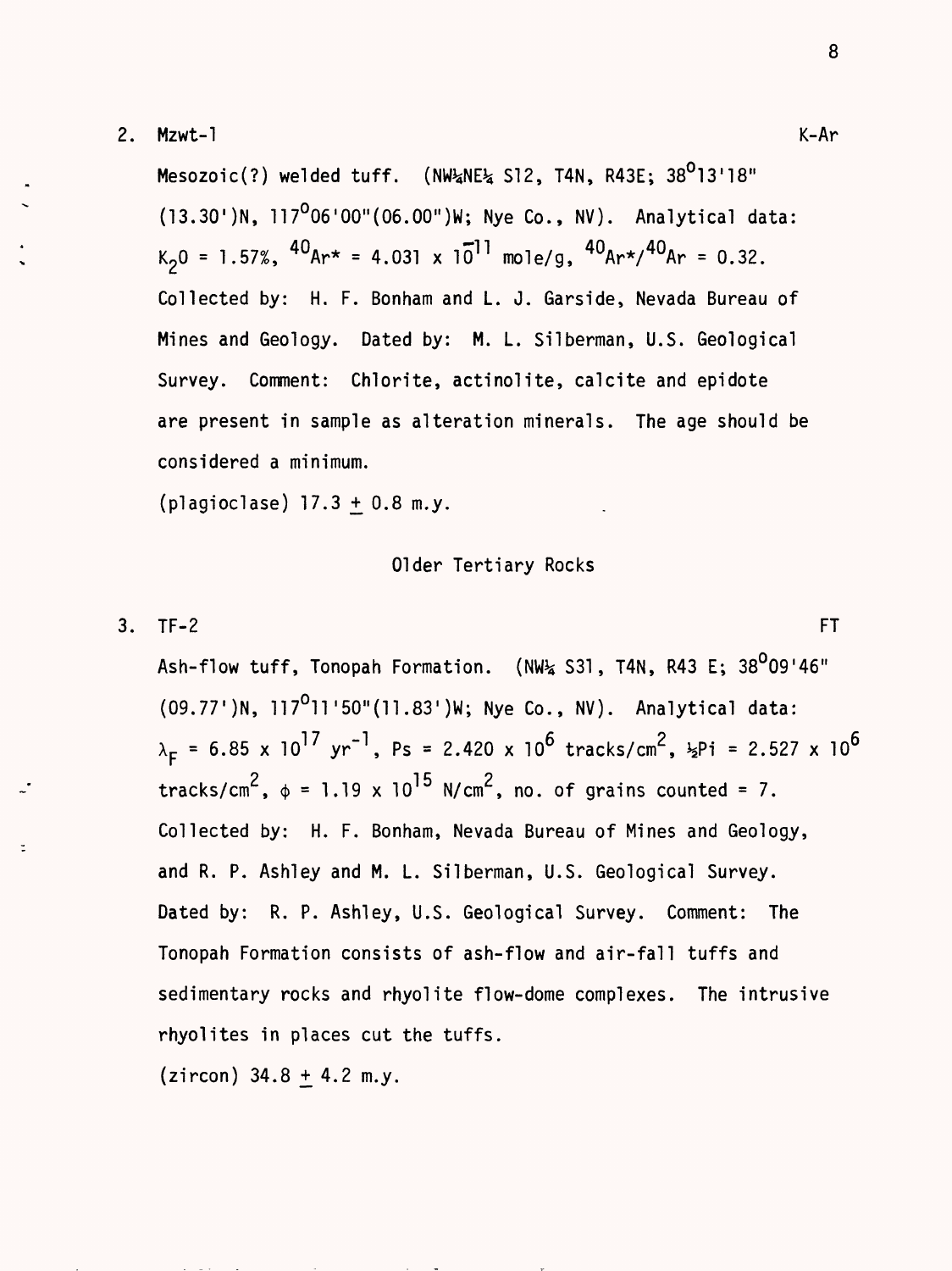$\overline{\mathcal{C}}$ 

Altered welded tuff, with phenocrysts of cloudy feldspar with many inclusions, large amounts of iron oxide and some epidote; tuff of Ralston Valley. (SE\NE\NE\ S21, T4N, R44E; 38<sup>0</sup>11'27"(11.45')N,  $117<sup>0</sup>02'27''(02.45')W$ ; Nye Co., NV). Analytical data: (alkali feldspar) K<sub>2</sub>0 = 6.63%,  $^{40}$ Ar\* = 1.780 x 10<sup>-10</sup> moles/g,  $^{40}$ Ar\*/ $\Sigma^{40}$ Ar = 0.82; (zircon) Ps = 1.342 x 10<sup>7</sup> tracks/cm<sup>2</sup>,  $\frac{1}{2}$ Pi = 1.555 x 10<sup>7</sup> tracks/cm<sup>2</sup>,  $\phi = 1.19 \times 10^{15}$  N/cm<sup>2</sup>, no. of grains counted = 6. Collected by: H. F. Bonham, Nevada Bureau of Mines and Geology. Dated by: (alkali feldspar) M. L. Silberman, U.S. Geological Survey; (zircon) R. P. Ashley, U.S. Geological Survey. Comment: Alkali feldspar age is alteration age. The fission track zircon age is believed to be closer to the age of emplacement of this unit, as zircon appears to resist annealing during post-crystallization hydrothermal alteration (Ashley and Silberman, 1976). Alteration has affected this rock and is probably the cause of the anomalously young alkali feldspar age.

(alkali feldspar) 18.1 +0.5 m.y. (K-Ar)  $(zircon)$  31.4 + 3.8 m.y. (FT)

5. Mc-1  
\nTuff of Murphy's Camp. (SW4 S3, unsurveyed T4N, R46E; 38<sup>0</sup>18'30"  
\n(18.5')N, 116<sup>0</sup>49'00''(49.0')W; Nye Co., NV). Analytical data:  
\n(biotic) K<sub>2</sub>0 = 8.24%, <sup>40</sup>Ar\* = 3.084 x 10<sup>-10</sup> mole/g, <sup>40</sup>Ar\*/
$$
\Sigma
$$
<sup>40</sup>Ar  
\n= 0.66; (plagiclase) K<sub>2</sub>0 = 2.51%, <sup>40</sup>Ar\* = 8.978 x 10<sup>-11</sup> mole/g,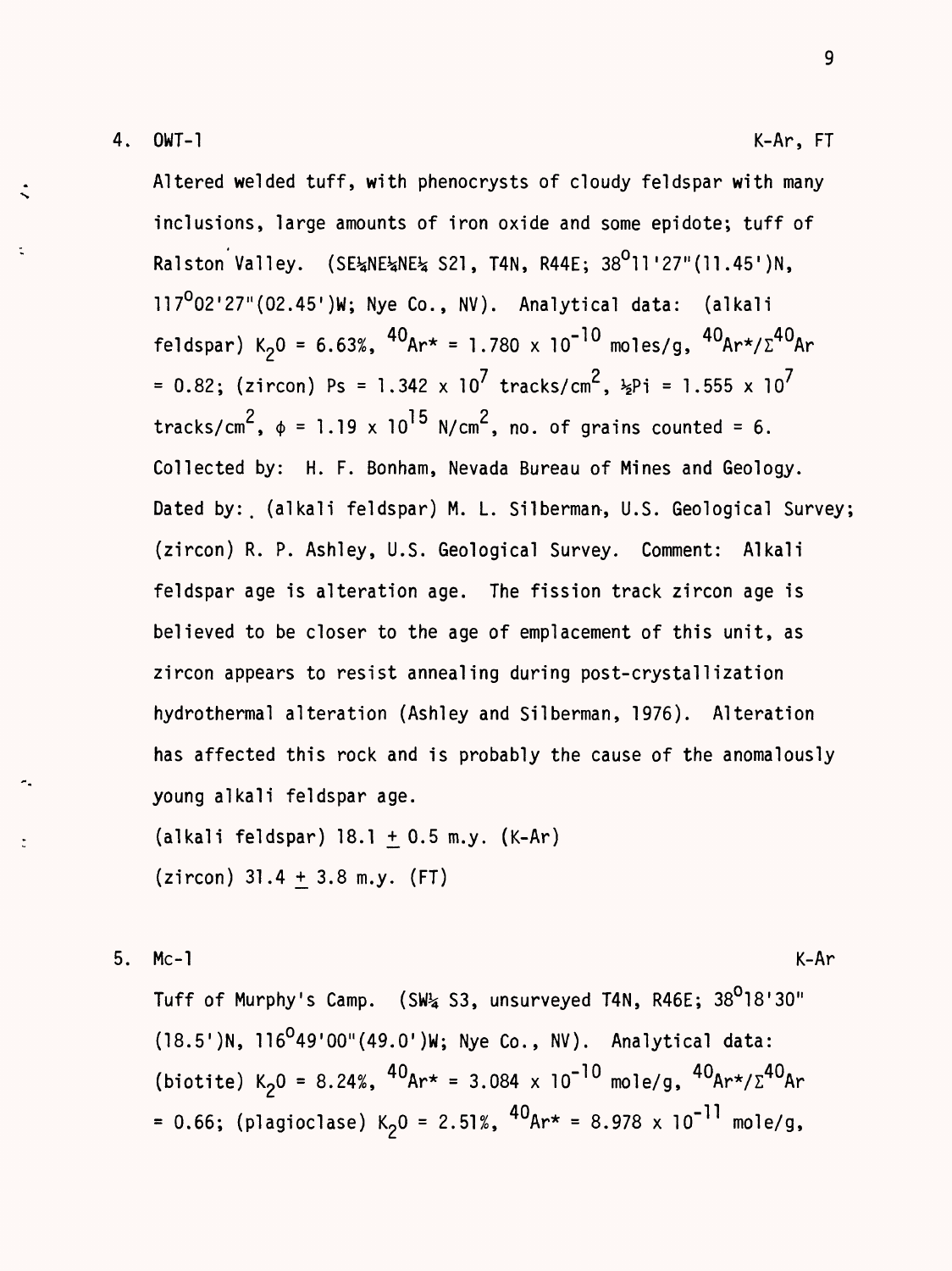$^{40}$ Ar\*/ $\Sigma^{40}$ Ar = 0.84. Collected by: H. F. Bonham and L. J. Garside, Nevada Bureau of Mines and Geology. Dated by: M. L. Silberman, U.S. Geological Survey. Comment: Overlies the tuffs of Rye Patch, in the Big Ten Peak caldera, and thus provides a minimum age limit for them.

(biotite) 25.2 + 0.8 m.y. (plagioclase)  $24.0 + 0.7$  m.y.

6.  $\text{Taf}_2$  (1) K-Ar

Tuffs of Antelope Springs (?). (NW%SW%SE% S5, T1S, R43E;  $37^{\circ}$ 52'36"(52.60')N, 117<sup>0</sup>10'33"(10.55')N; Esmeralda Co., NV). Analytical data:  $K_2 0 = 8.81\%$ ,  ${}^{40}Ar* = 3.381 \times 10^{-10}$  mole/g,  $^{40}$ Ar\*/ $\Sigma^{40}$ Ar = 0.69. Collected by: H. F. Bonham, Nevada Bureau of Mines and Geology, R. P. Ashley and M. L. Silberman, U.S. Geological Survey. Dated by: E. H. McKee, U.S. Geological Survey. Comment: Minimum age; plagioclase in sample is altered to calcite and sericite and hornblende is altered to Fe-Ti oxides, sericite, quartz and chlorite. Ekren and others (1971) report ages of  $25.4 + 0.8$  m.y.,  $27.7 + 0.8$  m.y., and  $26.2 + 0.8$  m.y. on tuffs from this unit.  $(biottle) 25.8 + 0.8 m.y.$ 

7. TF-1 FT

Flow-banded rhyolite, Tonopah Formation. (SE%SE%SE% SI, T3N, R42E;  $38^0$ 08'19"(08.32')N, 117<sup>0</sup>12'14"(12.23')W; Nye Co., NV). Analytical data:  $\lambda_F = 6.85 \times 10^{-17} \text{ yr}^{-1}$ , Ps = 1.002 x 10<sup>7</sup> tracks/cm<sup>2</sup>,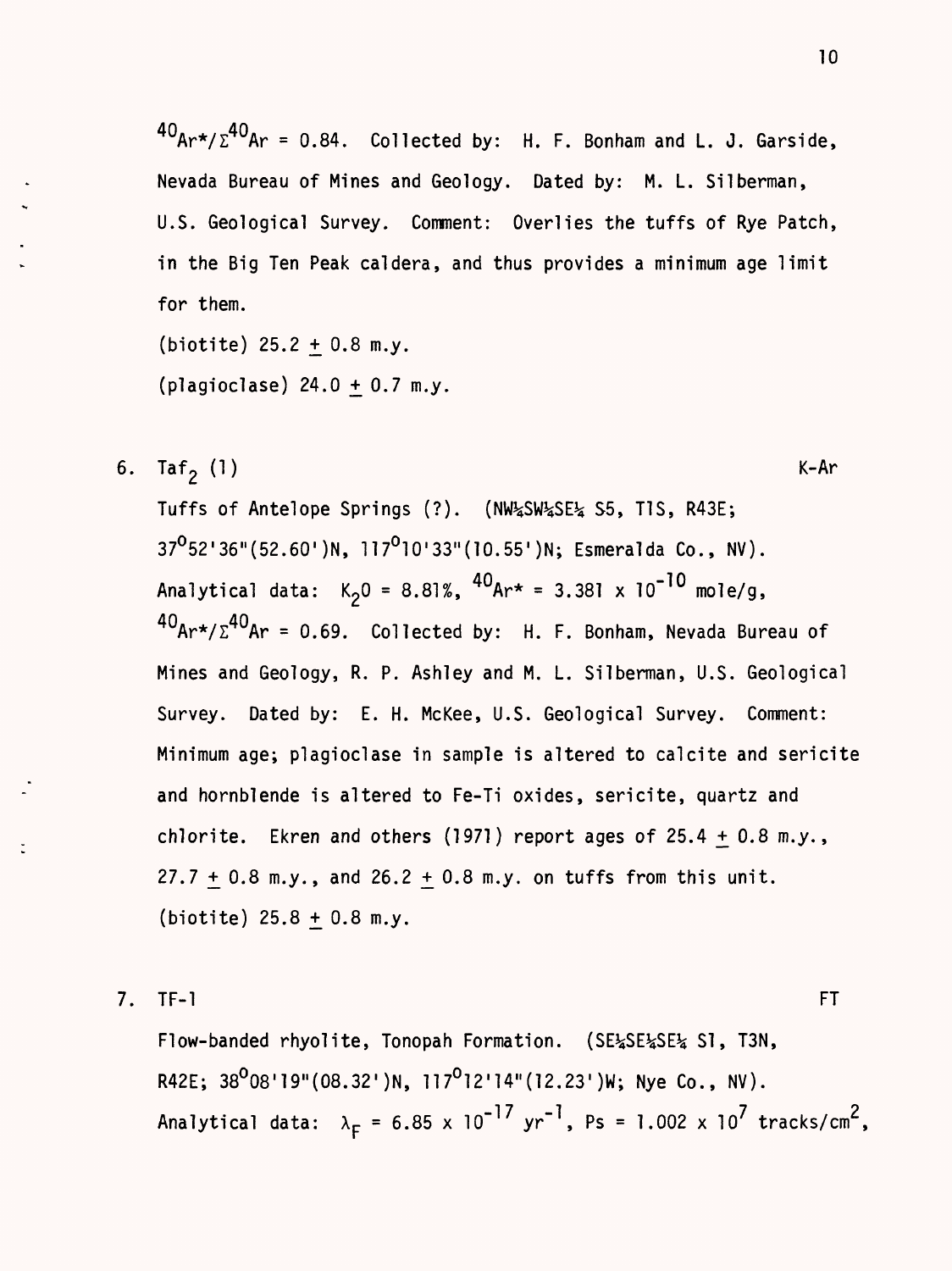$\frac{1}{2}$ Pi = 1.437 x 10<sup>7</sup> tracks/cm<sup>2</sup>,  $\phi$  = 1.14 x 10<sup>15</sup> N/cm<sup>2</sup>, no. of grains counted = 6. Collected by: H. F. Bonham, Nevada Bureau of Mines and Geology, and M. L. Silberman, U.S. Geological Survey. Dated by: R. P. Ashley, U.S. Geological Survey. Comment: Most likely age for the intrusive phase of the Tonopah Formation, which in places cuts the ash-flow and air- fall tuffs. The time span between the extrusive and intrusive phases seems long ( 11 m.y.). Considerable intrusive rhyolitic activity occurred at about this time (24-22 m.y.); see discussion sample 50 (GRP-1 , Lone Mountain).  $(zircon)$  24.3 + 2.8 m.y.

#### Mizpah Formation

$$
8. G - 135 K - Ar
$$

Porphyritic biotite-hornblende dacite, Mizpah Formation.  $(NW_{2}SW_{2}SE_{2}SE_{2}$  S26, T3N, R42E;  $38^{0}04'49''(04.82')N$ ,  $117^{0}13'28''$ (13.47')W; Nye Co., NV). Analytical data:  $K_20 = 8.71\%$ ,  $^{40}$ Ar\* = 2.656 x 10<sup>-10</sup> mole/g,  $\Sigma^{40}$ Ar\*/  $^{40}$ Ar = 0.66. Collected by: H. F. Bonham and L. J. Garside, Nevada Bureau of Mines and Geology. Dated by: M. L. Silberman, U.S. Geological Survey. Comment: Main host rock for ore deposits of the Tonopah mining district. (biotite) 20.5 + 0.8 m.y.

(Bonham and others, 1972) 9. T 219  $K-Ar$ Porphyritic biotite-hornblende dacite, Mizpah Formation.  $(SE2SE2 S15, T3N, R42E; 38^{0}06'39''(06.65' )N, 117^{0}14'44''(14.72' )W;$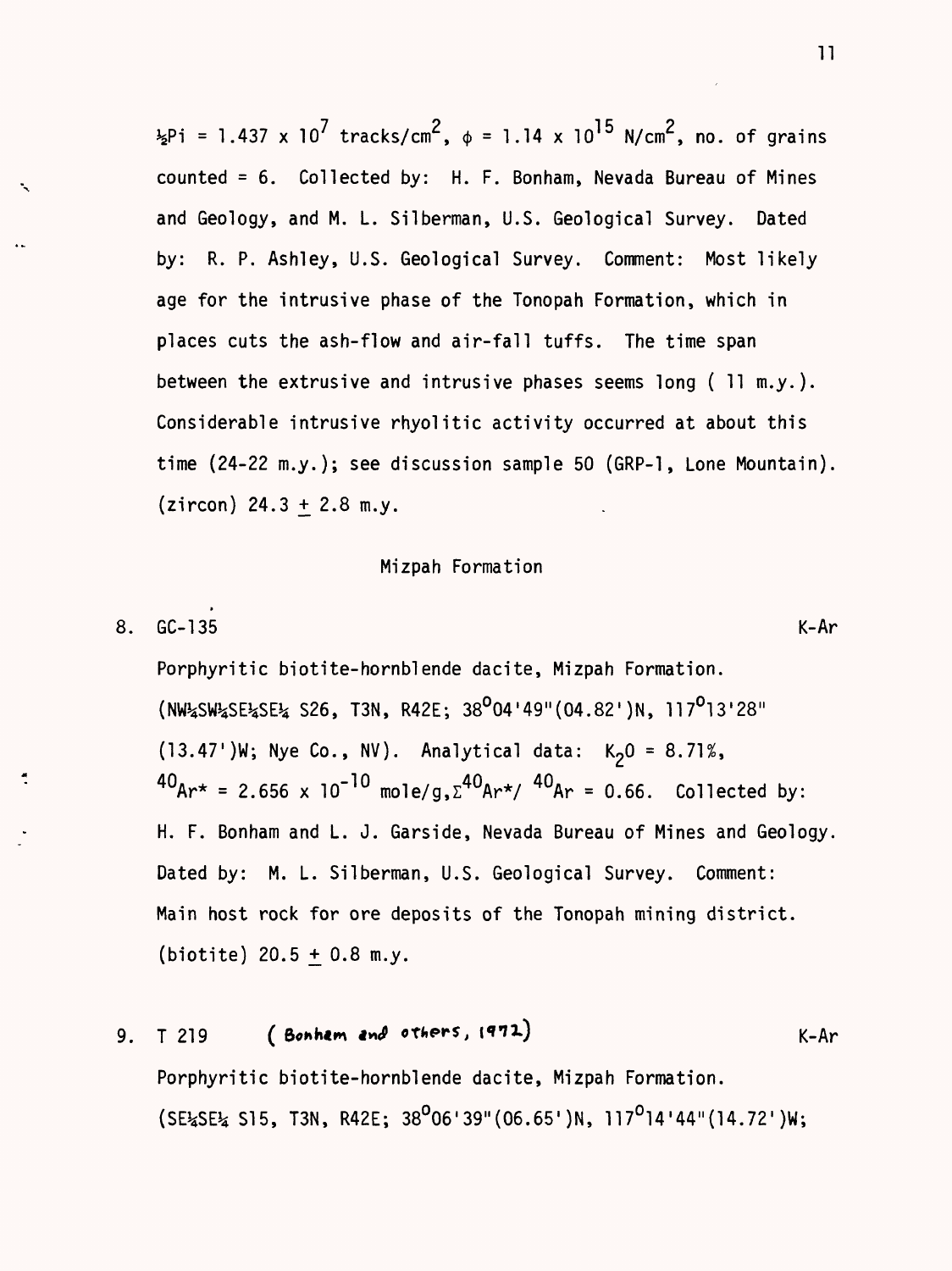location slightly changed from that reported in Bonham, Garside, and Silberman (1972)). Comment: Concordant with age of sample GC135. The Mizpah Formation is the main host rock for mineralization at Tonopah and places a lower limit on the age of the Tonopah ore deposits.

(biotite)  $20.4 \pm 0.6$  m.y.

#### Fraction Tuff

10. 74 MLS-1 K-Ar

Tonopah Summit Member, Fraction Tuff. (NW^SW% SI7, T2N, R43E; 38<sup>0</sup>01'37"(01.62')N, 117<sup>0</sup>10'57"(10.95')W; Nye Co., NV). Analytical data:  $K_2$ 0 = 8.25%,  ${}^{40}$ Ar\* = 2.064 x 10<sup>-10</sup> mole/g,  ${}^{40}$ Ar\*/ $\Sigma$ <sup>40</sup>Ar = 0.43. Collected by: M. L. Silberman, U.S. Geological Survey. Dated by: M. L. Silberman, U.S. Geological Survey. Comment: See comment next sample  $(11, TFR<sub>2</sub>-1)$ . (biotite)  $16.9 \pm 0.5$  m.y.

11. 
$$
TFR_2-1
$$
   
\nKonopah Summit Member, Fraction Tuff. (SW<sub>ANW4NE4</sub> SD, TIN, R42E;  
\n37<sup>0</sup>57'34''(57.57')N, 117<sup>0</sup>14'50''(14.83')W; Esmeralda Co., NV).  
\nAnalytical data: (sanidine) K<sub>2</sub>O = 11.03%,  $^{40}$ Ar\* = 2.636 × 10<sup>-10</sup>  
\nmole/g,  $^{40}$ Ar\*/ $\Sigma$ <sup>40</sup>Ar = 0.77; (biotic) K<sub>2</sub>O = 8.38%,  $^{40}$ Ar\* =  
\n2.094 × 10<sup>-10</sup> mole/g,  $^{40}$ Ar\*/ $\Sigma$ <sup>40</sup>Ar = 0.62. Collected by: H. F.  
\nBonham, Nevada Bureau of Mines and Geology, and R. P. Ashley and  
\nM. L. Silberman, U.S. Geological Survey. Dated by: M. L. Silberman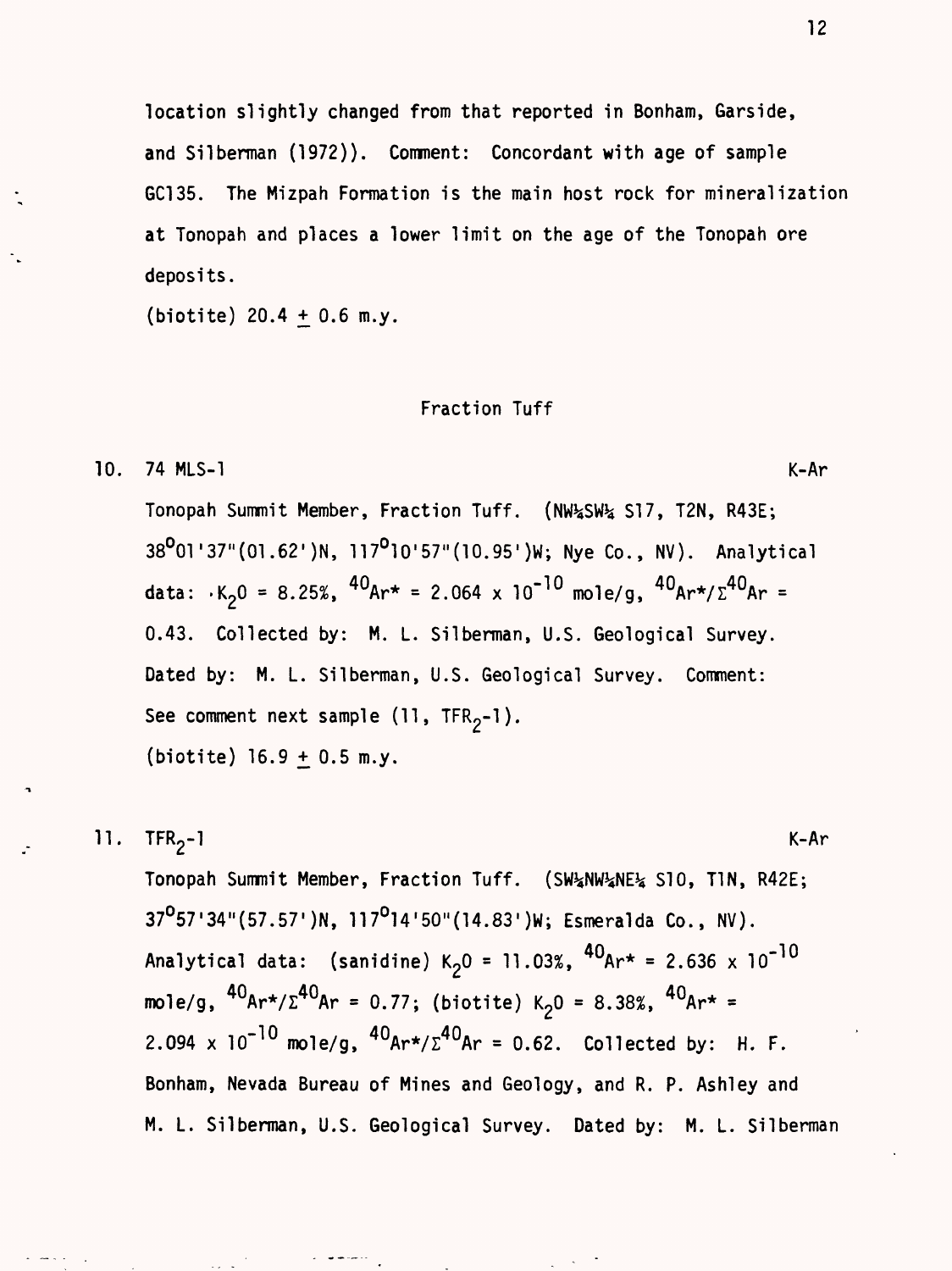and E. H. McKee, U.S. Geological Survey. Comment: Two members of the Fraction Tuff are exposed at Tonopah, the Tonopah Summit Member and the upper and lower units of the King Tonopah Member. The K-Ar ages of these members are in reverse order to their stratigraphic position (see ages samples 15, 13, 12 and 14-- TV-1, TV-2, SS-25 and TFR-1). Both of the Tonopah Summit samples were affected by hydrothermal alteration--produced probably by the proximity of younger rhyolite intrusions (Oddie and Brougher Rhyolites of 16-17 m.y. age). The K-Ar ages of these rocks have probably been reset by this thermal activity. A minimum age for the Tonopah Summit Member is given by the average age of the lower unit of the King Tonopah Member  $(19.7 + 0.1$  m.y.; see discussion for sample 14 (TFR-1)) which overlies it.

 $(sanidine) 16.1 + 0.5 m.y.$ 

(biotite) 16.8 + 0.7 m.y.

12. SS-25 K-Ar

Hydrated glass from vitrophyre with the lower unit, King Tonopah Member of Fraction Tuff. (SE\SW\\\\$\\\$\\\$22, T3N, R42E; 38°05'39"  $(05.65')$ N, 117<sup>0</sup>15'17"(15.28')W; Nye Co., NV). Analytical data:  $K_2 0 = 5.66\%, \frac{40}{4}$   $A + 1.647 \times 10^{-10}$  mole/g,  $\frac{40}{4}$  $A + \frac{1}{2}$  $A^0$  $A = 0.55$ . Collected by: L. J. Garside, Nevada Bureau of Mines and Geology. Dated by: M. L. Silberman, U.S. Geological Survey. Comment: This sample had too many lithic fragments to attempt mineral separation. The age of the glass appears to agree within analytical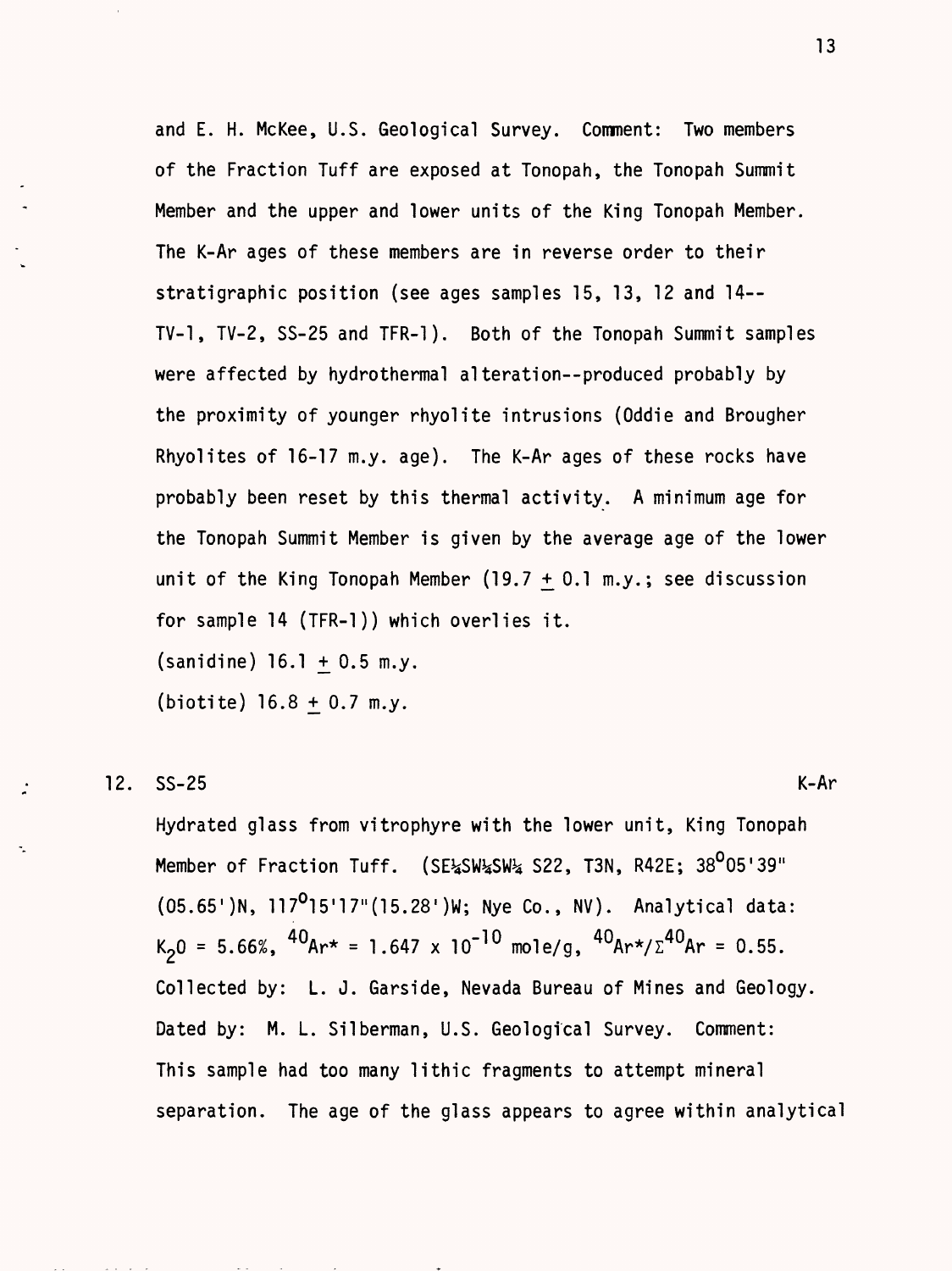uncertainty with mineral ages from other samples of the lower unit, King Tonopah Member of the Fraction Tuff, (glass)  $19.6 + 0.4$  m.y.

13. TV-2 K-Ar

Lower unit, King Tonopah Member of Fraction Tuff. (SW\SE\{1 S15, T3N, R42E;  $38^{0}06'40''(06.67')N$ ,  $117^{0}14'39''(15.65')W$ ; Nye Co., NV). Analytical data:  $K_20 = 6.26\%$ ,  ${}^{40}Ar* = 1.850 \times 10^{-10}$  mole/g, **Aft Aft** HUAr\*/£ Ar = 0.66. Collected by: H. F. Bonham and L. J. Garside, Nevada Bureau of Mines and Geology, and R. P. Ashley and M. L. Silberman, U.S. Geological Survey. Dated by: M. L. Silberman, U.S. Geological Survey. Comment: See comment sample 11 (TFR<sub>2</sub>-1).  $(alkali$  feldspar)  $19.9 + 0.6$  m.y.

14. TFR-1 K-Ar

Lower unit, King Tonopah Member of Fraction Tuff. (NE%SW%SW% S24, T3N, R42E; 38<sup>0</sup>05'50"(05.83')N, 117<sup>0</sup>13'06"(13.10')W; Nye Co., NV). Analytical data: (alkali feldspar) K<sub>2</sub>0 = 5.71%,  ${}^{40}$ Ar\* = 1.668 x 10<sup>-10</sup> mole/g,  ${}^{40}$ Ar\*/ $\Sigma^{40}$ Ar = 0.49; (biotite) K<sub>2</sub>0 = 8.58%,  ${}^{40}$ Ar\* = 2.740 x  $10^{-10}$  mole/g,  ${}^{40}$ Ar\*/ $\Sigma^{40}$ Ar = 0.65. Collected by: H. F. Bonham, Nevada Bureau of Mines and Geology, and R. P. Ashley and M. L. Silberman, U.S. Geological Survey. Dated by: M. L. Silberman and E. H. McKee, U.S. Geological Survey. Comment: The three samples of the lower unit of the King Tonopah Member yield an average age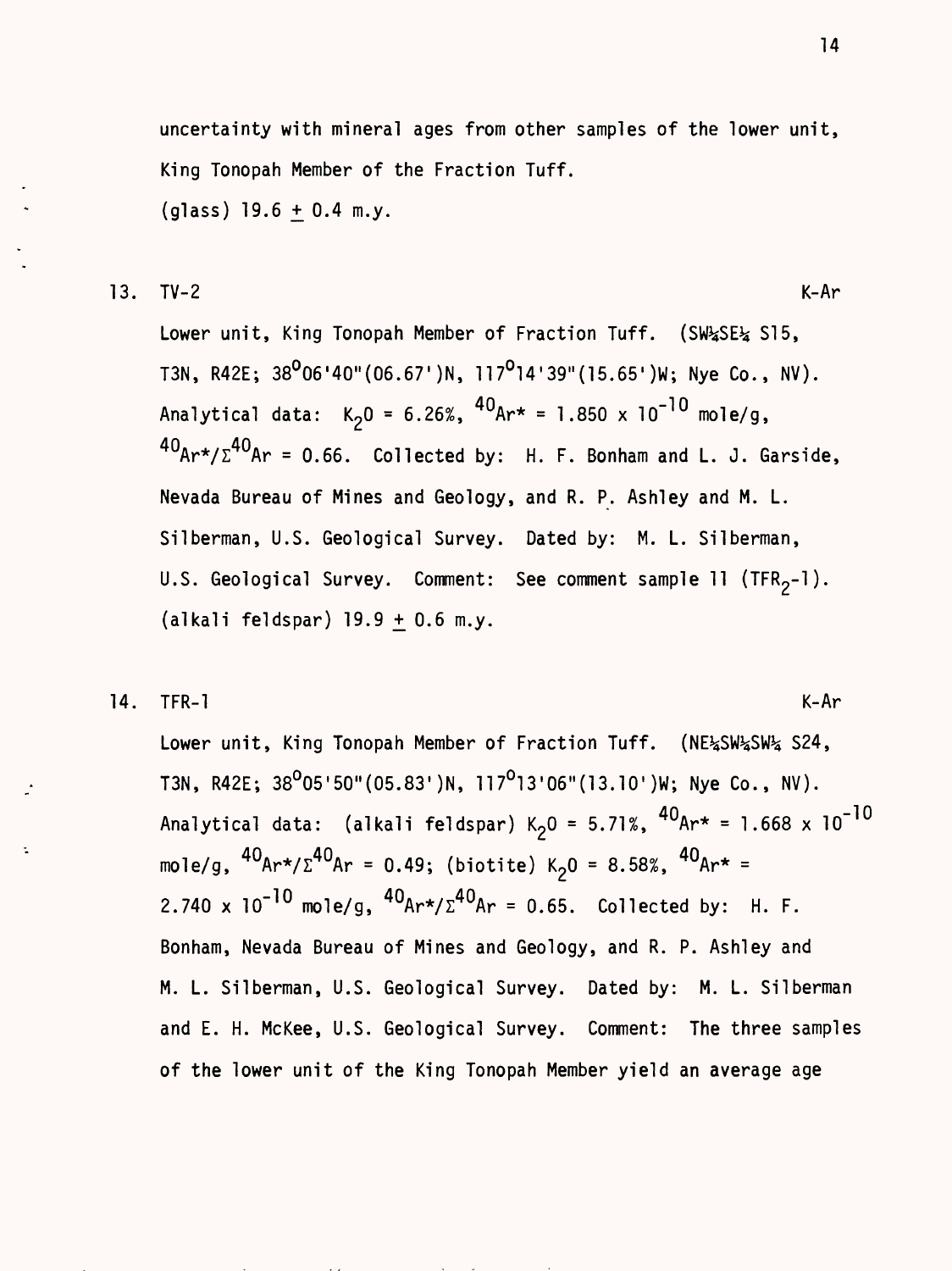of  $20.2 + 0.4$  m.y. The biotite age from this sample is slightly greater than the other mineral ages, due perhaps to crystal contamination during the eruption process--a common occurrence in ash-flow tuffs. The average age of the unit calculated without this biotite date is  $19.7 + 0.1$  m.y.  $(alkali$  feldspar) 19.7 + 0.6 m.y. (biotite)  $21.5 + 0.6$  m.y.

15. TV-1 K-Ar

Upper unit, King Tonopah Member of Fraction Tuff. (SW%NW% S24, T3N, R42E;  $38^0$ 06'04"(06.07')N, 117<sup>0</sup>13'06"(13.10')W; Nye Co., NV). Analytical data:  $K_2 0 = 4.81\%$ ,  ${}^{40}Ar* = 1.299 \times 10^{-10}$  mole/g,  $40_{h}$  +  $h = 40$  $\text{HATE} \cdot \text{A}$ r = 0.65. Collected by: H. F. Bonham and L. J. Garside, Nevada Bureau of Mines and Geology, and R. P. Ashley and M. L. Silberman, U.S. Geological Survey. Dated by: M. L. Silberman, U.S. Geological Survey. Comment: The upper unit of the King Tonopah Member of the Fraction Tuff yields an age approximately 1.5 m.y. younger than that of the lower. Its age and that of rhyolite of the Cleft (erupted to the north of the Tonopah mining district) appears to overlap in time the hydrothermal mineralization and alteration in the district. See discussion of hydrothermal alteration and mineralization in the text,

 $(alkali$  feldspar)  $18.2 + 0.6$  m.y.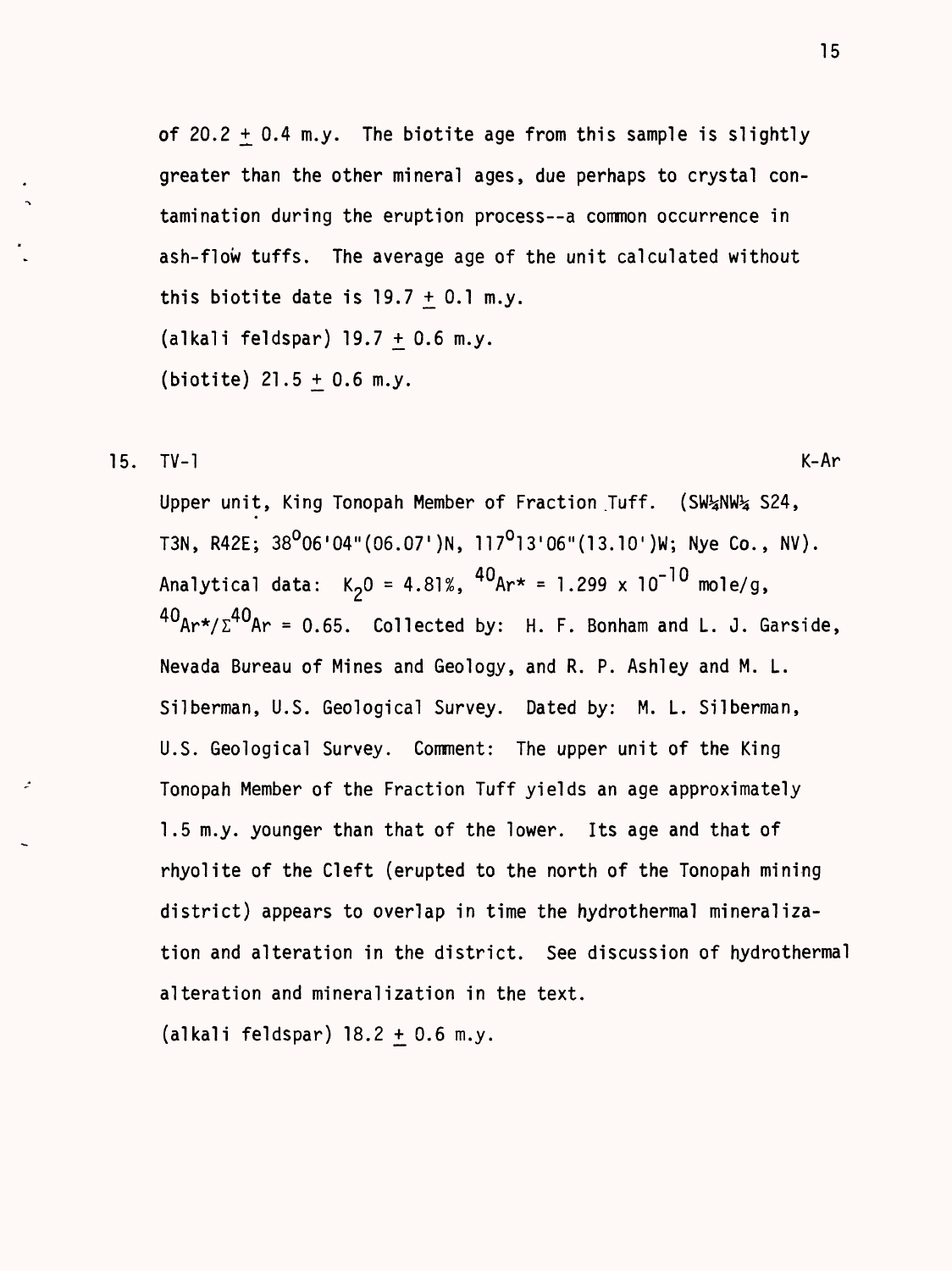16. USGS-(M)-11549-1 (Bonham and others,  $(972)$  K-Ar Rhyolite welded tuff from Heller Tuff (originally called the Heller Dacite); some workers have included this unit in the Fraction Breccia in the past. (NE $\frac{1}{2}$  S2, T2N, R42E; 38<sup>0</sup>03'38"(03.63')N,  $117^0$ 13'37"(13.62')W; at Heller Butte, Nye Co., NV). Comment: This rock is the oldest post-ore unit at Tonopah and is not affected by alteration and mineralization. It is younger than the Fraction Tuff (see other ages and discussion) and represents the lower (younger) age limit of hydrothermal mineralization within the main part of the Tonopah district,

 $(biottle) 17.1 + 0.3 m.y.$ 

 $(sanidine)$  16.9 + 0.3 m.y.

#### Rhyolite of the Cleft

17. R-l K-Ar Rhyolite of the Cleft. (NW<sup>1</sup>4 S2, unsurveyed T4N, R42E;  $38^0$ 14'22"  $(14.37')$ N, 117<sup>0</sup>15'16"(15.27')W; Nye Co., NV). Analytical data:  $K_2 0 = 9.58\%$ ,  ${}^{40}Ar^* = 2.697 \times 10^{-10}$  mole/g,  ${}^{40}Ar^* / \Sigma {}^{40}Ar = 0.81$ . Collected by: H. F. Bonham, Nevada Bureau of Mines and Geology, and M. L. Silberman, U.S. Geological Survey. Dated by: M. L. Silberman, U.S. Geological Survey. Comment: Part of rhyolite flow dome complexes and associated pyroclastic rocks that are overlain by the trachyandesite of Lime Mountain. Ages from rhyolite of the Cleft and the upper unit of the King Tonopah Member of the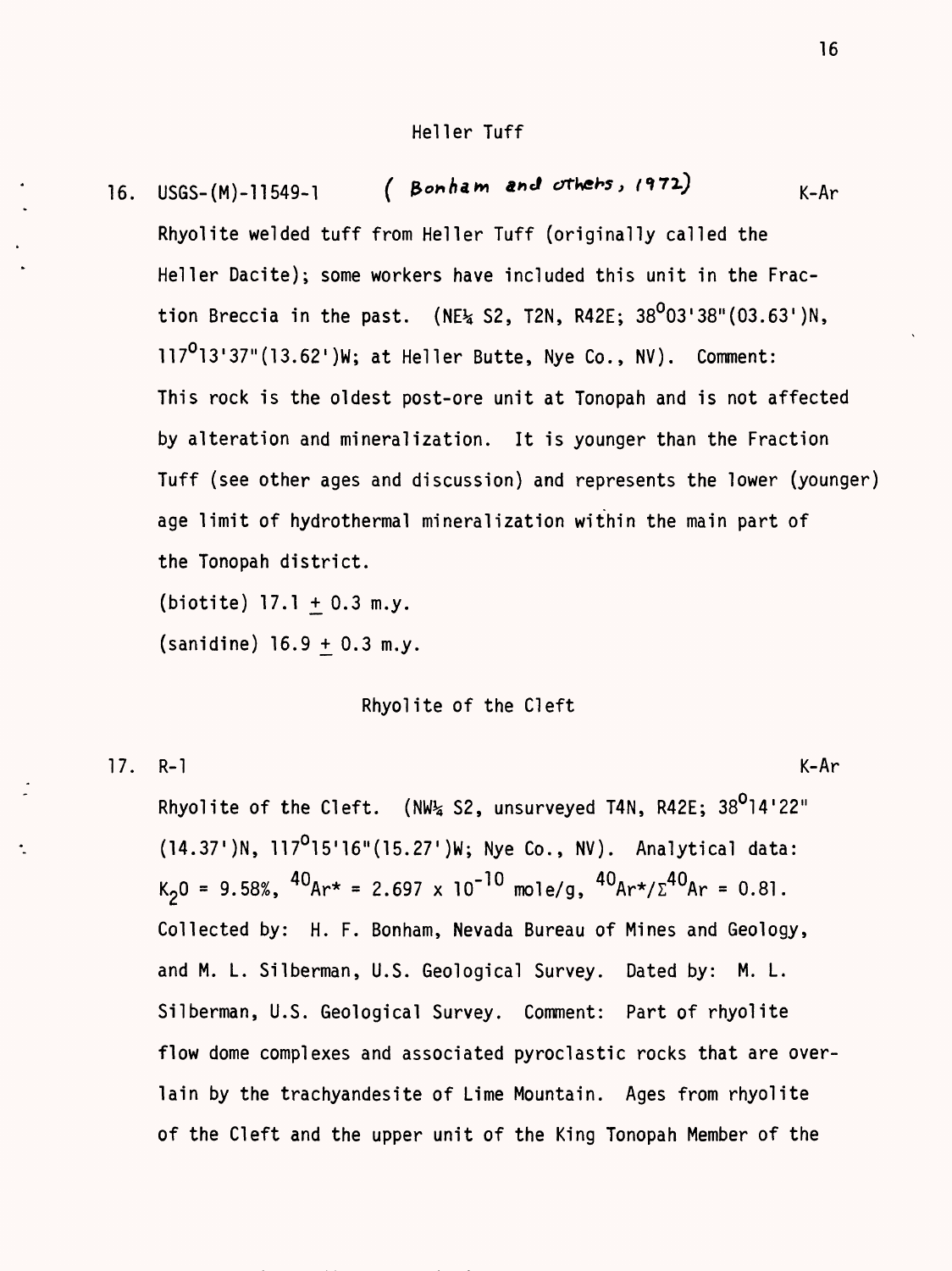Fraction Tuff overlaps in time the hydrothermal mineralizationalteration ages in the Tonopah mining district. See later discussions. Relations between rhyolite of the Cleft and Fraction Tuff are unknown, but this unit overlaps in time the King Tonopah Member of the Fraction. Its age is between that of the upper and lower units of that member,

(sanidine)  $19.2 \pm 0.6$  m.y.

Alteration and Mineralization, Tonopah

18. T–291 . Konstantin – Konstantin – Konstantin – Konstantin – Konstantin – Konstantin – Konstantin – Konstan

Fine-grained intergrowth of quartz-adularia-sericite replacing prophyritic dacite of the Mizpah Formation, (center, SE% S 35, T3N, R42E;  $38^004'07''(04.12')N$ ,  $117^013'35''(13.58')W$ ; Nye Co., NV). Analytical data:  $K_2 0 = 7.36\%, \frac{40}{4}$ Ar\* = 1.979 x 10<sup>-10</sup> mole/g,  $^{40}$ Ar\*/ $\Sigma^{40}$ Ar = 0.53. Collected by: H. F. Bonham and L. J. Garside, Nevada Bureau of Mines and Geology. Dated by: M. L. Silberman, U.S. Geological Survey. Comment: Represents sample of wall-rock alteration. The age is younger than, but nearly within analytical uncertainty, of that reported by Bonham and others (1972) on a purified adularia from a vein in the Belmont Mine (sample 19, USGS-M-TV-1). K-silicate wall-rock ages appear to give the same ages of mineralization as separated vein minerals in Tertiary epithermal deposits (Morton and others, 1977). (adularized whole rock) 18.1 + 0.7 m.y.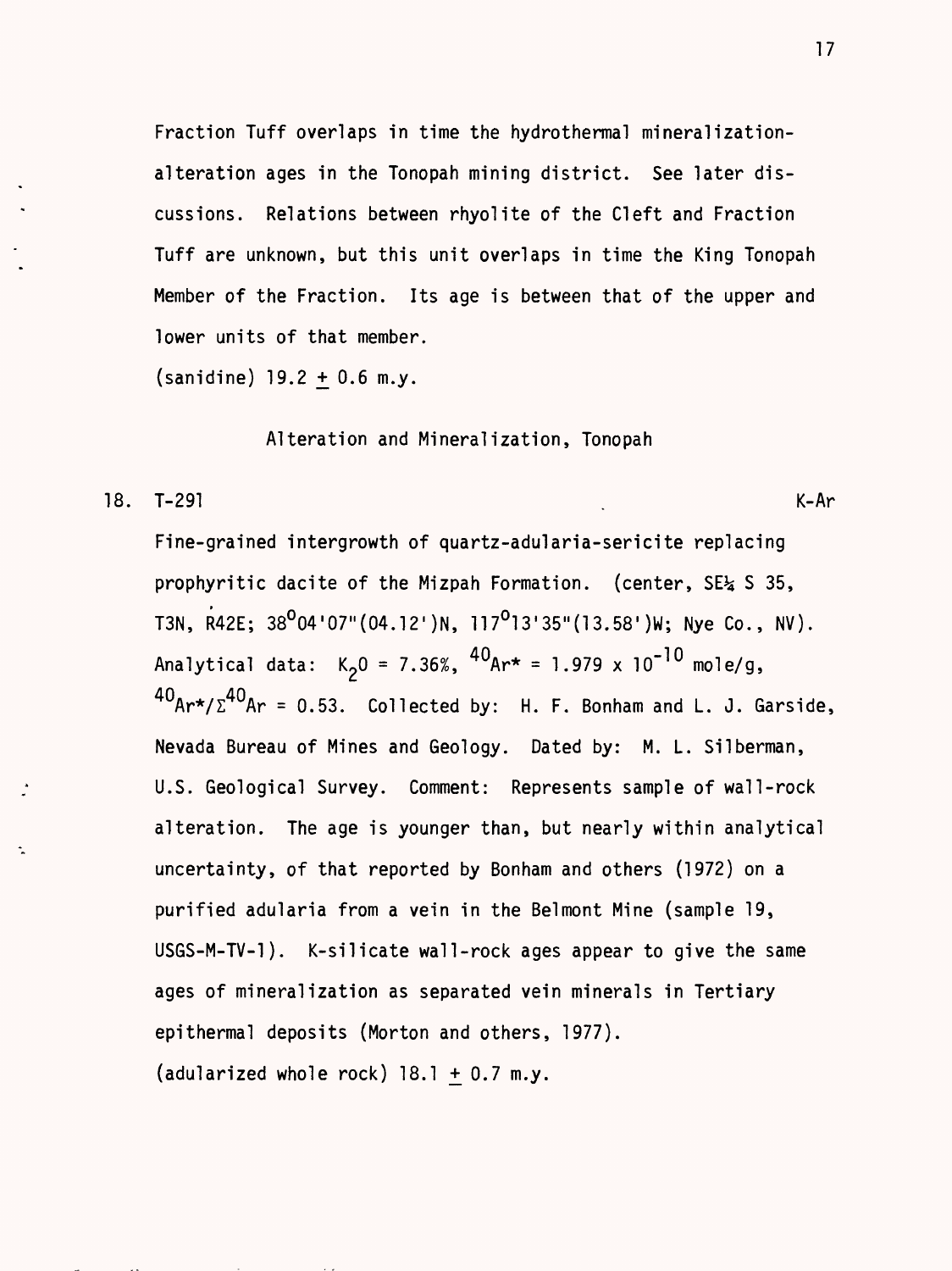# 19. USGS-M-TV-1 ( Bonham and others,  $19'$ 12)  $K-Ar$

Vein material consisting of adularia, with intergrowths of sericite, sulfides, and quartz. (Belmont Mine, center,  $W_2$  S36, T3N, R42E;  $38^{0}04'17''(04.28'')N$ ,  $117^{0}12'58''(12.97')W$ ; location slightly changed from that reported in Bonham, Garside, and Silberman, 1972). Comment: Represents age of emplacement of Belmont vein system. Overlaps age of emplacement of upper unit of King Tonopah Member of the Fraction Tuff and rhyolite of the Cleft (to the north of the mining district),

(adularia) 19.1 + 0.4 m.y.

20. T-229 K-Ar

Fine-grained quartz-adularia-sericite replacing porphyritic dacite of the Mizpah Formation. (Center,  $W_2$  S35, unsurveyed T4N, R42E;  $38^009'34''(09.57')N$ ,  $117^014'05''(14.08')W$ ; Nye Co., NV). Frazier's Well area, 10 km north of Tonopah. Analytical data:  $K_20 = 9.21\%$ ,  ${}^{40}Ar* = 2.328 \times 10^{-10}$  mole/g,  ${}^{40}Ar*/\Sigma^{40}Ar = 0.46$ . Collected by: H. F. Bonham, Nevada Bureau of Mines and Geology. Dated by: M. L. Silberman, U.S. Geological Survey. Comment: Relationship of this alteration-mineralization to that at Tonopah is unknown, but it appears to be slightly younger, although overlapping the younger mineralization date (T-291) within analytical uncertainty (see fig.  $\frac{4}{7}$ ).

(adularized whole rock)  $17.0 + 0.7$  m.y.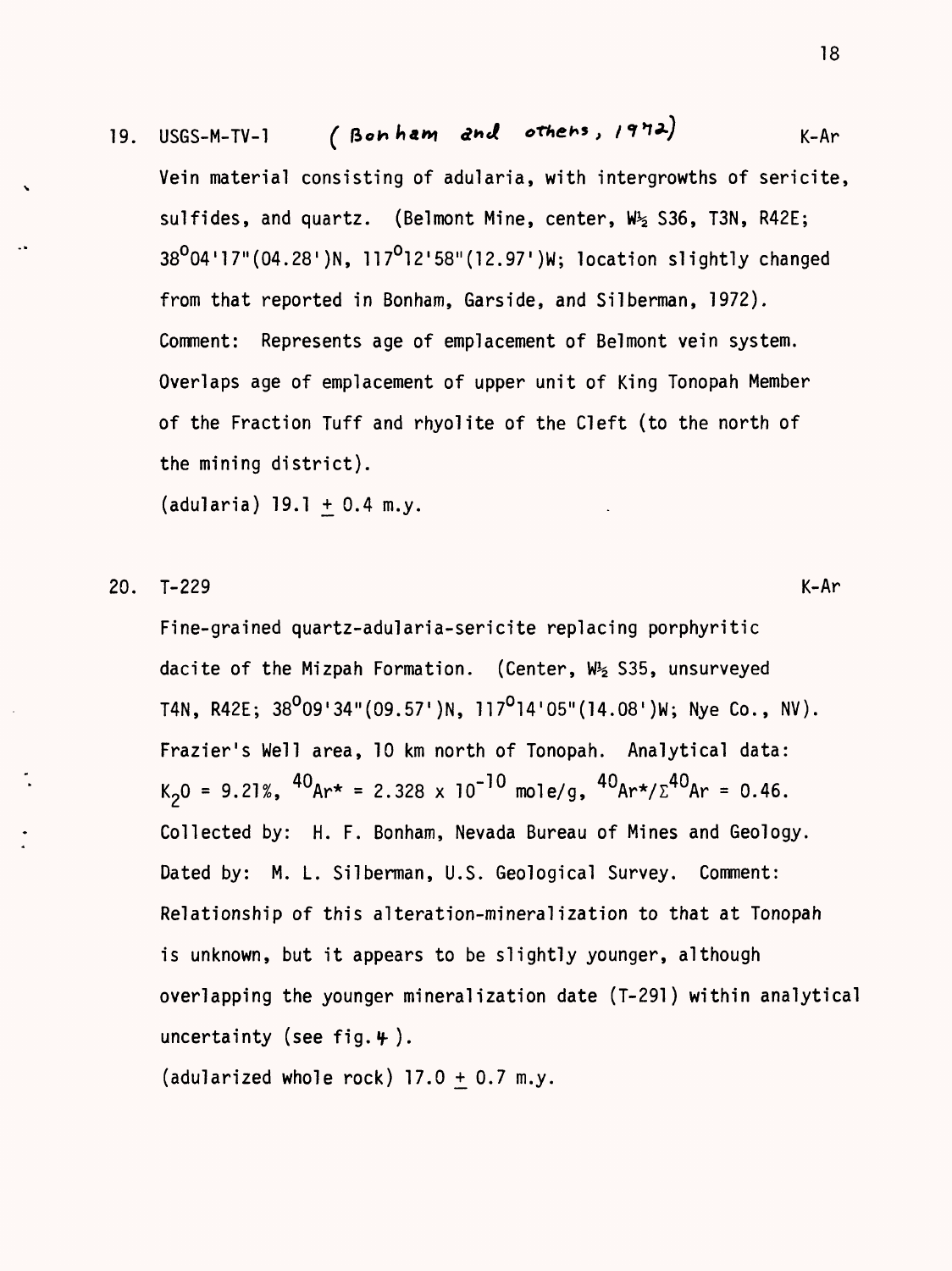21. SIE-1 K-Ar

Air-fall tuff in the Siebert Formation. (SW%SW%NE% S3, T2N, R42E;  $38^0$ 03'29"(03.48')N, 117<sup>0</sup>14'56"(14.93')W; Esmeralda Co., NV). Analytical data: (sanidine)  $K_20 = 9.50\%$ ,  ${}^{40}Ar* = 2.768 \times 10^{-10}$ mole/g,  ${}^{40}$ Ar\*/ $\Sigma^{40}$ Ar = 0.71; (biotite) K<sub>2</sub>0 = 7.85%,  ${}^{40}$ Ar\* = 1.872 x  $10^{-10}$  mole/g,  $^{40}$ Ar\*/ $\Sigma^{40}$ Ar = 0.20. Collected by: H. F. Bonham, Nevada Bureau of Mines and Geology, and R. P. Ashley and M. L. Silberman, U.S. Geological Survey. Dated by: M. L. Silberman, U.S. Geological Survey. Comment: K-Ar age for sanidine too old, probably due to contamination of sample by older feldspars picked up during eruption. The biotite age, although low in atmospheric argon content appears to have a more reasonable age from regional stratigraphic considerations. See samples 22, 23, and 24 (SIE-2, SIE-3A, and AD-34).

 $(sanidine)$  19.5 + 0.4 m.y. (biotite)  $16.1 + 1.0$  m.y.

22. SIE-2 K-Ar

Fine-grained porphyritic basalt from Siebert Formation.  $(SW_4 S3,$ T2N, R42E;  $38^{0}03'09''(03.15')N$ ,  $117^{0}15'15''(15.25')W$ ; Esmeralda Co., NV). Analytical data:  $K_20 = 2.54\%$ ,  ${}^{40}Ar* = 6.101 \times 10^{-11}$  mole/g,  $40$ Ar\*/ $\Sigma^{40}$ Ar = 0.66. Collected by: H. F. Bonham, Nevada Bureau of Mines and Geology, and R. P. Ashley and M. L. Silberman, U.S. Geological Survey. Dated by: M. L. Silberman, U.S. Geological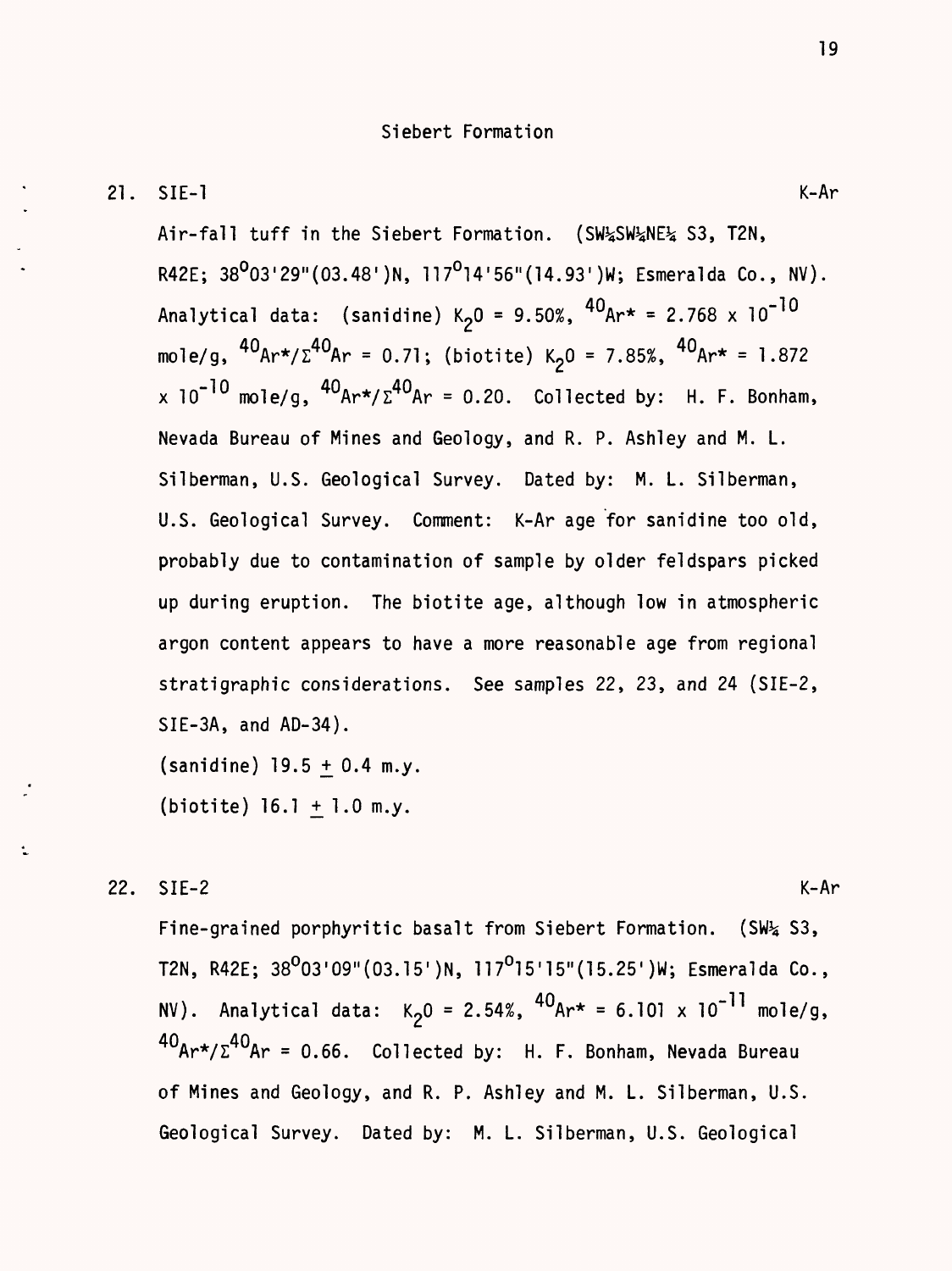Survey. Comment: Sample is from a basalt flow interbedded in the Siebert Formation. Its age agrees well with several other mineral ages from air- fall and reworked tuffs in the formation from other localities.

(whole rock)  $16.2 + 0.6$  m.y.

#### 23. SIE-3A K-Ar

Air-fall tuff containing biotite and alkali feldspar crystals in pumiceous matrix from Siebert Formation. (NE%SW<sup>1</sup>ME% S3, T2N, R42E;  $38^0$ 03'32"(03.52')N, 117<sup>0</sup>14'51"(14.85')W; Esmeralda Co., NV). Analytical data:  $K_20 = 2.15\%$ ,  ${}^{40}$ Ar\* = 6.371 x 10<sup>-11</sup> mole/g,  $40Ar\frac{\lambda}{2}40Ar = 0.20$ . Collected by: H. F. Bonham, Nevada Bureau of Mines and Geology, and R. P. Ashley and M. L. Silberman, U.S. Geological Survey. Dated by: M. L. Silberman, U.S. Geological Survey. Comment: Age believed to be too old for stratigraphic position of the Siebert Formation, which overlies the Heller Tuff. Some crystal contamination during eruption or emplacement may have occurred, a common problem in tuffaceous rocks. (alkali feldspar) 20.0 + 1.2 m.y.

24. AD-34 **(Silberman and me kee, 1972)** K-Ar Air-fall tuff from Siebert Formation. (Center, W^NE% S20, T2N, R42E;  $38^0$ 01'02"(0.95')N, 117<sup>0</sup>17'01"(17.02')W; Esmeralda Co., NV; location slightly changed from that reported in Silberman and McKee, 1972). Comment: Age has large uncertainty due to high atmospheric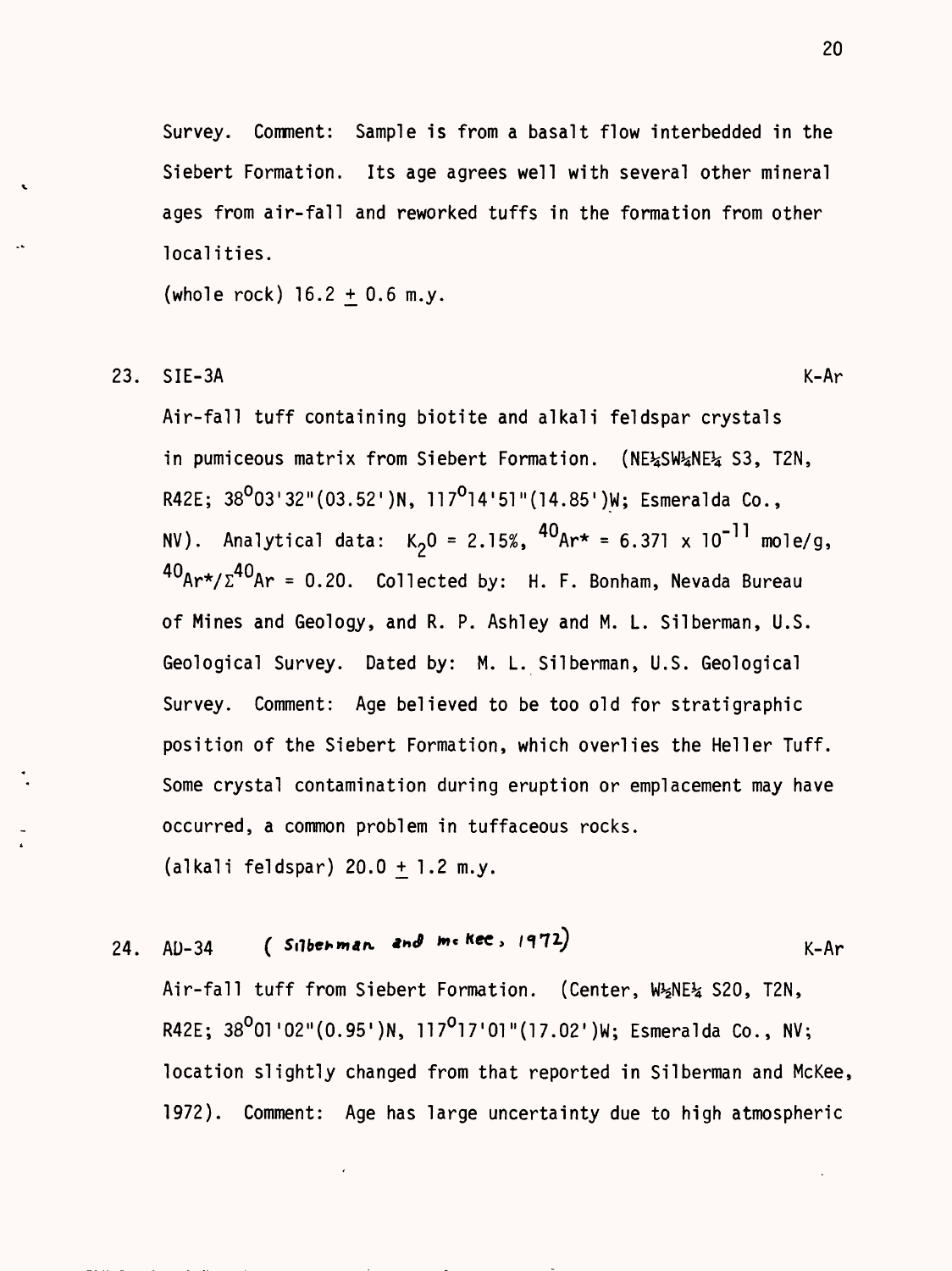argon content; however, it appears to be within the correct range indicated by stratigraphic considerations,

(biotite)  $15.5 \pm 1.6$  m.y.

Oddie Rhyolite, and Brougher Rhyolite

25. 11550-1 K-Ar

Columnar-joined biotite-bearing porphyritic rhyolite with phenocrysts of biotite and alkali feldspar, Oddie Rhyolite. (NE\NE\ANE\ S35, T3N, R42E;  $38^{0}04'38''(04.63')N$ ,  $117^{0}13'21''(13.35')W$ ; Nye Co., NV). Analytical data:  $K_20 = 8.49\%$ ,  ${}^{40}Ar^* = 2.12 \times 10^{-10}$  mole/g,  $40Ar\star/\Sigma^{40}$ Ar = 0.42. Collected by: M. L. Silberman and F. J. Kleinhampl, U.S. Geological Survey. Dated by: M. L. Silberman, U.S. Geological Survey. Comment: Sample comes from between Mt. Oddie and Ararat Mountain in the main part of the mining district. It is unaltered. See comment sample 26 (Od-l-Bo).  $(biottle) 16.9 + 0.5 m.y.$ 

26. Od-1-Bo  
\nOddie Rhyolite. (SE<sub>4</sub>NE<sub>4</sub> S35, T3N, R42E; 38<sup>0</sup>04'26''(04.43')N,  
\n117<sup>0</sup>13'26''(13.43')W; Nye Co., NV). Analytical data: 
$$
K_20 = 8.91\%
$$
,  
\n $40_{Ar*} = 2.176 \times 10^{-10}$  mole/g,  $40_{Ar*}/\Sigma^{40}Ar = 0.64$ . Collected by:  
\nH. F. Bonham and L. J. Garside, Nevada Bureau of Mines and Geology.  
\nDated by: E. H. Mckee, U.S. Geological Survey. Comment: Sample  
\ntaken 0.5 km south of sample 11550-1, from the slopes of Mt. Oddie.  
\nThe Oddie Rhyolite is associated with gold mineralization at Divide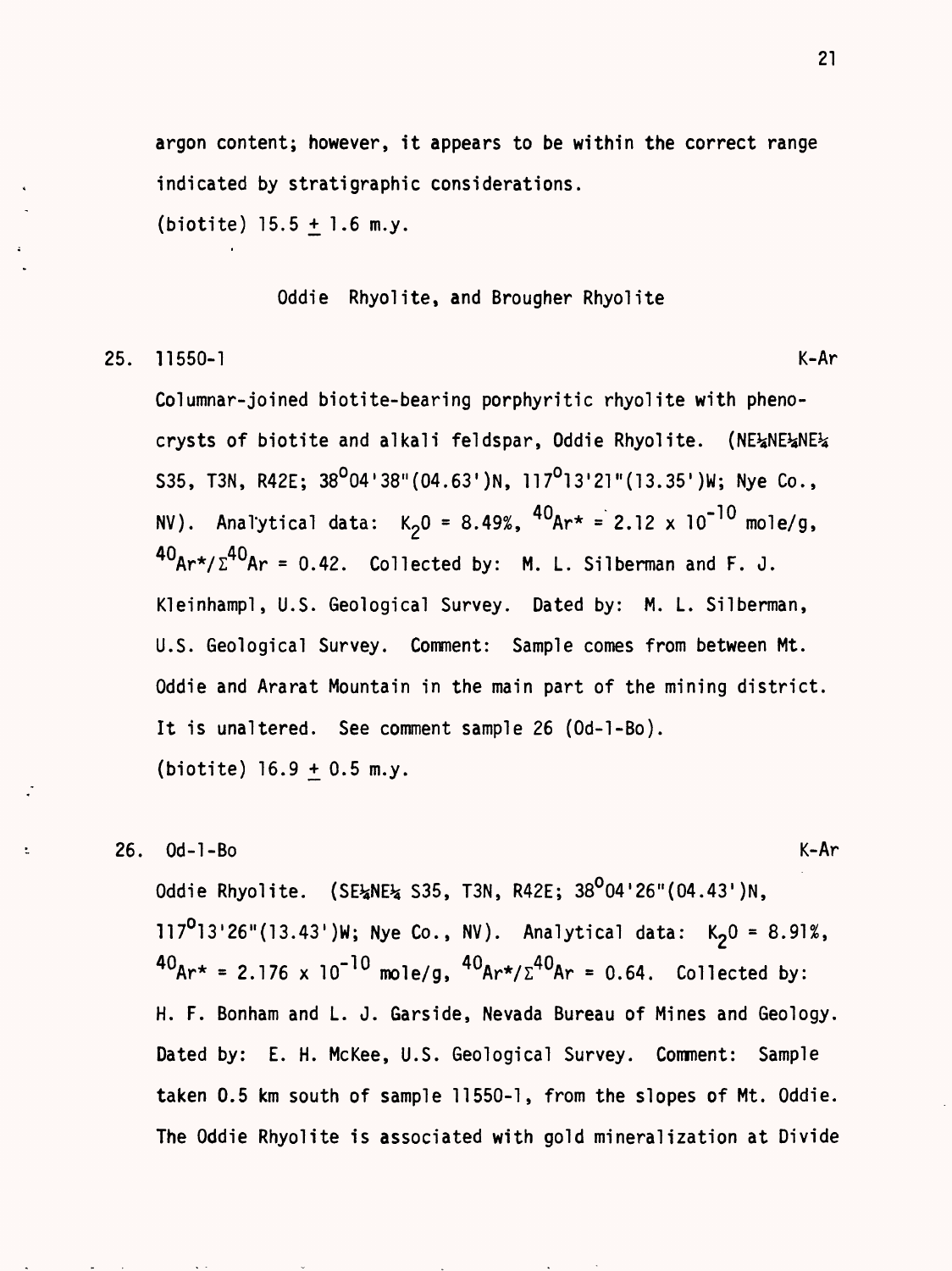and minor gold mineralization at Tonopah. It is believed to be slightly older than the Brougher Rhyolite, which is not altered or mineralized or associated with mineralization. The ages of the Oddie Rhyolite and Brougher Rhyolite overlap within analytical uncertainty, but the average age of the Oddie Rhyolite (16.7 + 0.3) is slightly older than that of the Brougher Rhyolite  $(16.1 + 0.1);$ see samples 27 and 28 (659-66, BQL-1). (biotite)  $16.5 + 0.5$  m.y.

27.  $659-66$  (Albens and Stewart, 1972) . K-Ar Porphyritic rhyolite, phenocrysts of sanidine and biotite, Brougher Rhyolite. (Center S10, T1N, R42E; 37<sup>0</sup>57'N, 117<sup>0</sup>15'W; Esmeralda Co., NV). Comment: See comment sample 28 (BQL-1).  $(sanidine)$  16.2 + 0.4 m.y. (biotite)  $16.2 + 0.4$  m.y.

28. BQL-1 K-Ar

Brougher Rhyolite.  $(SE_4NW_4SE_4 S2, T2N, R42E; 38^003'18''(03.82')N,$ 117<sup>0</sup>13'42"(13.70')W; Nye Co., NV). Analytical data: (sanidine)  $K_2 0 = 10.95\%, \frac{40}{Ar} = 2.617 \times 10^{-10} \text{ mole/g}, \frac{40}{Ar} \times (\Sigma^{40} Ar = 0.95;$ (biotite) K<sub>2</sub>0 = 8.67%,  $^{40}$ Ar\* = 2.055 x 10<sup>-10</sup> mole/g,  $^{40}$ Ar\*/ $\Sigma$ <sup>40</sup>Ar = 0.60. Collected by: H. F. Bonham, Nevada Bureau of Mines and Geology, and R. P. Ashley and M. L. Silberman, U.S. Geological Survey. Dated by: M. L. Silberman and E. H. McKee, U.S. Geological Survey. Comment: From Mt. Butler, along road to radio tower.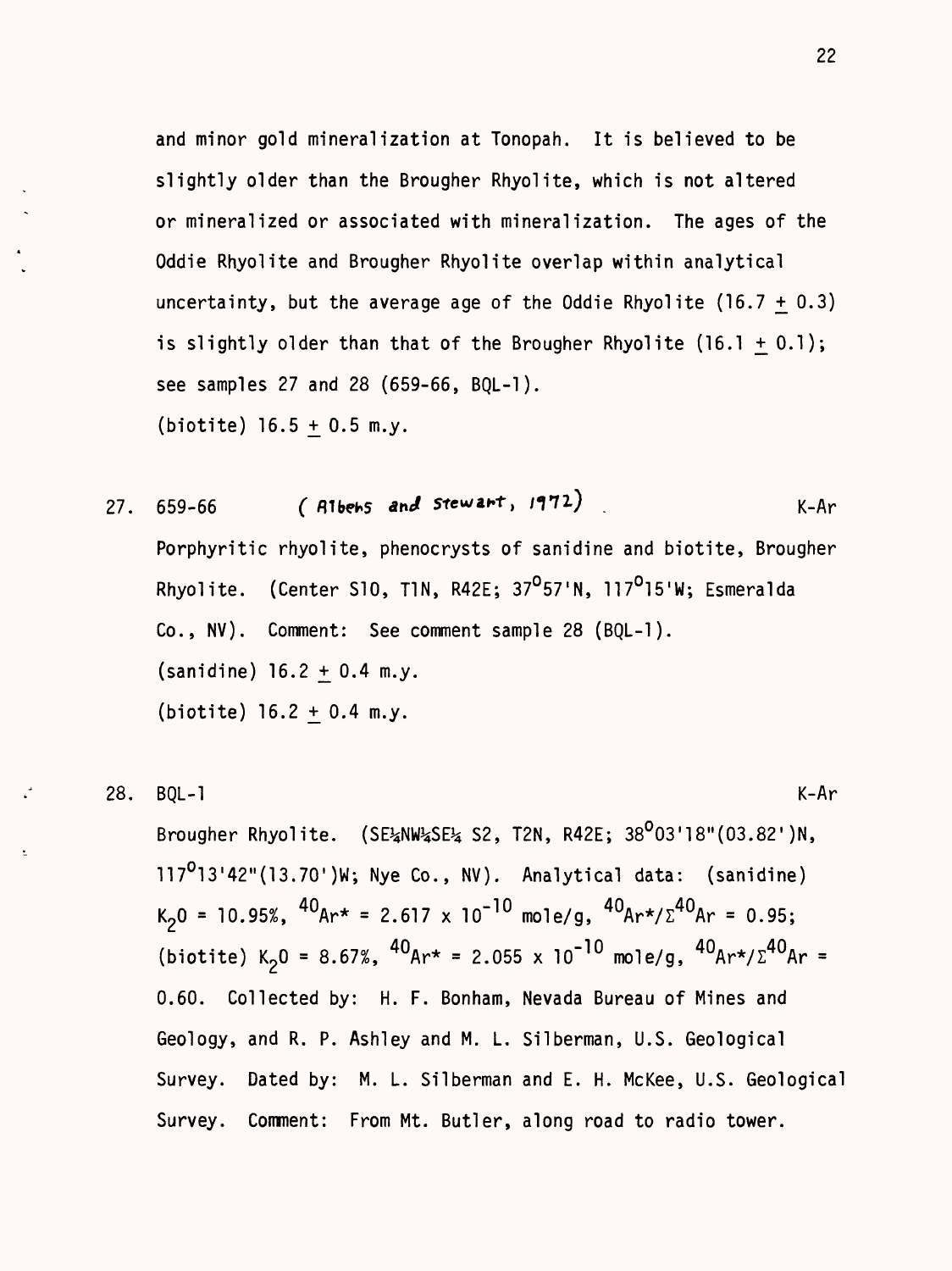See comment sample 29 (BQL-2). Brougher Rhyolite intrudes the Siebert Formation and the Fraction Tuff and is slightly younger than the similar Oddie Rhyolite. See discussion of samples 25 and 26 (Od-l-Bo and 11550-1) for relations between the chemically and petrographically similar Oddie and Brougher Rhyolites.  $(sanidine) 16.1 + 0.5 m.y.$  $(biottle) 16.0 + 0.5 m.y.$ 

29. BQL-2 K-Ar

Brougher Rhyolite (?), probably a younger unit--rhyolite of Rhyolite Peak. (Center,  $S_2$  S27, unsurveyed T4N, R42E;  $38^010'12''$  $(10.20')$ N,  $117^0$ 14'56" $(14.93')$ W; Nye Co., NV). Analytical data: (alkali feldspar) K<sub>2</sub>0 = 6.41%, <sup>40</sup>Ar\* = 1.348 x 10<sup>-10</sup> mole/g,  $40_{Ar^{\star}/\Sigma}40_{Ar}$  = 0.48; (biotite) K<sub>2</sub>0 = 8.98%,  $40_{Ar^{\star}}$  = 1.761 x 10<sup>-10</sup> mole/g,  ${}^{40}$ Ar\*/ $\Sigma^{40}$ Ar = 0.48. Collected by: H. F. Bonham, Nevada Bureau of Mines and Geology. Dated by: M. L. Silberman, U.S. Geological Survey. Comment: BQL-2 is younger than Brougher intrusions near Tonopah, but the ages are strongly discordant. The data suggest that there has been post-crystallization argon loss--perhaps due to a later thermal event in this immediate area.  $(alkali$  feldspar)  $14.5 + 0.4$  m.y. (biotite)  $13.2 + 0.4$  m.y.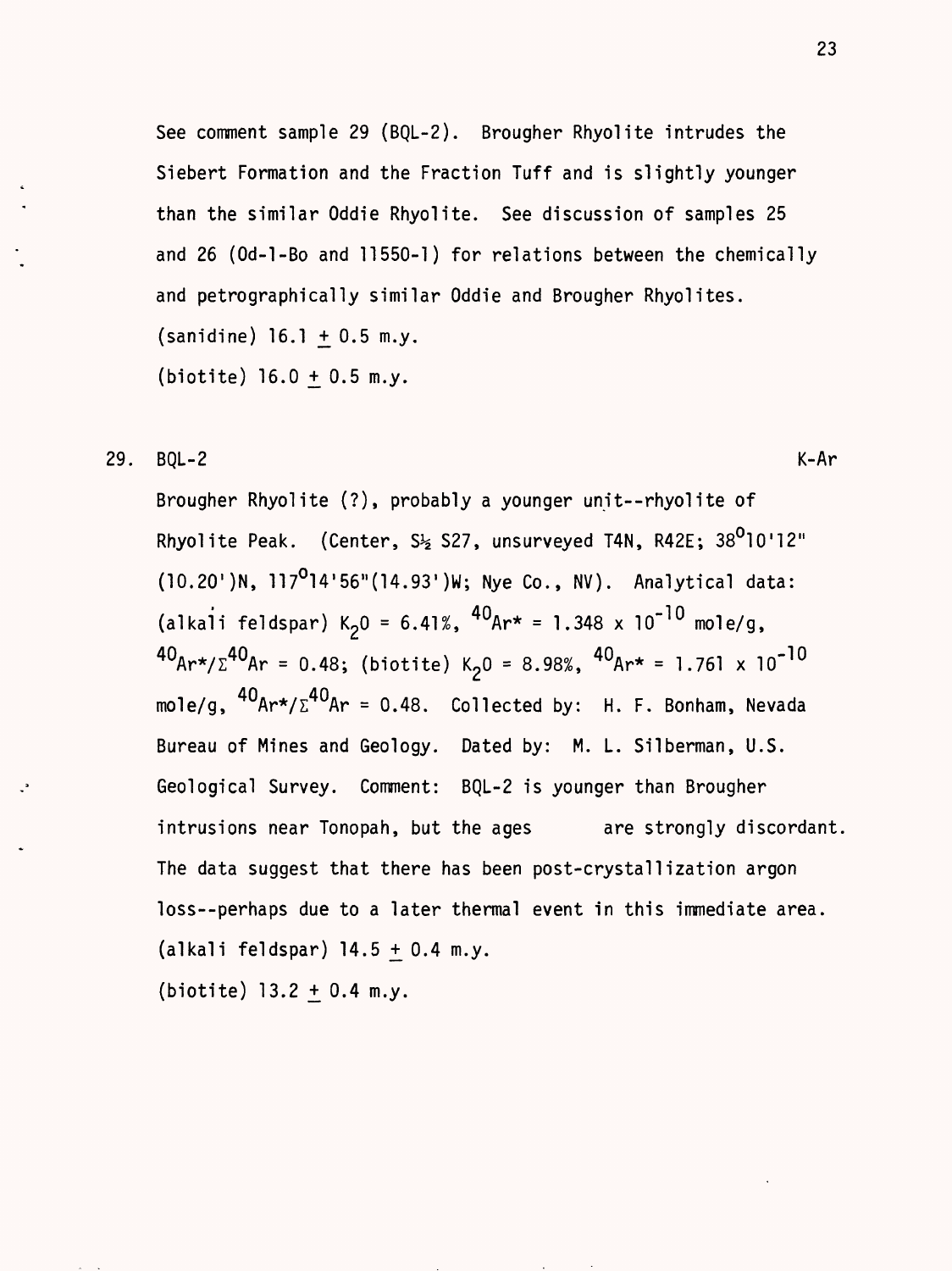Divide Andesite, porphyritic biotite-hornblende dacite or andesite.  $(NW_2SW_2NW_4$  S33, T2N, R43E; 37<sup>0</sup>59'14"(59.23')N, 117<sup>0</sup>10'00"(10.00')W; Esmeralda Co., NV). Analytical data: (biotite)  $K<sub>2</sub>0 = 6.54\%$ ,  $40_{Ar*}$  = 1.632 x 10<sup>-10</sup> mole/g,  $40_{Ar*}/\Sigma^{40}$ Ar = 0.64; (hornblende)  $K_20 = 0.86\%$  (X-ray fluorescence),  ${}^{40}Ar^* = 2.113 \times 10^{-11}$  mole/g,  $^{40}$ Ar\*/ $\Sigma^{40}$ Ar = 0.58; (plagioclase) K<sub>2</sub>0 = 0.495%,  $^{40}$ Ar\* = 1.093 x 10<sup>-11</sup> mole/g,  ${}^{40}$ Ar\*/ $\Sigma^{40}$ Ar = 0.60. Collected by: H. F. Bonham, Nevada Bureau of Mines and Geology, and M. L. Silberman, U.S. Geological Survey. Dated by: M. L. Silberman, U.S. Geological Survey. Comment: Plagioclase is vermicular; see sample 31 (D-3).  $(biottle) 16.8 + 0.5 m.y.$  $(hornblende) 16.6 + 0.8 m.y.$ (plagioclase)  $14.9 + 0.4$  m.y.

#### 31 . D-3 K-Ar

Divide Andesite, porphyritic biotite-hornblende dacite or andesite.

 $\frac{1}{2}$ NW% S33, T2N, R43E; 37<sup>0</sup>59'20"(59.33')N, 117<sup>0</sup>09'39"(09.65')W; Nye Co., NV). Analytical data:  $K_20 = 0.934\%$ ,  ${}^{40}Ar* = 2.338 \times 10^{-11}$ mole/g,  ${}^{40}$ Ar\*/ $\Sigma^{40}$ Ar = 0.33. Collected by: H. F. Bonham and L. J. Garside, Nevada Bureau of Mines and Geology. Dated by: M. L. Silberman, U.S. Geological Survey. Comment: The Divide Andesite is stratigraphically slightly older than the Brougher Rhyolite in the vicinity of the Divide mining district. It is altered and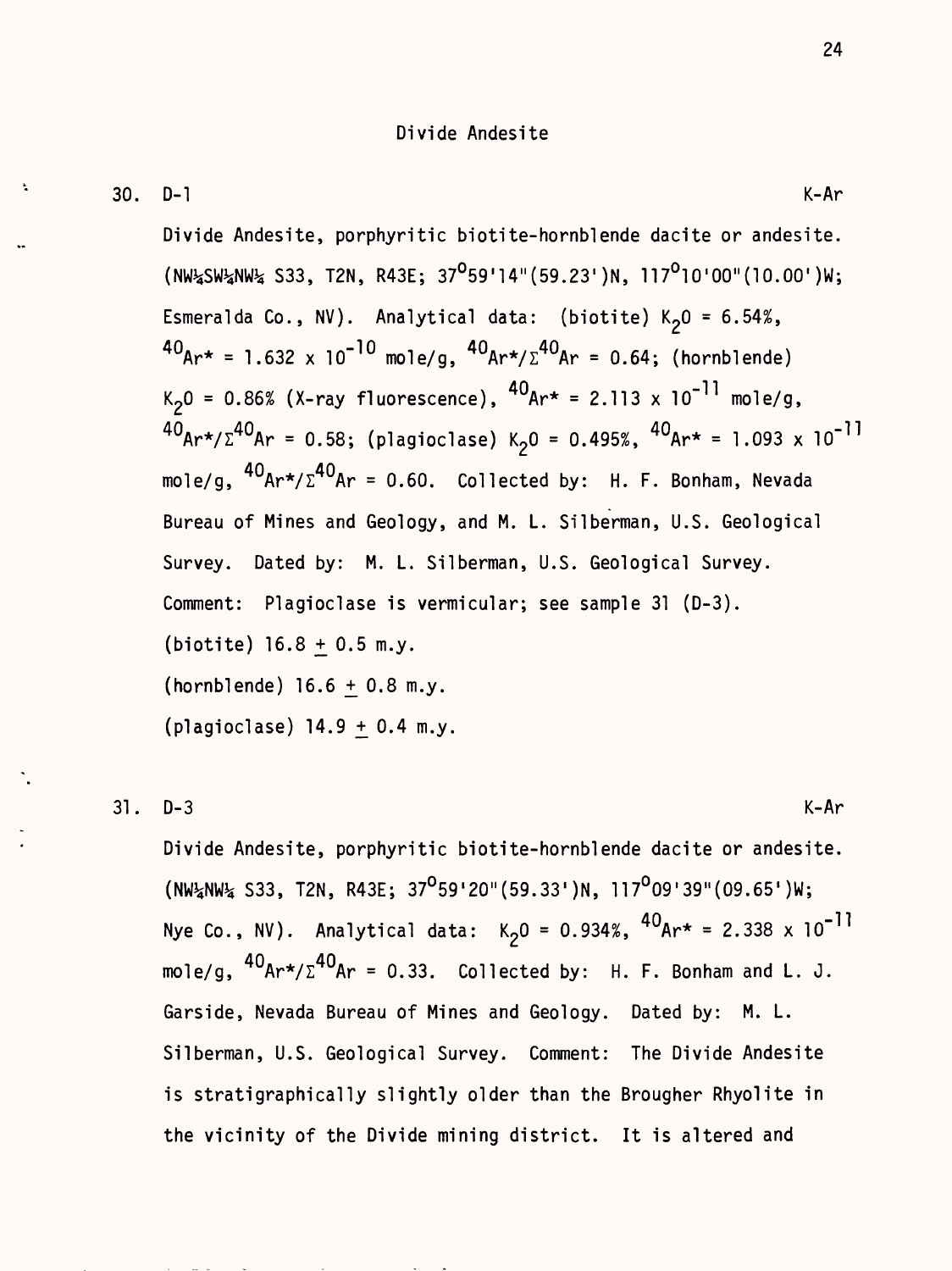mineralized in the district, whereas the Brougher is not. The Divide Andesite is cut by Brougher Rhyolite, by rhyolite dikes and by latites of volcanics of Donovan Peak. The reported ages, with the exception of plagioclase of sample D-1, are concordant, and are slightly older than ages reported on samples of the Brougher Rhyolite at Tonopah (sample 28, BQL-1 , Mt. Butler) and 5 km south of Divide (sample 27, 659-66).

(hornblende) 16.9 + 0.7 m.y.

Volcanics of Donovan Peak

32. L-l K-Ar

Fine-grained, grey quartz latite, volcanics of Donovan Peak.  $(SW_{4}SW_{4}SW_{4}$  S20, T1N, R43E; 37<sup>0</sup>55'08"(55.13')N, 117<sup>0</sup>11'03"(11.05')W; Esmeralda Co., NV). Analytical data:  $K_2 0 = 3.94\%$ ,  ${}^{40}$ Ar\* = 9.297 x  $10^{-11}$  mole/g,  ${}^{40}$ Ar\*/ $\Sigma^{40}$ Ar = 0.75. Collected by: M. L. Silberman and R. P. Ashley, U.S. Geological Survey, and H. F. Bonham, Nevada Bureau of Mines. Dated by: M. L. Silberman, U.S. Geological Survey. Comment: See samples 33 and 34 (HL-1 and FBR-2).

(whole rock)  $15.9 + 0.5$  m.y.

33. FBR-2 K-Ar

Rhyolite, volcanics of Donovan Peak. (SW%NW% S32, T2N, R43E;  $37^{\circ}59'06''(59.10')N$ ,  $117^{\circ}11'02''(11.03')W$ ; Esmeralda Co., NV). Analytical data:  $K_2 0 = 8.46\%$ ,  ${}^{40}Ar^* = 2.048 \times 10^{-10}$  mole/g,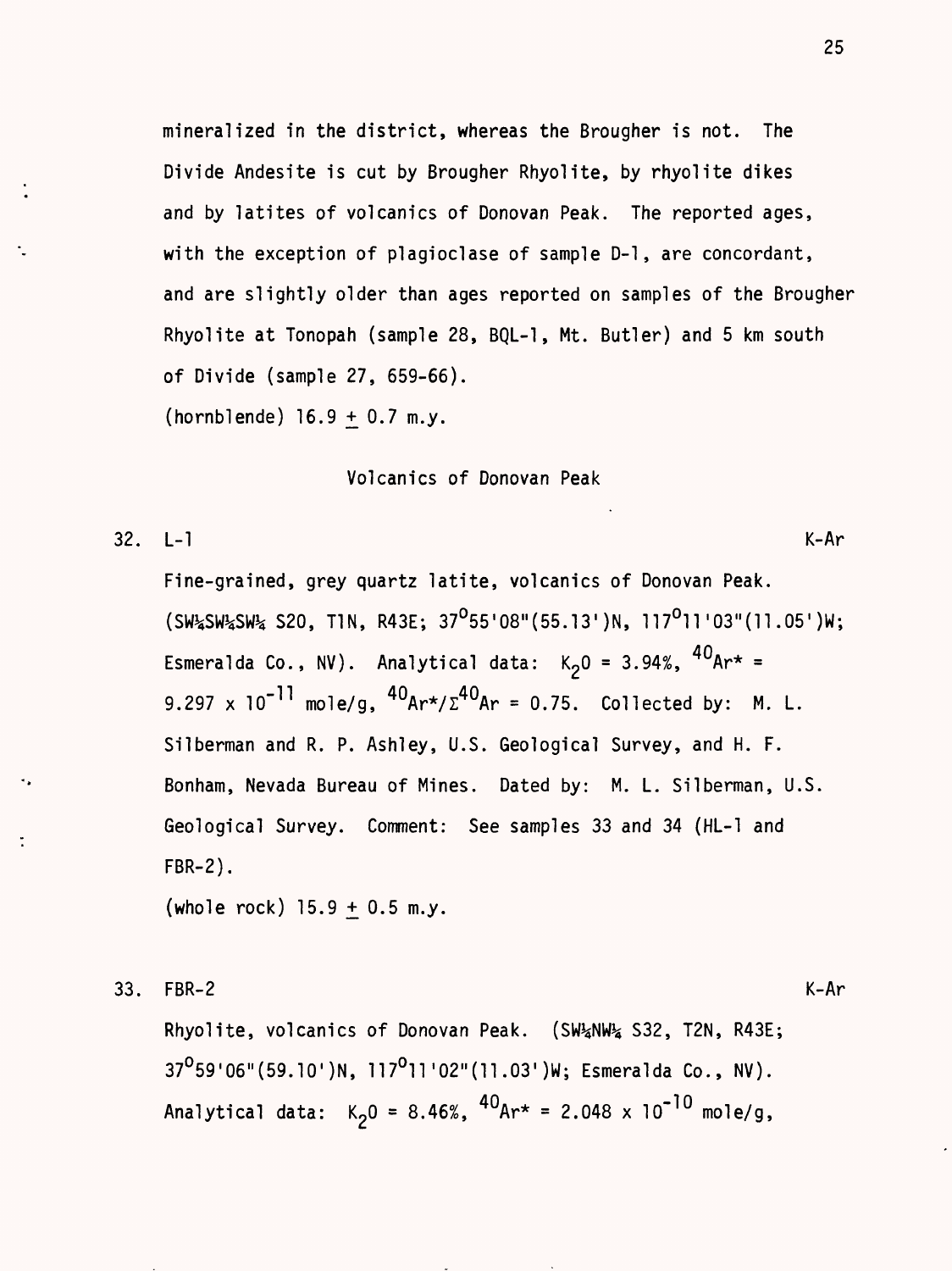$40Ar\cdot\sqrt{\Sigma^{40}}Ar = 0.42$ . Collected by: H. F. Bonham and L. J. Garside, Nevada Bureau of Mines and Geology. Dated by: M. L. Silberman, U.S. Geological Survey, (biotite)  $16.3 + 0.7$  m.y.

34. HL-1 K-Ar

Rhyodacite, volcanics of Donovan Peak. (SW4NW4 S32, T2N, R43E;  $37^{\circ}59'00''(59.00')N$ ,  $117^{\circ}11'02''(11.03')W$ ; Esmeralda Co., NV). Analytical data:  $K_20 = 0.862\%$ ,  ${}^{40}Ar* = 1.889 \times 10^{-11}$  mole/g,  $40Ar\cdot\sqrt{\Sigma^{40}}Ar = 0.26$ . Collected by: H. F. Bonham and L. J. Garside, Nevada Bureau of Mines and Geology. Dated by: M. L. Silberman, U.S. Geological Survey. Comment: Volcanics of Donovan Peak are a complex volcanic unit consisting of a variety of lithologies including rhyolite, quartz latite and rhyodacite. K-Ar age data suggest the unit was emplaced over a period of approximately 1.5 m.y. coincident in part with the time of emplacement of the Divide Andesite.

 $(hornblende)$  14.8 + 0.6 m.y.

Alteration and Mineralization, Divide Mining District

#### 35. TD-2 K-Ar

Altered Fraction Tuff, Tonopah Summit Member, alteration is transitional between propylitic and sericitic with original biotite now consisting of mixed layer chlorite and sericite. (Center,  $SW_4$  S26, T2N, R42E;  $37^059'44''(59.73')N$ ,  $117^014'11''(14.18')W$ ; Esmeralda Co.,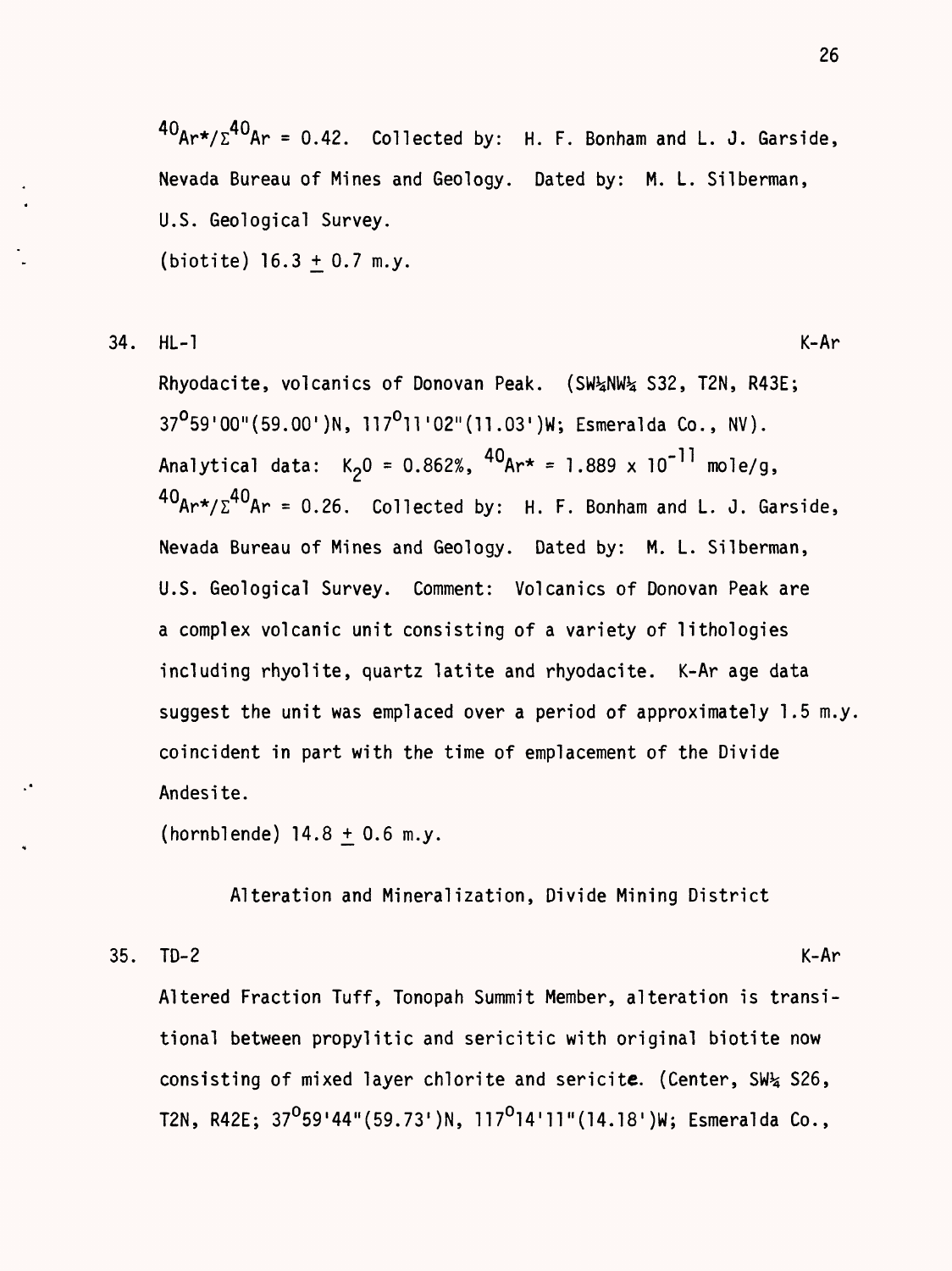NV; mine dump sample, from Gold Zone shaft). Analytical data:  $K_2$ 0 = 2.322%,  ${}^{40}$ Ar\* = 5.392 x 10<sup>-11</sup>, 5.400 x 10<sup>-11</sup> mole/g, **40 40** Ar = 0.59, 0.52. Collected by: H. F. Bonham, Nevada Bureau of Mines and Geology, and R. P. Ashley and M. L. Silberman, U.S. Geological Survey. Dated by: M. L. Silberman, U.S. Geological Survey. Comment: Mineralization at Divide consists largely of replacement veins in faults and fractures. The veins consist of silicified and pyritized country rock ranging in thickness from 2 cm or less to more than 30 m. The chief host rock is the Fraction Tuff, but the Siebert Tuff and Oddie Rhyolite is also mineralized. Gold mineralization is characteristic of veins in the Oddie Rhyolite, whereas the veins in the Fraction and Siebert are silver-rich, with considerable base metal sulfides. The alteration age here suggests that hydrothermal activity took place for some period of time after Oddie Rhyolite emplacement had ended. See samples 36, 37, 38, and 39.

(sericite/chlorite) 15.7  $\pm$  0.2 m.y.

$$
36. \t\t\t TD-3 \t\t\t K-Ar
$$

Quartz-sericite alteration of Fraction Tuff, Divide district.  $(NW45W4NW4$  S27, T2N, R42E; 38<sup>0</sup>00'08"(00.13')N, 117<sup>0</sup>15'25"(15.42')W; Esmeralda Co., NV; outcrop sample). Analytical data:  $K_2 0 = 5.86\%$ ,  ${}^{40}$ Ar\* = 1.325 x 10<sup>-10</sup> mole/g,  ${}^{40}$ Ar\*/ $\Sigma^{40}$ Ar = 0.37. Collected by: H. F. Bonham, Nevada Bureau of Mines and Geology, and M. L. Silberman, U.S. Geological Survey. Dated by: M. L. Silberman, U.S. Geological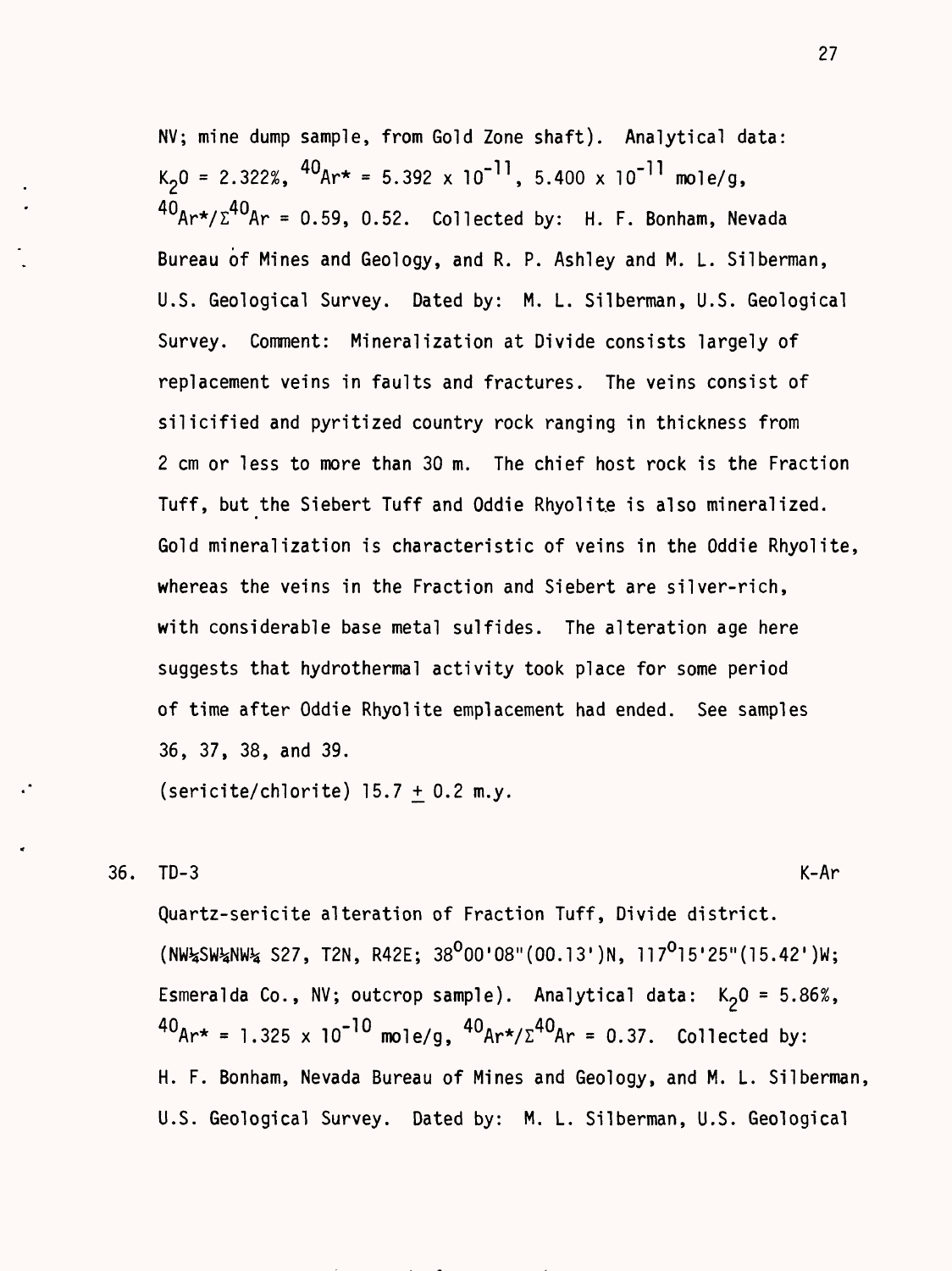Survey. Comment: From the Belcher vein system, at Tonopah Divide Shaft, 1 km north of Hasbrouck Peak. Age is concordant with sample 35 (TD-2), and with sample 37 (THA 6) and overlaps within analytical uncertainty the ages of samples 38 and 39 (THA 25 and THA 25C).  $(s$ ericite)  $15.3 + 0.6$  m.y.

#### $37.$  THA 6 K-Ar

Lapilli tuff in the Siebert Formation; interbedded in epiclastic sedimentary rocks; sericitic alteration; sample taken in adit of Tonopah Hasbrouck Mine. (SESfcSVfcSE\* S28, T2N, R42E; 370 59'32"  $(59.53')$ N, 117<sup>0</sup>15'59" $(0.9')$ W; Esmeralda Co., NV). Analytical data:  $K_2$ 0 = 8.02%,  $^{40}$ Ar\* = 1.879 x 10<sup>-10</sup> mole/g,  $^{40}$ Ar\*/ $\Sigma^{40}$ Ar = 0.56. Collected by: M. L. Silberman, U.S. Geological Survey, and John Livermore, A. B. Wallace, and P. E. Dircksen, Cordex Exploration Co. Dated by: M. L. Silberman, U.S. Geological Survey. Comment: Sample is from a sericitic alteration zone. Most of the rock on the surface is silicified. The age of alteration of this sample overlaps those of the two dates on a silicified (K-silicate) altered sample from the surface of Hasbrouck Peak. See samples 38 and 39 (THA 25 and THA 25C).

 $(muscovite)$  15.8 + 0.5 m.y.

#### 38. THA 25R K-Ar

 $\ddot{\phantom{0}}$ 

Dark grey silicified rock, probably originally a pumice breccia, largely replaced by silica. Adularia replaces parts of many of the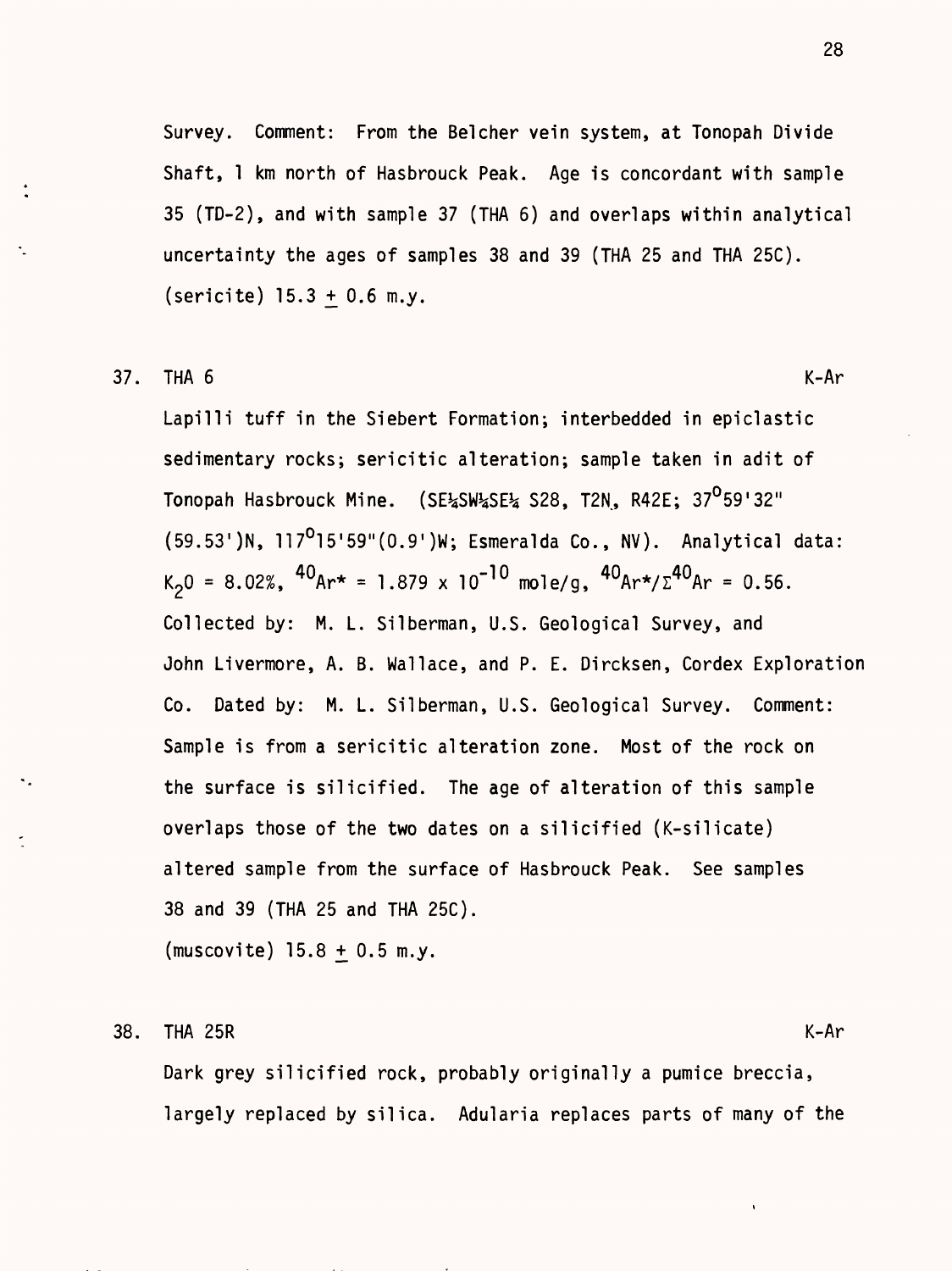pumice fragments. The adularia is fine grained (0.05-0.07 mm). Vugs are also filled with adularia some (5-6 percent) phenocrysts of sanidine are present. Siebert Formation, Divide mining district, Hasbrouck Peak. (NW\\s\\Re\\text{S33, T2N, R42E; 37<sup>0</sup>59'27"(59.45')N, 117<sup>0</sup>16'00"(16.00')W; Esmeralda Co., NV). Analytical data:  $K_2 0 =$ 5.61%,  ${}^{40}Ar^*$  = 1.369 x 10<sup>-10</sup> mole/g,  ${}^{40}Ar^*/\Sigma^{40}Ar$  = 0.48. Collected by: M. L. Silberman, U.S. Geological Survey, and John Livermore, A. B. Wallace, and P. E. Dircksen, Cordex Exploration Co. Dated by: M. L. Silberman, U.S. Geological Survey. Comment: Silicification and accompanying K-metasomatism in this area appears to have resulted from hot spring activity. Banded siliceous sinter is present in the immediate area where this sample was collected (J. Livermore, A. B. Wallace, and M. L. Silberman, unpubl. data, 1976). The presence of detrital sanidine in the sample has evidently not affected the age. The sanidine probably lost any pre-alteration argon during the silicification, as indicated by concordance of the age of the whole rock with an adularia separate from the same sample (THA 25C). The sample contains 2 ppm **ihtfwofvy** silver, 5 ppm mercury, 800 ppm arsenic, and 10 ppm  $\Box$  --typical hot spring trace metal assemblage. X-ray analysis and petrographic examination indicate the sample contains quartz, adularia, and pyrite.

(adularized whole rock)  $16.4 + 0.5$  m.y.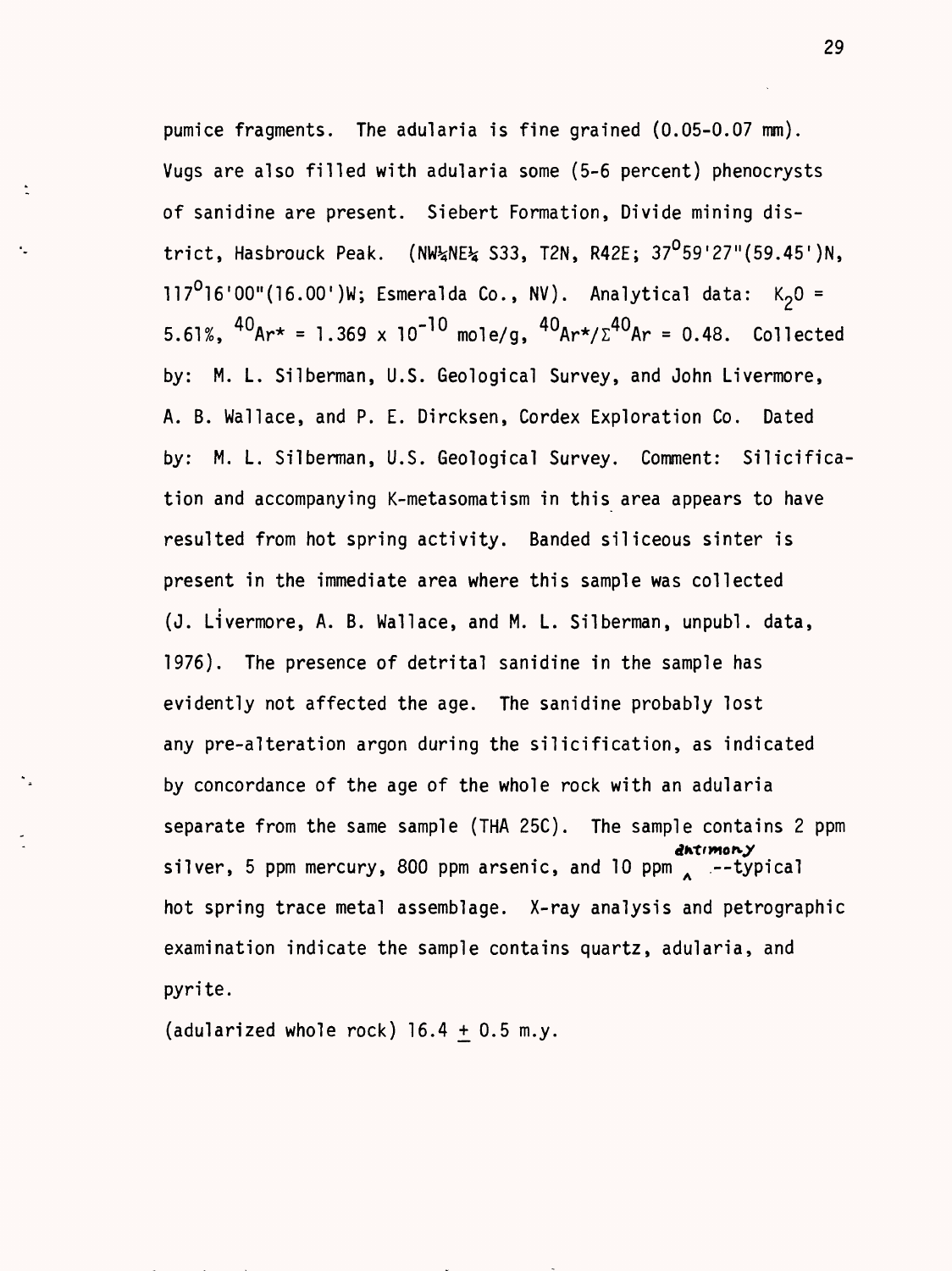39. THA 25C K-Ar

Hydrothermal alteration, Siebert Formation, Divide district, Hasbrouck Peak. (NW\RE\ S33, T2N, R42E; 37<sup>0</sup>59'27"(59.45')N,  $117^{\circ}16'00''(16.00')$ W; Esmeralda Co., NV). Analytical data:  $K_2$ 0 = 9.51%,  ${}^{40}Ar*$  = 2.300 x 10<sup>-10</sup> mole/g,  ${}^{40}Ar*/\Sigma^{40}Ar$  = 0.56. Collected by: M. L. Silberman, U.S. Geological Survey, and John Livermore, A. B. Wallace, and P. E. Dircksen, Cordex Exploration Co. Dated by: M. L. Silberman, U.S. Geological Survey. Comment: Purified K-feldspar concentrate, separated from sample THA 25R. Concordance of age indicates detrital K-feldspar is not affecting the result. The ages on samples from the Divide district suggest a hydrothermal system--including a thermal spring system existed in this age from 16.4 to about 15.3 m.y. or for a period of time of about 1 m.y. Mineralization at Divide appears to be related to intrusions of Oddie Rhyolite (average age 16.7 m.y.) but volcanic activity in this region--represented by the Brougher Rhyolite (16.1 m.y.), Divide Andesite (16.8 m.y.), and volcanics of Donovan Peak (14.8 to 16.3 m.y.)--occurred over an approximately 2 m.y. interval. Hydrothermal alteration probably coincided with, and perhaps continued after, much of this volcanic activity,  $(adularia) 16.3 + 0.5 m.y.$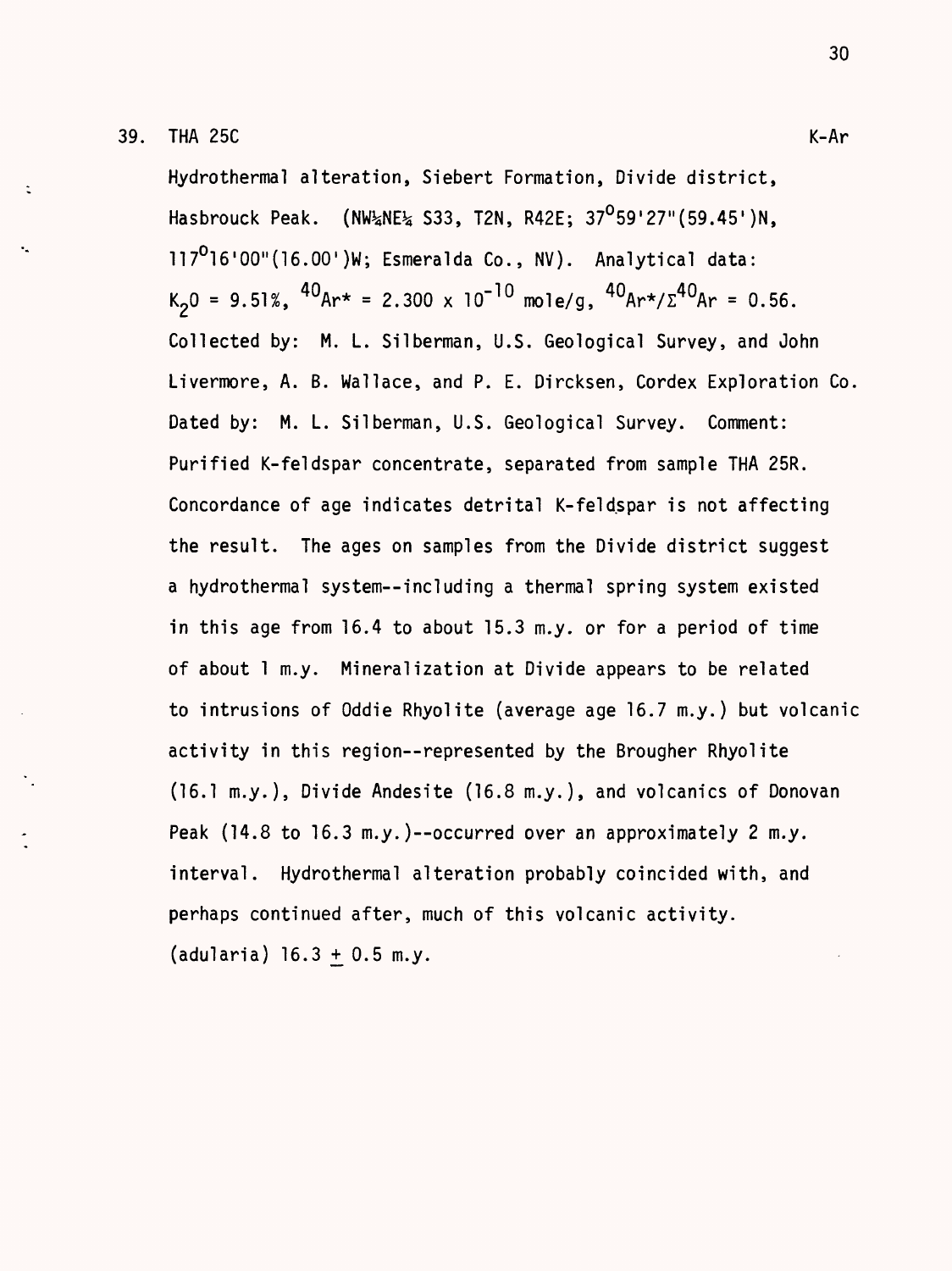### Porphyritic Dacite of San Antonio Mountains

(Silberman and moltee, 1972) 40. USGS(M)-1 2789-75  $K-Ar$ Porphyritic biotite-hornblende dacite flow. (Center S34, T6N, R42E;  $38^{\circ}$ 20'09" (20.15')N, 117<sup>0</sup>15'00" (15.00')W; Nye Co., NV). Comment: Part of extensive unit of dacite as much as 1500 ft (460 m) thick which overlies Tertiary ash flows in the northern San Antonio Mountains.

 $(biottle) 16.7 + 0.5 m.y.$ 

 $(hornblende) 16.8 + 0.5 m.y.$ 

#### Trachyandesites of Lime Mountain, Thunder Mountain, and Red Mountain

41. LM-2 K-Ar

Trachyandesite of Lime Mountain. (SE%NE% S4, unsurveyed T4N, R42E;  $38^013'59''(13.98')N$ ,  $117^015'42''(15.70')W$ ; Nye Co., NV). Analytical data: (hornblende) K<sub>2</sub>0 = 0.802%, <sup>40</sup>Ar\* = 1.865 x 10<sup>-11</sup> mole/g,  ${}^{40}$ Ar\*/  ${}^{40}$ Ar = 0.31; (plagioclase) K<sub>2</sub>0 = 0.375%,  ${}^{40}$ Ar\* = 9.261 x  $10^{-12}$  mole/g,  ${}^{40}$ Ar\*/ $\Sigma^{40}$ Ar = 0.34. Collected by: H. F. Bonham and L. J. Garside, Nevada Bureau of Mines and Geology. Dated by: M. L. Silberman, U.S. Geological Survey. Comment: Plagioclase phenocrysts are vermicular. See note, sample 42 (LM-3).  $(hornblende)$  15.7 + 0.6 m.y.

(plagioclase)  $16.6 + 0.8$  m.y.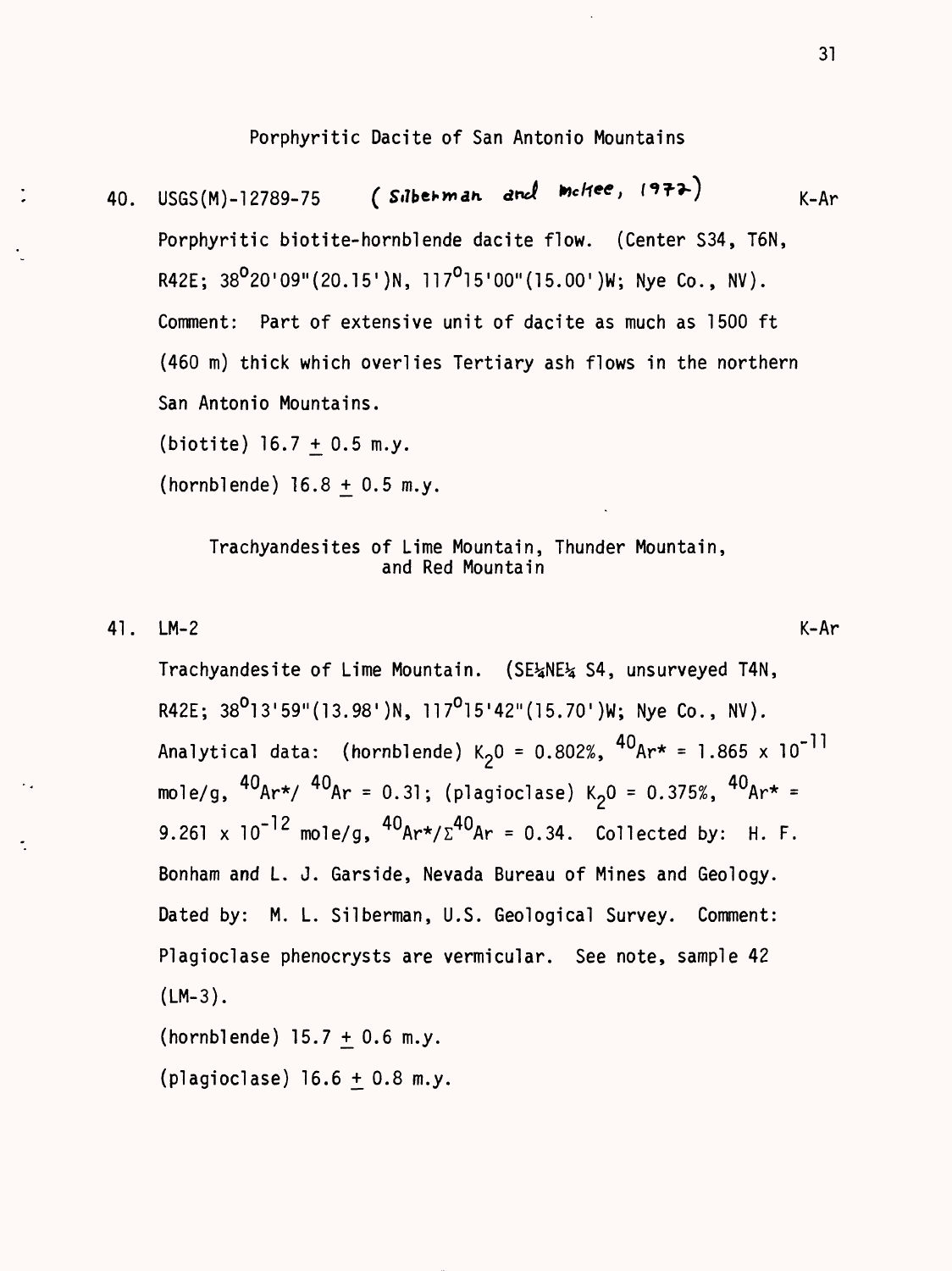42. LM-3 K-Ar

Trachyandesite of Lime Mountain. (SW% S4, unsurveyed T4N, R42E;  $38^{\circ}$ 13'45"(13.75')N, 117<sup>0</sup>16'20"(16.33')W; Nye Co., NV). Analytical data: K<sub>2</sub>0 = 0.726%,  $^{40}$ Ar\* = 1.699 x 10<sup>-11</sup> mole/g,  $^{40}$ Ar\*/ $\Sigma$ <sup>40</sup>Ar = 0.40. Collected by: L. J. Garside, Nevada Bureau of Mines and Geology. Dated by: M. L. Silberman, U.S. Geological Survey. Comment: Trachyandesite of Lime Mountain is part of a thick sequence of rhyodacite to trachyandesite lavas erupted in the northern part of the San Antonio Mountains, north of Tonopah. The sequence includes porphyritic dacite of Davis and others (1971) of slightly older age, which crops out to the north of Lime Mountain (sample 40).  $(hornblende)$  15.8 + 0.5 m.y.

#### 43. TM-1 K-Ar

Trachyandesite of Thunder Mountain. (Center, NW%NW%NE% S22, T4N, R44E;  $38^{\circ}$ 11'33"(11.55')N, 117<sup>o</sup>01'39"(01.65')W; Nye Co., NV). Analytical data:  $K_2 0 = 1.91\%$ ,  ${}^{40}$ Ar\* = 4.473 x 10<sup>-11</sup> mole/g,  $40$ Ar\*/ $\Sigma^{40}$ Ar = 0.54. Collected by: H. F. Bonham and L. J. Garside, Nevada Bureau of Mines and Geology. Dated by: M. L. Silberman, U.S. Geological Survey. Comment: Armstrong and others (1972) report an age of  $18.9 + 1.5$  m.y. from this unit. Their sample was analyzed for argon using the method of fusing a single, sawed chunk of basalt. The present sample was analyzed using approximately 2 g of basalt ground to approximately 60-100 mesh (0.25-0.15 mm). This technique usually results in reducing the atmospheric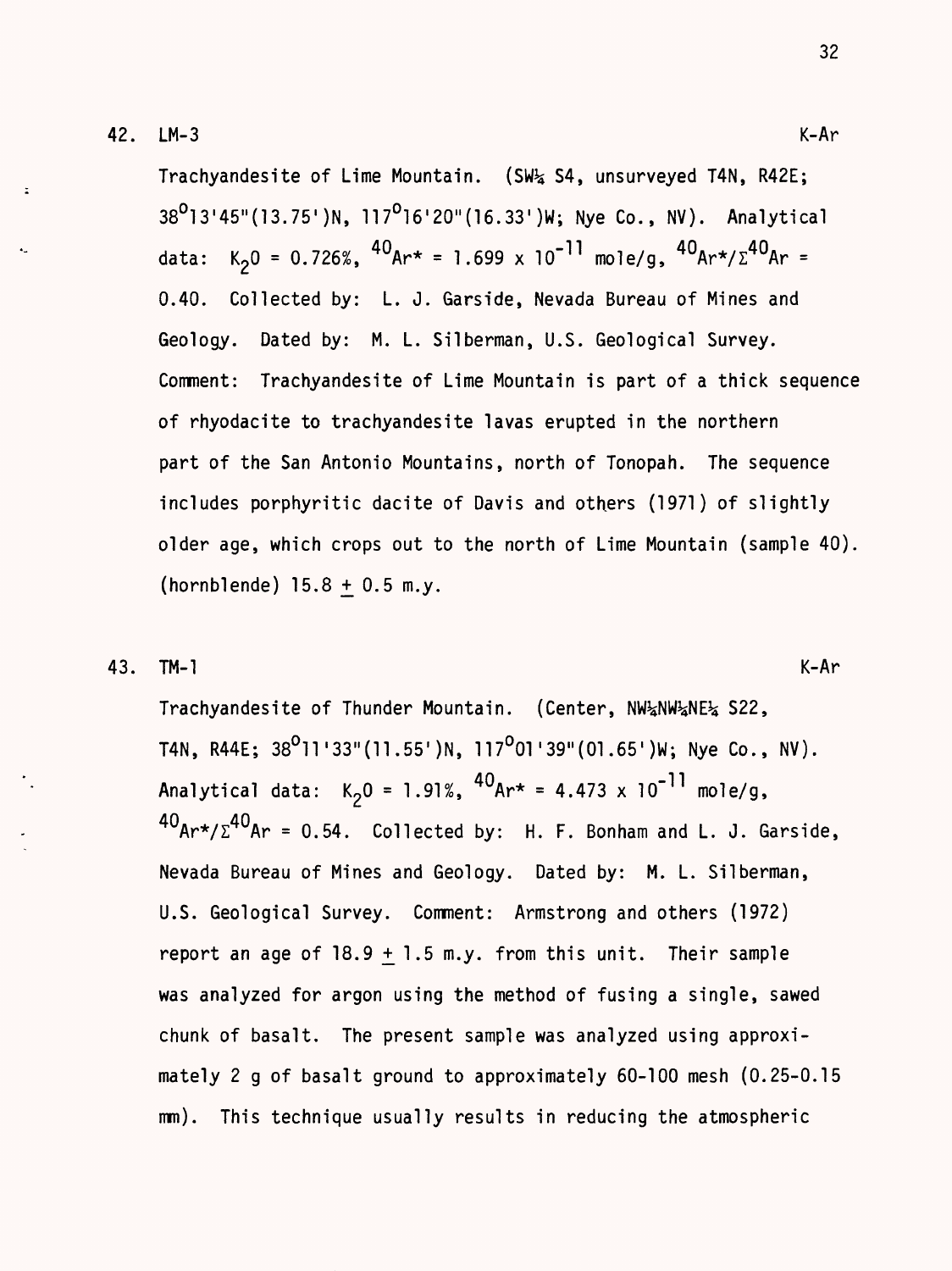argon content of the sample, most of which is evidently held physically in vesicles, and along grain boundaries (Keeling and Naughton, 1974). The present sample has 55 percent radiogenic argon, as opposed to 8 percent from the sample reported in Armstrong and others (1972). We consider the age reported here to be both more precise and more accurate than the earlier result. (whole rock)  $15.8 + 0.5$  m.y.

44. RMB 2  $\sim$  K-Ar

Trachyandesite of Red Mountain. (NE%SW%NW% S29, T3N, R43E;  $38^0$ 05'21" (05.35')N, 117<sup>0</sup>10'52" (10.87')W; Nye Co., NV). Analytical data: K<sub>2</sub>0 = 0.891%,  $40^{6}$ Ar\* = 2.000 x 10<sup>-11</sup> mole/g,  $40^{6}$ Ar\*/ $\Sigma$ <sup>40</sup>Ar = 0.45. Collected by: H. F. Bonham, Nevada Bureau of Mines and Geology, and R. P. Ashley and M. L. Silberman, U.S. Geological Survey. Dated by: M. L. Silberman, U.S. Geological Survey. Comment: Armstrong and others (1972) report two additional wholerock ages from this unit of  $15.8 + 2$  and  $17.9 + 3$  m.y. Their results lack precision due to high atmospheric argon levels (94- 97 percent). The mineral age reported above is considerably more precise, and fits well with the stratigraphic sequence. Trachyandesite of Red Mountain is part of a sequence of intermediate to mafic lavas which include the trachyandesites of Thunder Mountain (sample 43, TM-1 ) which erupted north of Tonopah during Stage IV of the volcanic history (fig. 3).

 $(hornblende) 15.1 + 0.5 m.y.$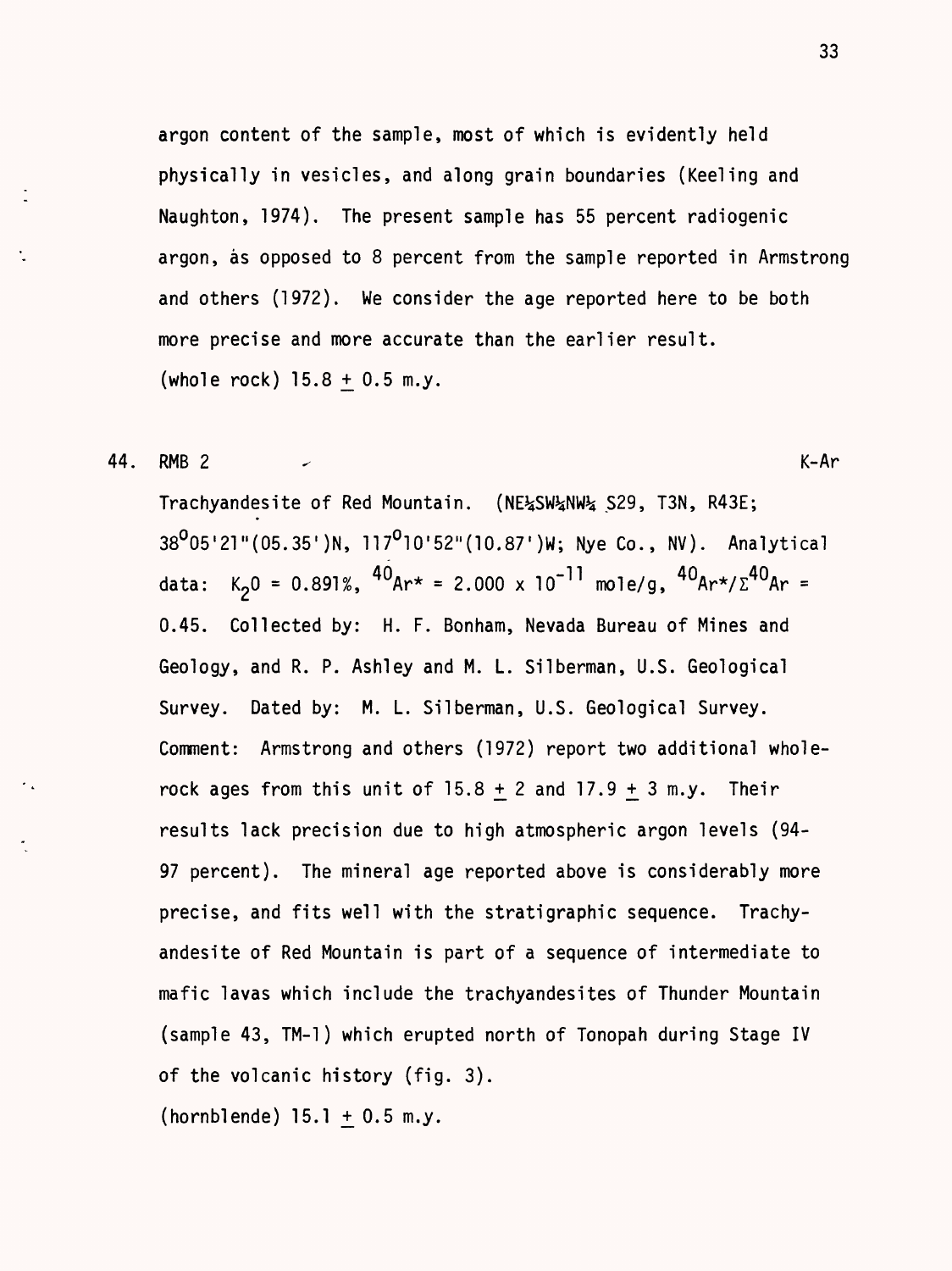#### Rhyolite and Muscovite-Granite of the Klondike Mining District

45. K-l (Silberman and others, 1975) K-Ar Crystal-poor columnar-jointed intrusive rhyolite with sparse phenocrysts of quartz and sanidine with rare iron oxides in a finegrained groundmass of feldspars and quartz; rhyolite of Klondike.  $(NW_4\text{NW}_4\text{ S31},\text{T1N},\text{R43E}; 37^{\circ}54.1\text{'}N, 117^{\circ}12.2\text{'}W; \text{Esmeralda Co., NV}).$ Comment: Rhyolite represents the end phase of volcanic activity in the Tonopah area and is approximately the same age as the rhyolite of Cactus Peak  $(11.2 + 0.2)$  which crops out south of Klondike in the northern part of the Goldfield Hills (Ashley and Silberman, 1976). The rhyolite intrudes limestones of the Middle and Late Cambrian Emigrant Formation. Gold-bearing quartz veins occur along contacts with the sedimentary rocks and rhyolite dikes (Albers and Stewart, 1972).

 $(sanidine)$  10.5 + 0.3 m.y.

46. Mg-1 (Silberman and others, 1975) K-Ar Medium- to coarse-grained intergrowth of quartz, K-feldspar, and muscovite. Muscovite is primary, apparently not an alteration product. (SW%NW%NE% S25, TIN, R42E; 37°54.92'N, 117°12.93'W; Esmeralda Co., NV). Comment: The small granitic body is emplaced along a thrust fault zone offsetting the carbonate rocks of the Emigrant Formation of Late and Middle Cambrian age. Quartz veins carrying argentiferous galena and cerussite occur in the granite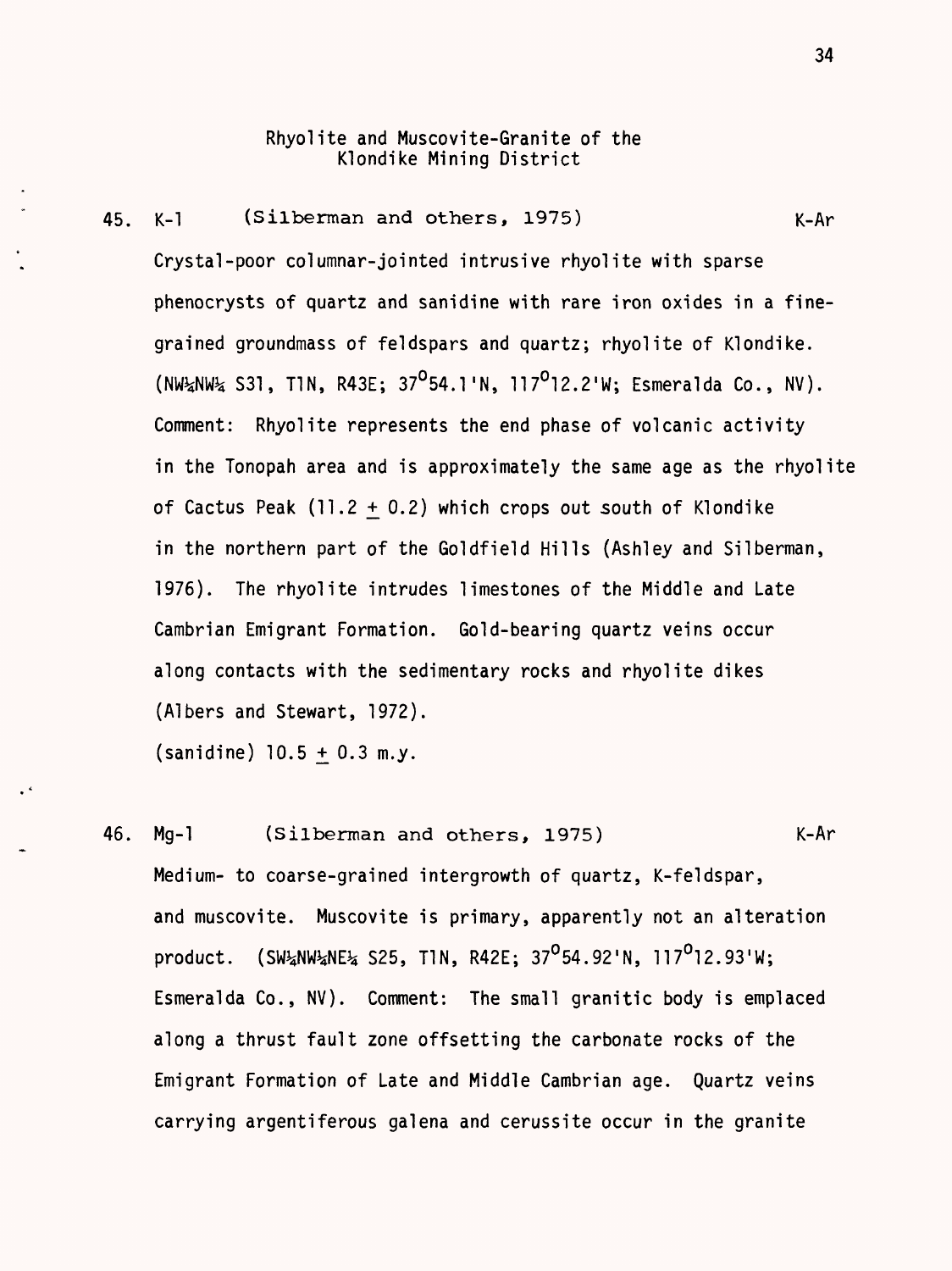in joint fractures parallel to bedding in the surrounding sedimentary rocks (Silberman and others, 1975). (muscovite)  $104 + 2 m.y$ .

#### Felsic and Mafic Igneous Rocks of the Lone Mountain Area

- 47. SPR-1 (Silberman and others, 1975)  $K-Ar$ Coarse-grained intergrowth of K-feldspar, plagioclase, quartz, and muscovite, adjacent to a 1 to 2 in. quartz vein. The pegmatite occurs as a segregation within biotite granite, with quartz filling the central part. (SE\NW\ S15, unsurveyed T2N, R40E;  $38^0$ 01.88'N, 117°28.23'W; Esmeralda Co., NV). Comment: See samples 48 and 49 (SPR-1A and GB-1).  $(muscovite)$  71.1 + 1.4 m.y.
- 48. SPR-1A (Silberman and others, 1975) ^r Medium-grained granite consisting of microcline, quartz, plagioclase, and green pleochroic biotite. (SE\NW\{2 S15, unsurveyed T2N, R40E; 38<sup>0</sup>01.88'N, 117<sup>0</sup>28.23'W; Esmeralda Co., NV; approximately 300 ft southwest of ). (biotite)  $69.2 + 1.4$  m.y.
- 49. GB-1 (Silberman and others, 1975) K-Ar Medium-grained intergrowth of plagioclase, pyroxene, green pleochroic hornblende, and minor chloritized biotite. (NE%SE%SE% S35, T3N, R40E;  $38^0$ 04.08'N, 117<sup>0</sup>26.55'W; Esmeralda Co., NV).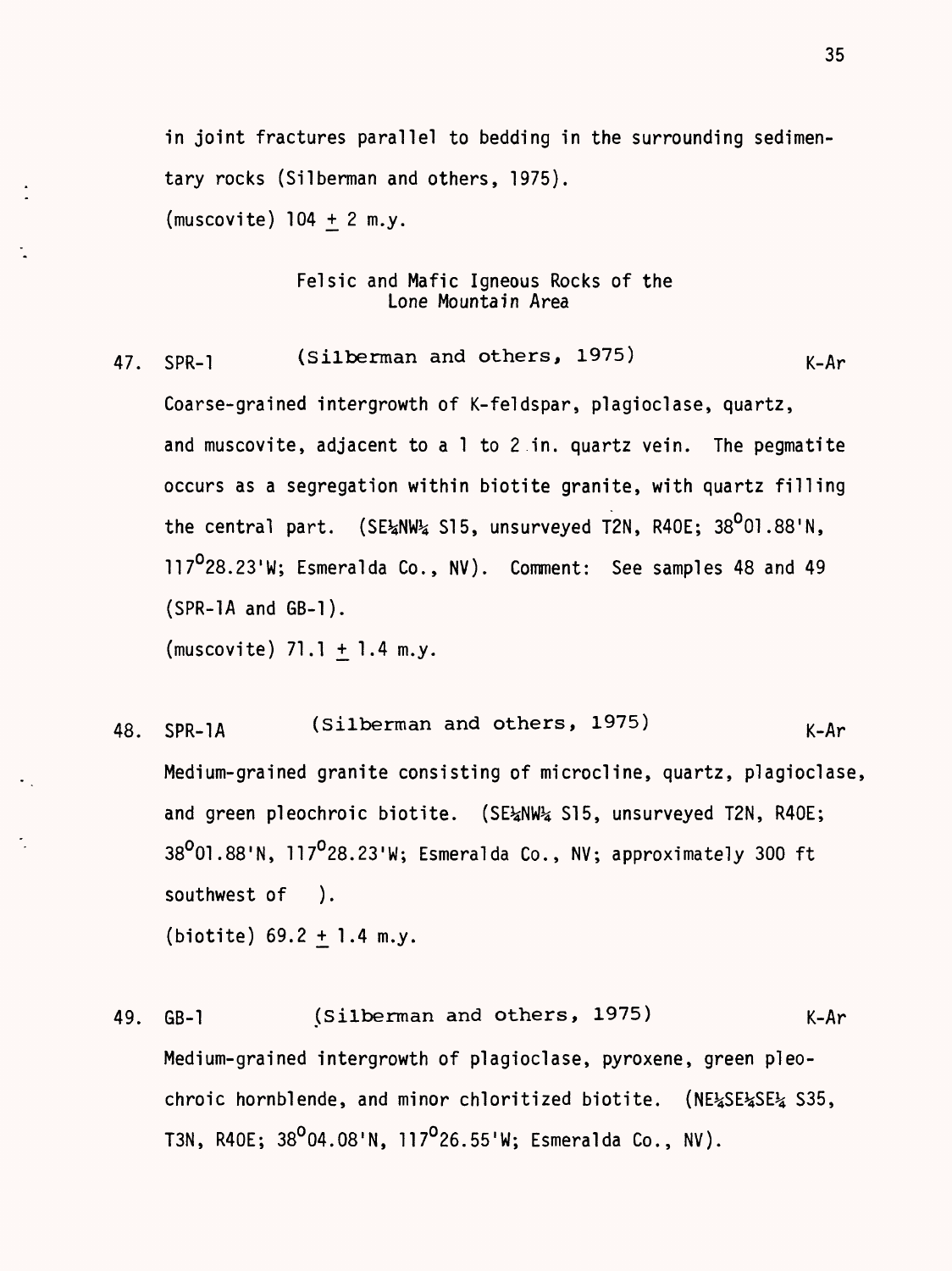Comment: Lone Mountain consists of a mass of granite, cropping out over 28  $mi^2$ , intruded into Precambrian and Cambrian sedimentary rocks (Albers and Stewart, 1972). At least two other petrographic types of granitic plutonic rocks are present on the northeast flank of Lone Mountain, as well as dikes and an irregular mass of altered felsic porphyritic intrusive rock. Roof pendants of Cambrian sedimentary rocks and masses of an older gabbro occur in these granitic rocks. Thin diabase dikes cut the main pluton and sedimentary rocks near their mutual contact.

 $\ddot{\phantom{a}}$ 

Two K-Ar ages were obtained from separate samples taken close together in the main mass of the pluton. Biotite from coarsegrained biotite granite yielded an age of 69.2 m.y. (sample 48) and muscovite from a late-stage pegmatite segregation in the biotite granite yielded an age of 71.1 m.y. (sample 47). The ages overlap within analytical uncertainty. Edwards and McLaughlin (1972) report a  $63 + 7$  m.y. age on biotite from this pluton. No samples of the felsic porphyritic rocks suitable for K-Ar dating were found, and the other granitic units were not dated. Hornblende separated from a gabbro mass yielded an age of 113 m.y.

Albers and Stewart (1972) report three K-Ar ages from the Lone Mountain pluton,  $367 + 18$  m.y. on hornblende from one of a series of hornblende-bearing dikes cutting the pluton, and  $67 + 3$ and  $20 + 1$  m.y., respectively, from biotite separated from different samples of the pluton. Their sample localities were not specified. The 67 m.y. age agrees within analytical uncertainty with those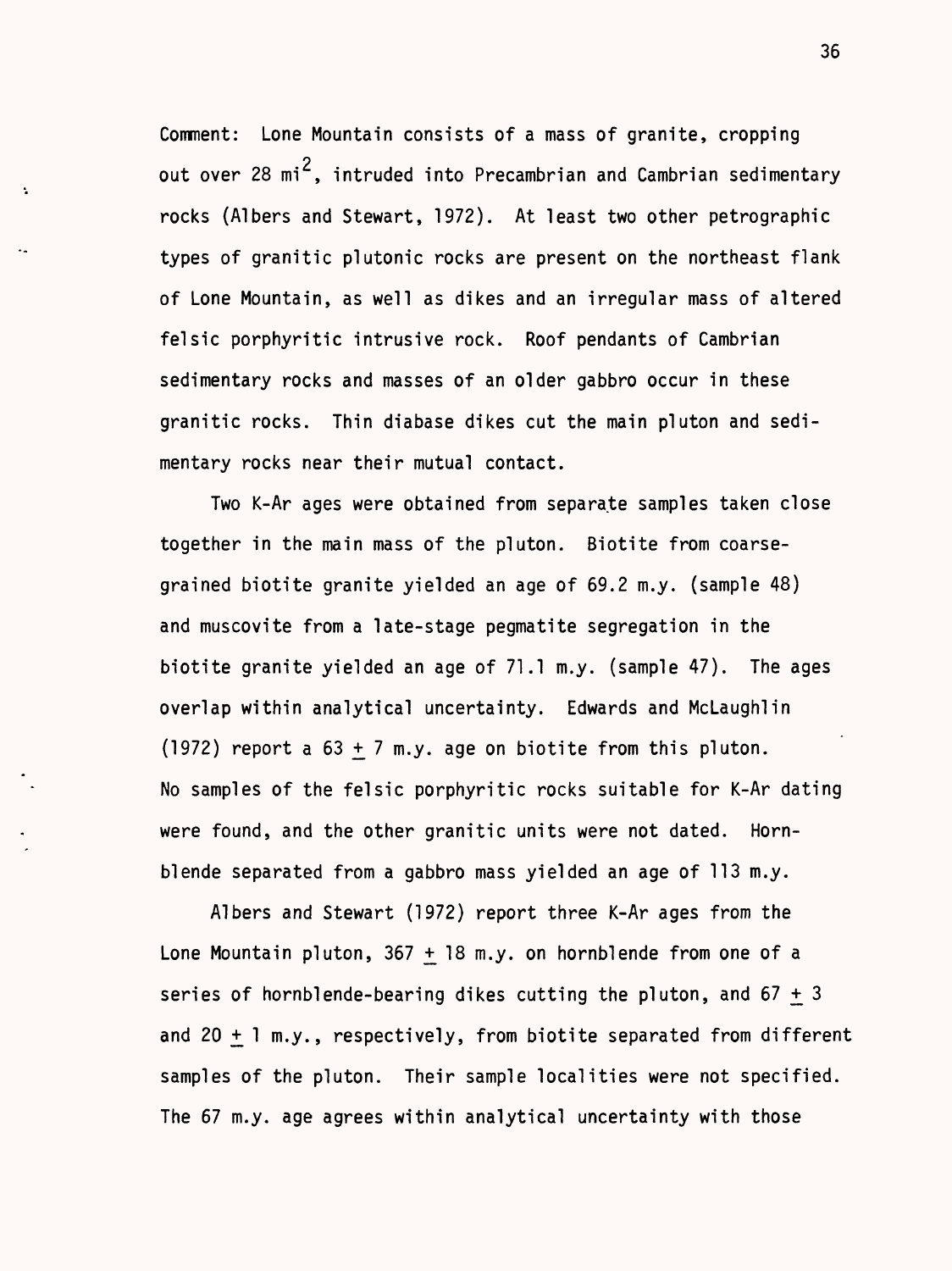reported here. Concordance between the biotite and muscovite ages (this report) suggests that they have recorded reasonably accurately the crystallization age of the main granitic part of the pluton. It is not possible to evaluate the other ages reported previously without accurate information or sample locations. Further work is necessary to define adequately the age of all phases of the igneous rocks in the pluton (Silberman and others, 1975). See sample 50 (GRP-1).

(hornblende)  $113 + 3$  m.y.

50. GRP-1 FT

Silicic porphyry dike, Lone Mountain. (SE%SW%SW% S2, unsurveyed T2N, R40E; 38<sup>0</sup>03'05"(03.08')N, 117<sup>0</sup>27'25"(27.42')W; Esmeralda Co., NV). Analytical data:  $\lambda = 6.85 \times 10^{-17} \text{ yr}^{-1}$ , Ps = 2.182 x 10<sup>6</sup> tracks/cm<sup>2</sup>,  $\frac{1}{2}$ Pi = 3.598 x 10<sup>6</sup> tracks/cm<sup>2</sup>,  $\phi$  = 1.19 x 10<sup>15</sup> N/cm<sup>2</sup>, no. of grains counted = 7. Collected by: H. F. Bonham, Nevada Bureau of Mines and Geology, and M. L. Silberman, U.S. Geological Survey. Dated by: R. P. Ashley, U.S. Geological Survey. Comment: May be related to younger rocks of the Tonopah Formation, and the above age is within the analytical uncertainty of sample 7 (TF-1 , zircon). The dikes intrude carbonate rocks of the Deep Springs and Reed Formations and are associated with Ag-Pb-Zn mineralization in the area of occurrence.

 $(zircon)$  22.1 + 3.2 m.y.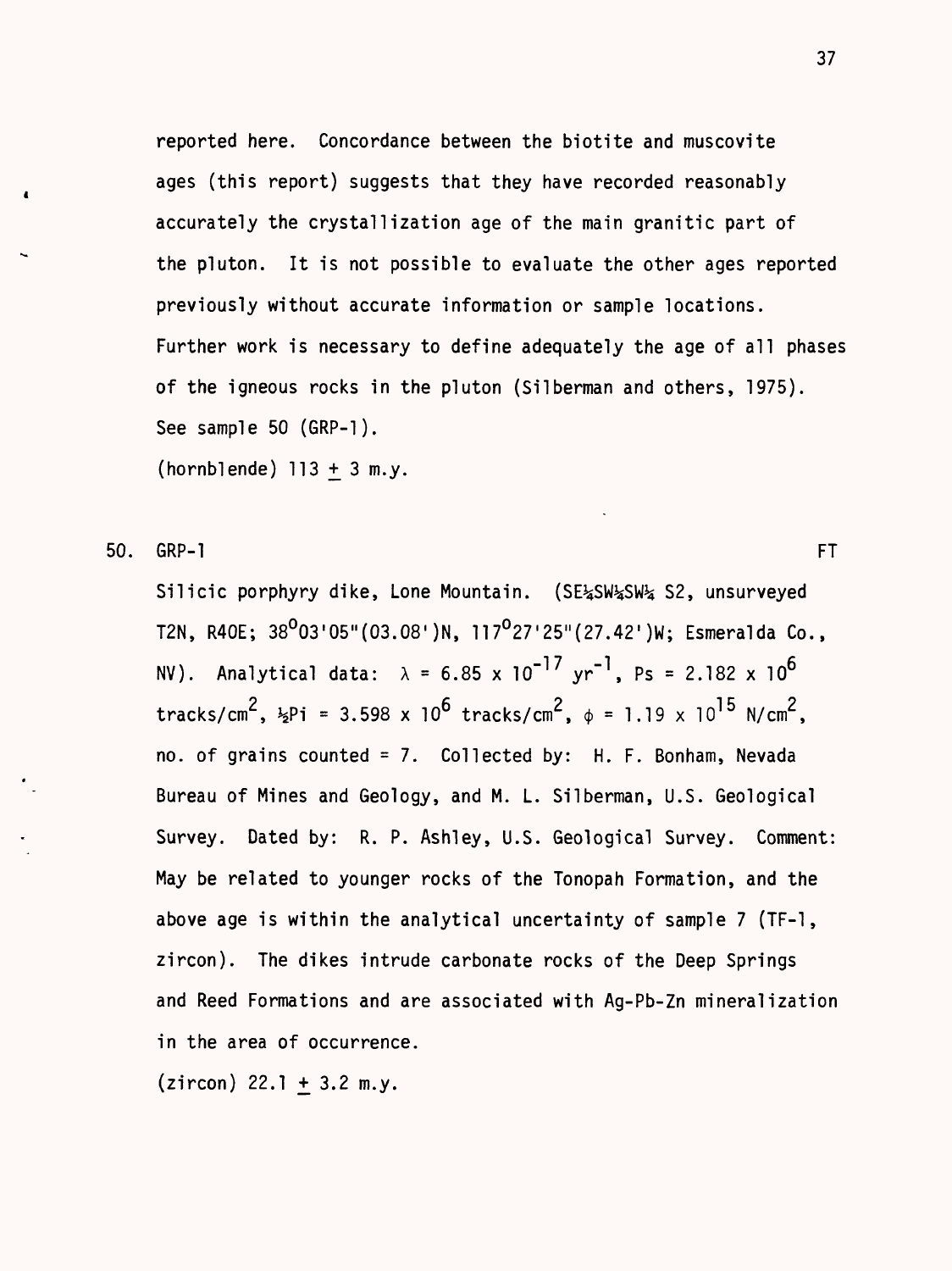#### 51. Miller-1 K-Ar

Quartz and sanidine phenocrysts in a fine-grained groundmass of similar composition. Phenocrysts are banded and partially embayed. Some feldspars have been partially or wholly replaced by quartz as aggregate crystals. Secondary quartz as aggregate crystals similar to those replacing feldspars has also crystallized as irregular stringers and blebs in the groundmass, which contains some carbonate. FeOX present probably after altered mafics.  $(SE_{2}SW_{2} S13, T3N, R40E; 38^{0}06.58'N, 117^{0}26.12'W; Esmeralda Co.,$ NV). Comment: The rock has been hydrothermally altered, and the age should be considered a minimum. It intrudes Cambrian sedimentary rocks, Mesozoic (?) granitic rocks, and rhyolite ash-flow tuffs at the northernmost outcrops of Lone Mountain.  $(sanidine)$  14.7 + 0.3 m.y.

#### References

- Albers, J. P., and Stewart, J. H., 1972, Geology and mineral deposits of Esmeralda County, Nevada: Nevada Bureau Mines and Geology Bull. 78.
- Armstrong, R. L., Dick, Henry, and Vitaliano, C. J., 1972, K-Ar dates and strontium isotope initial ratios of some Cenozoic volcanic rocks from west-central Nevada: Isochron/West, no. 3, p. 23-28.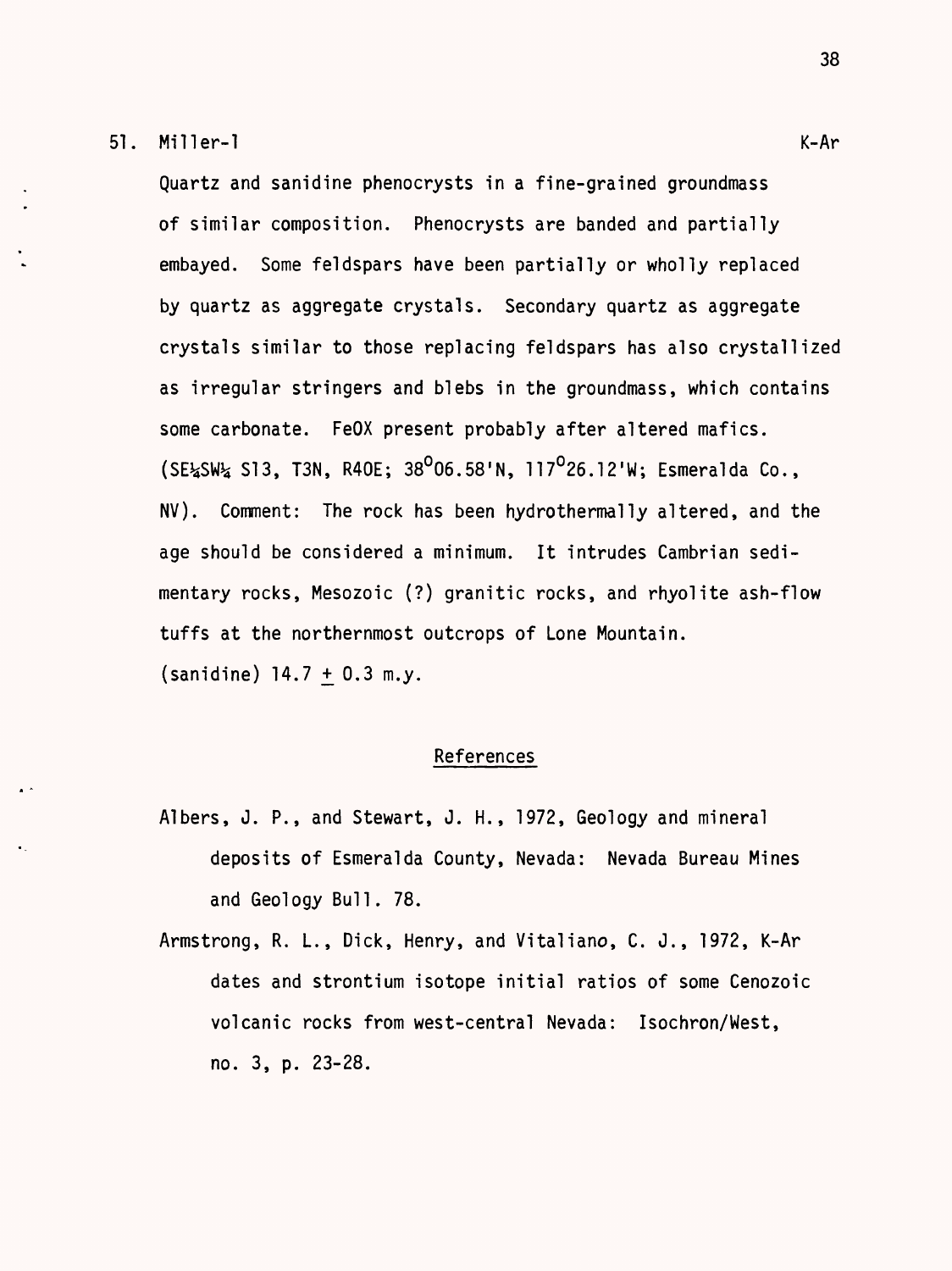- Ashley, R. P., 1973, Fission track ages for pre-mineralization volcanic and plutonic rocks of the Goldfield mining district, Esmeralda and Nye Counties, Nevada: Isochron/West, no. 8, p.'25-30.
- Ashley, R. P., and Silberman, M. L., 1976, Direct dating of mineralization at Goldfield, Nevada: by K-Ar and fission track methods: Economic Geology, v. 71, p. 904-924.
- Bonham, H. F., Garside, L. J., and Silberman, M. L., 1972, K-Ar ages of ore deposition at Tonopah, Nevada: Isochron/West, no. 4, p. 5-6.
- Bonham, H. F., and Garside, L. J., 1974, Tonopah mining district and vicinity, in Guidebook to the Geology of Four Tertiary Volcanic Centers in Central Nevada: Nevada Bureau Mines and Geology Rept. 19, p. 42-48.
- Bonham, H. F., and Garside, L. J., 1978, Geology and mineral deposits of the Tonopah, Lone Mountain, Klondike, and northern Mud Lake quadrangles, Esmeralda and Nye Counties, Nevada: Nevada Bureau Mines and Geology Bull, (in press).
- Dalrymple, G. B., and Lanphere, M. A., 1969, Potassium-argon dating- principles, techniques and applications to geochronology: San Francisco, W. H. Freeman and Co., 259 p.
- Davis, W. E., Kleinhampl, F. J., and Ziony, J. I., 1971, Aeromagnetic and generalized geologic amp of the San Antonio Mountains, Nevada: U.S. Geological Survey Geophysical Investigations Map GP-744.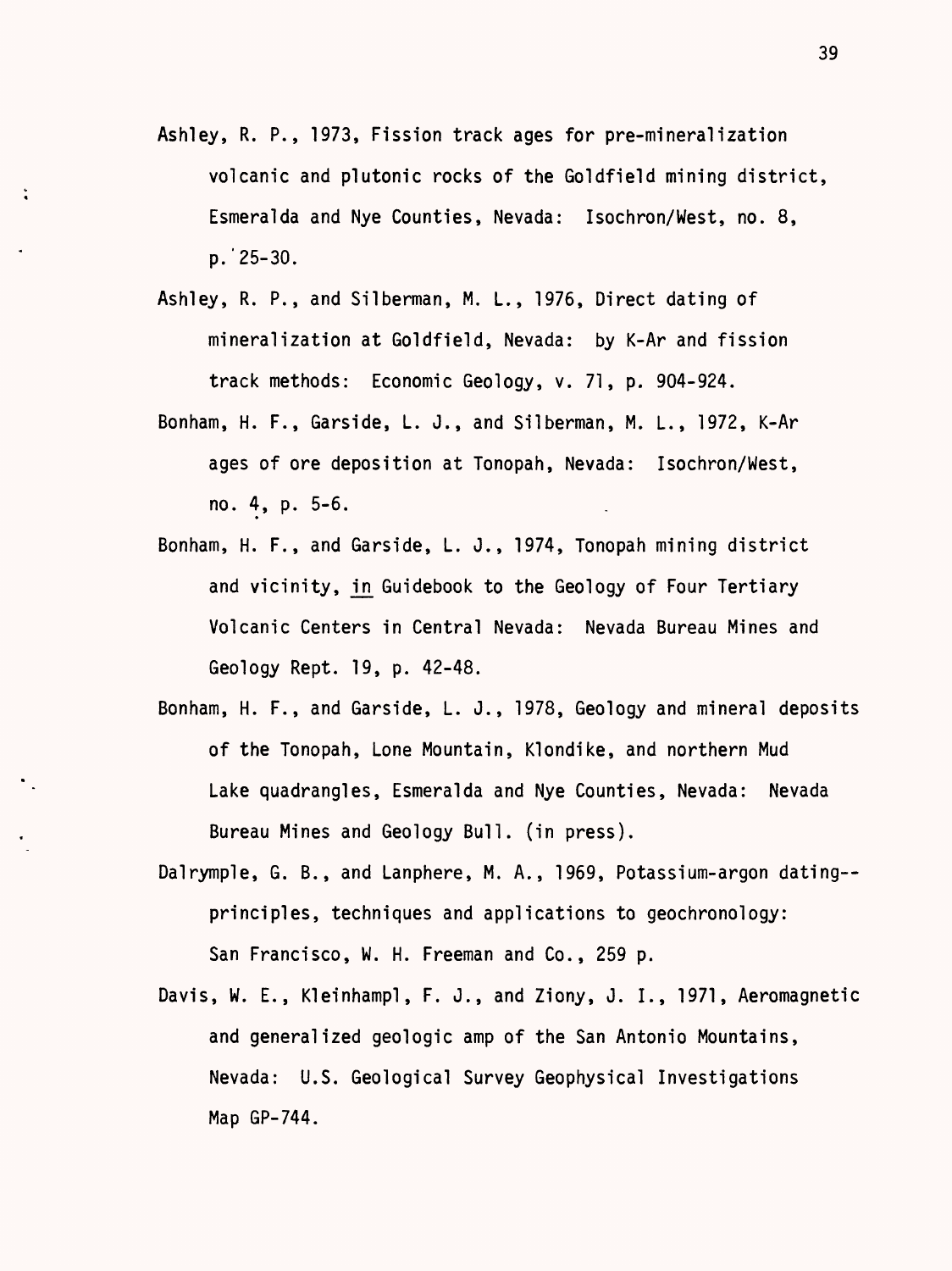- Dodge, F. C., Fabbi, B. P., and Ross, D. C., 1970, K and Rb in granitic rocks of central California: U.S. Geological Survey Professional Paper 700-D, p. D108-D115.
- Edwards, George, and McLaughlin, W. A., 1972, Shell list no. 1-K-Ar and Rb-Sr age determinations of California, Nevada, and Utah rocks and minerals: Isochron/West, no. 3, p. 1-7.
- Ekren, E. B., Anderson, R. E., Rogers, C. L., and Noble, D. C., 1971, Geology of northern Nellis Air Force Base Bombing and Gunnery Range, Nye County, Nevada: U.S. Geological Survey Professional Paper 651, 91 p.
- Fleischer, R. L., and Price, P. B., 1964, Decay constant for spontaneous fission of  $U^{238}$ : Physics Review, v. 133, p. B63-B64.
- Ingamells, C. 0., 1970, Lithium metaborate flux in silicate analysis: Anal. Chim. Acta, v. 52, p. 323-334.
- Keeling, D. L., and Naughton, J. J., 1974, K-Ar dating: Addition of atmospheric argon on rock surface from crushing: Geophysical Research Letters, v. 1, p. 43-46.
- Morton, J. L., Silberman, M. L., Bonham, H. F., Jr., Garside, L. J., and Noble, D. C., 1977, K-Ar ages of volcanic rocks, Plutonic rocks, and ore deposits run under the USGS-NBMG Cooperative Program: Isochron/West, no. 20, p. 19-29.
- Nolan, T. B., 1935, The underground geology of the Tonopah mining district: Nevada Univ. BVII, v. 29, no. 5, 49 p.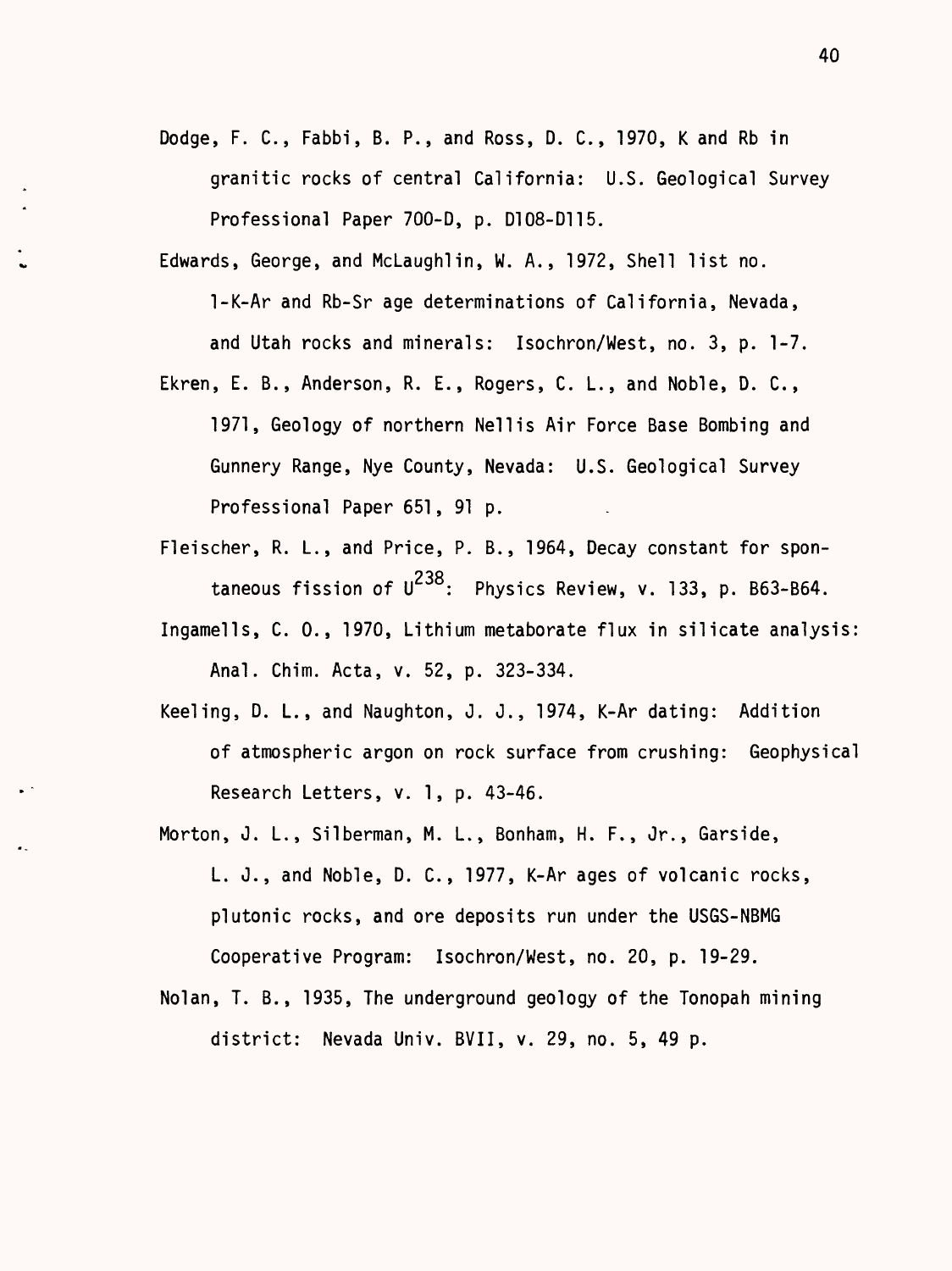- Silberman, M. L., Bonham, H. F., Jr., Garside, L. J., and Osborne, D. H., 1975, New K-Ar ages of volcanic and plutonic rocks and ore deposits in western Nevada: Isochron/West, no. 13, p. 13-21.
- Silberman, M. L., Bonham, H. F., Jr., Garside, L. J., and Ashley, R. P., 1978, Isotopic ages of igneous activity and hydrothermal mineralization in the Tonopah mining district and vicinity, San Antonio Mountains, Nevada (abs.): IAGOD Meeting, Alta, Utah (in press).
- Silberman, M. L., and McKee, E. H., 1971, K-Ar ages of granitic plutons in north-central Nevada: Isochron/West, no. 1, p. 15-32,
- Silberman, M. L., and McKee, E. H., 1972, A summary of radiometric age determinations on Tertiary volcanic rocks from Nevada and eastern California, Part II--Western Nevada: Isochron/West, no. 4, p. 7-28.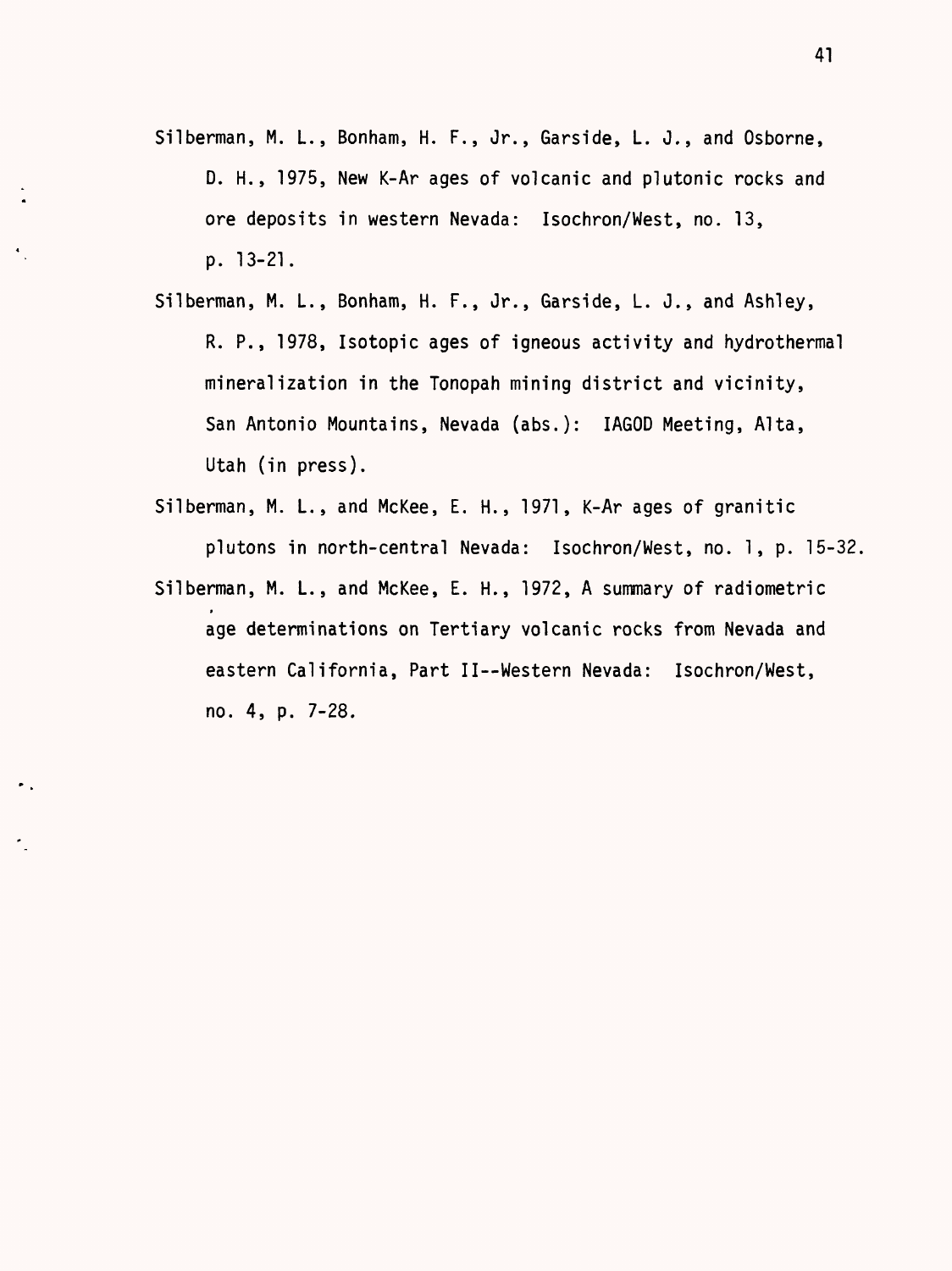## Illustrations

Figure la Location map of the Tonopah mining district

- Ib locations of dated samples in the Tonopah area
- 2 Geologic map of the Tonopah mining district, modified from Bonham and Garside, 1978, in press.
- 3 Interpretive history of volcanic activity and hydrothermal alteration-mineralization in the San Antonio Mountains, Nye and Esmeralda Counties, Nevada
- 4 Interpretive history of volcanic activity and hydrothermal activity in and near Tonopah, stages III, IV, and V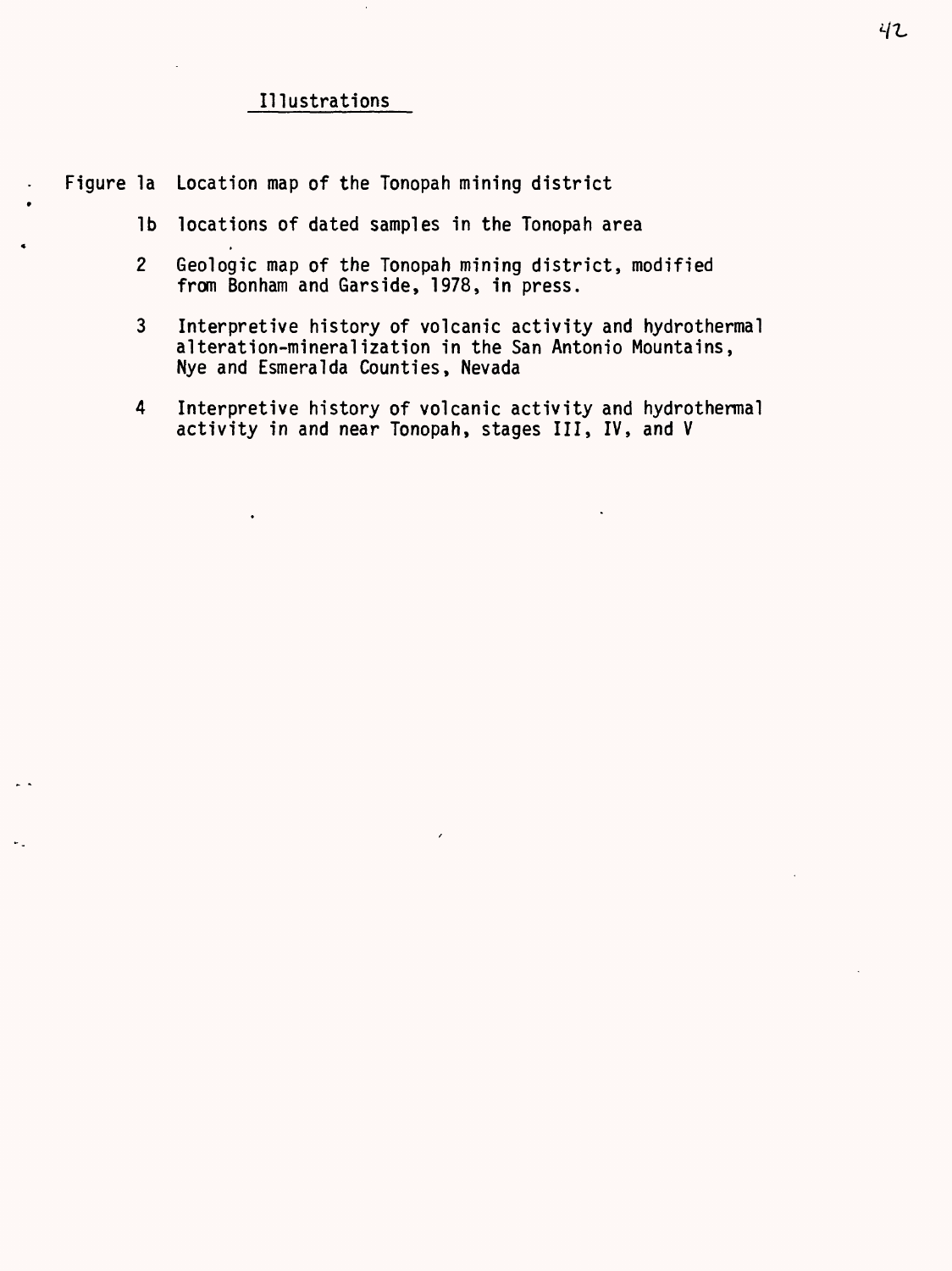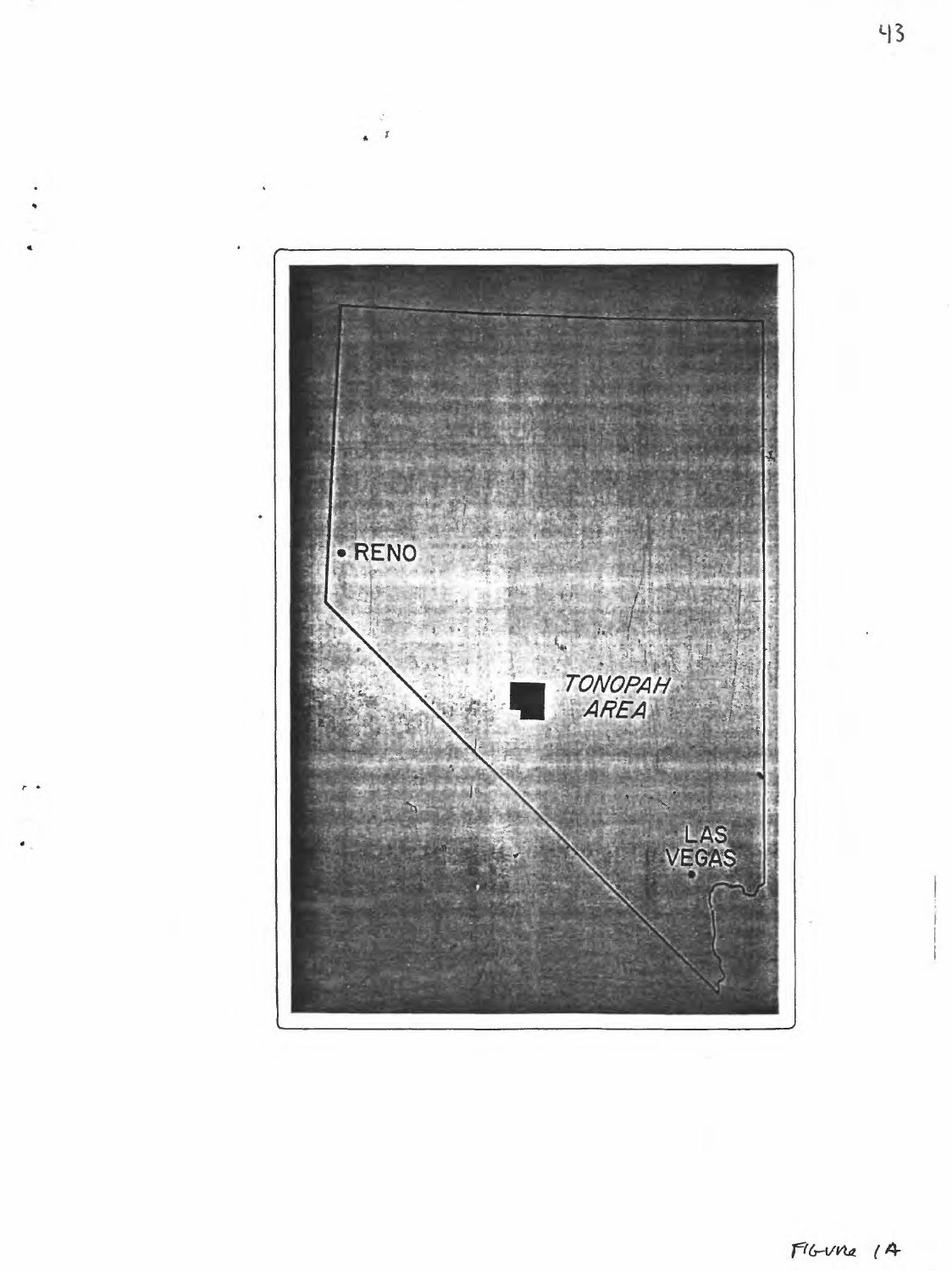

 $\epsilon$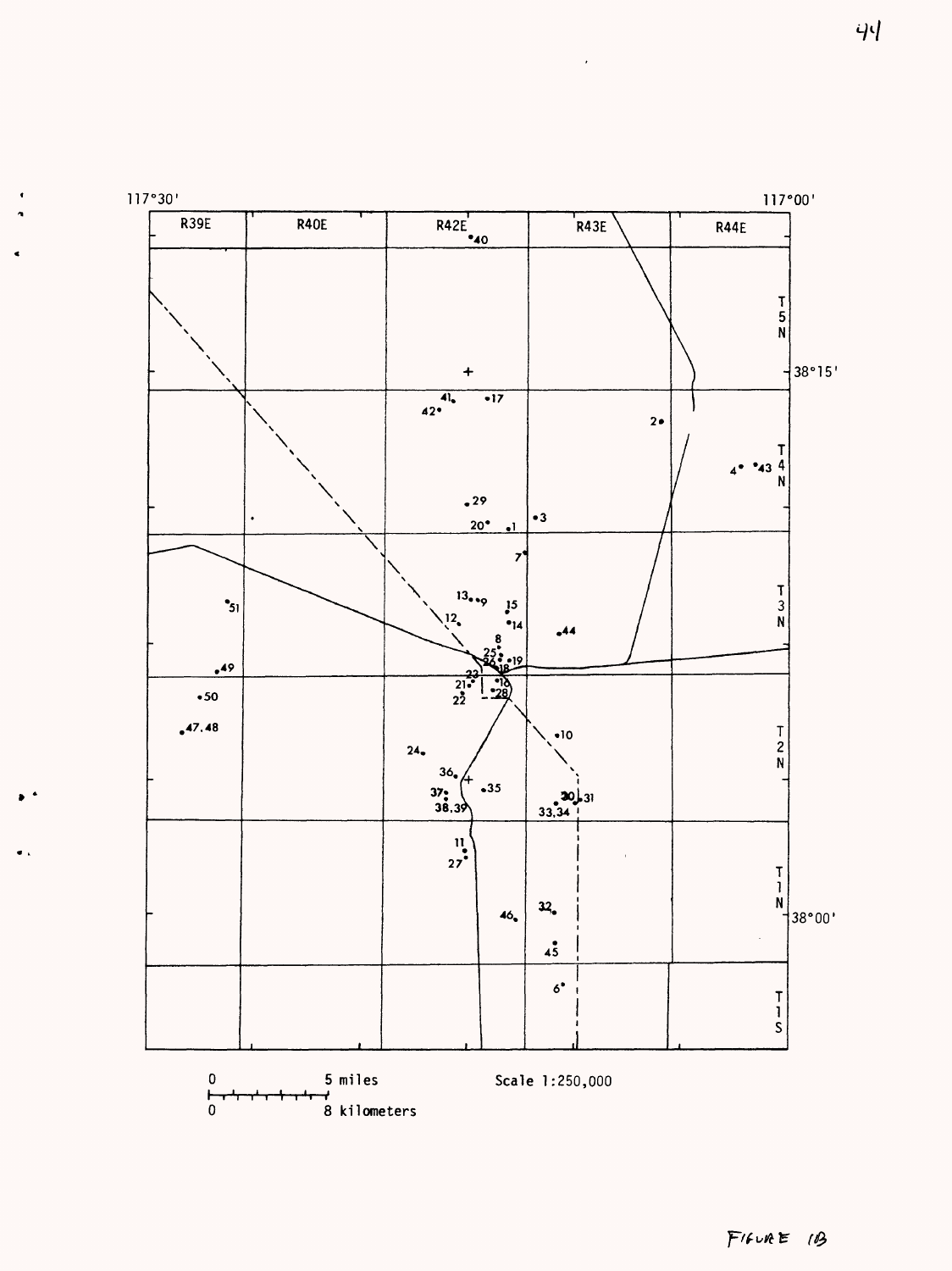

GEOLOGIC MAP OF THE TONOPAH DISTRICT

 $\epsilon$ 

 $\mathbf{C} = \frac{1}{2} \left( \mathbf{r} - \mathbf{y} \right)$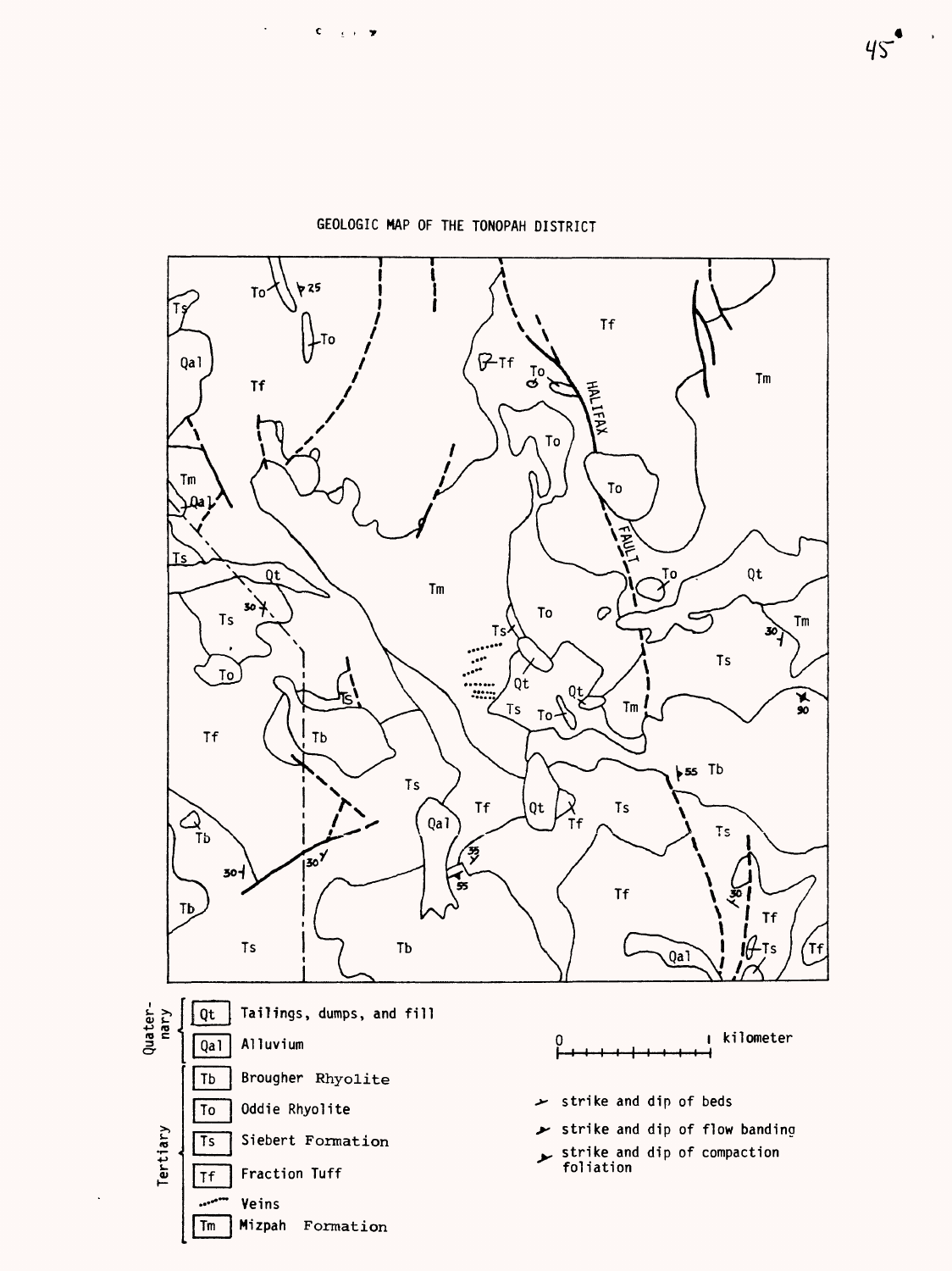# INTERPRETIVE HISTORY OF VOLCANIC ACTIVITY AND HYDROTHERMAL<br>ALTERATION-MINERALIZATION IN THE SAN ANTONIO<br>MOUNTAINS, NYE AND ESMERALDA<br>COUNTIES, NEVADA<br>(See figure 4 for explanation of symbols.)

END OF VOLCANIC ACTIVITY

 $\cdot$  $\mathbf{r}$ 

 $\blacktriangleright$  :  $\frac{1}{2}$  $\epsilon$  .

|                           | 10-             |                                                                                                                                                                                                                                                                                                                                                                         |
|---------------------------|-----------------|-------------------------------------------------------------------------------------------------------------------------------------------------------------------------------------------------------------------------------------------------------------------------------------------------------------------------------------------------------------------------|
| ېم<br>m<br>MILI ION YEARS | $12 -$          | CRUSTAL EXTENSION, AND RHYOLITE-TRACHYANDESITE<br>STAGE V<br>VOLCANISM SOUTH OF TONOPAH (KLONDIKE AND MUD LAKE) AND<br>NORTH AND WEST OF TONOPAH (RHYOLITE PEAK AND LONE<br>MOUNTAIN). ALTERATION-MINERALIZATION AT MILLERS<br>(LONE MTN.) AND KLONDIKE.                                                                                                                |
|                           | 14-             |                                                                                                                                                                                                                                                                                                                                                                         |
|                           | 16-             | RENEWED EMPLACEMENT OF GRANITIC MAGMA, MAINLY NORTH AND<br>STAGE IV<br>SOUTH OF TONOPAH. ERUPTION AND EMPLACEMENT OF A VARIETY<br>OF VOLCANIC ROCKS.<br>BEGINNING OF BASIN AND RANGE FAULTING<br>TOWARDS END OF THIS STAGE. BROUGHER AND ODDIE RHYOLITE<br>AND SIEBERT FORMATION AT TONOPAH. VOLCANISM AT DIVIDE<br>AND NORTH OF TONOPAH, MINERALIZATION AT DIVIDE.     |
|                           | 18-             | EMPLACEMENT OF REGIONAL GRANODIORITE TO QUARTZ MONZONITE<br>STAGE III<br>MAGMA IN AREA. MAJOR VOLCANIC CENTERS (TONOPAH, GOLD-<br>FIELD, ETC.) DEVELOP OVER CUPOLAS. INTERMEDIATE VOLCANIC<br>UNITS ERUPT FROM STRATOVOLCANOES--MIZPAH FM.<br>COOLING                                                                                                                   |
|                           | $20 -$          | AND DIFFERENTIATION OF BATHOLITH LEAD TO DEVELOPMENT OF<br>SILICIC MAGMAS. ERUPTION AND EMPLACEMENT OF FRACTION<br>TUFF AND HELLER TUFF AT TONOPAH, RHYOLITE OF THE CLEFT,<br>NORTH OF TONOPAH. HYDROTHERMAL ALTERATION AND MINERALIZA-<br>TION AT TONOPAH (SILVER GOLD VEINS), AND TO THE NORTH<br>AT FRAZER'S WELL. (For details of timing, see fig. 4.)              |
|                           | 22 <sub>1</sub> | $\triangle$ z Rhyolite dike,                                                                                                                                                                                                                                                                                                                                            |
|                           | $24 -$          | Lone Mtn.<br>STAGE II<br>EMPLACEMENT OF RHYOLITE FLOW<br>DOMES OF TONOPAH FORMATION,<br>RHYOLITE INTRUSIONS AT LONE<br>MTN., ERUPTION OF TUFFS OF RYE<br>PATCH, ANTELOPE SPRINGS AND<br>MURPHY'S CAMP, AND ASSOCIATED<br>$\triangle$ z $\sim$ MURPHY'S CAMP, AN CALDERA COLLAPSE.<br>Ash flow,<br>Tuff of Murphy's Camp<br>Rhyolite intrusion,<br>Tonopah Fm.           |
|                           | $26 -$          | $\bigcap_{B}$ ash flow, Tuff of Antelope Springs<br>$\frac{1}{2}$ $\frac{1}{2}$ $\frac{1}{2}$ $\frac{1}{2}$ $\frac{1}{2}$ $\frac{1}{2}$ $\frac{1}{2}$ $\frac{1}{2}$ $\frac{1}{2}$ $\frac{1}{2}$ $\frac{1}{2}$ $\frac{1}{2}$ $\frac{1}{2}$ $\frac{1}{2}$ $\frac{1}{2}$ $\frac{1}{2}$ $\frac{1}{2}$ $\frac{1}{2}$ $\frac{1}{2}$ $\frac{1}{2}$ $\frac{1}{2}$ $\frac{1}{2}$ |
|                           |                 |                                                                                                                                                                                                                                                                                                                                                                         |
|                           | $28 -$          | STAGE I<br>ERUPTION OF ASH FLOWS AND AIR FALL TUFFS OF TONOPAH<br>FM., TUFF OF RALSTON VALLEY FROM CALDERA SOURCES IN OR<br><b>NEAR SAN ANTONIO MTNS.</b>                                                                                                                                                                                                               |
|                           | $30 -$          |                                                                                                                                                                                                                                                                                                                                                                         |
|                           | $32 -$          | $\bigwedge$ z<br>Ash flow, Tuff of Ralston Valley                                                                                                                                                                                                                                                                                                                       |
|                           | $34 -$          | $\triangle$ z<br>Ash flow tuff, Tonopah Fm.                                                                                                                                                                                                                                                                                                                             |